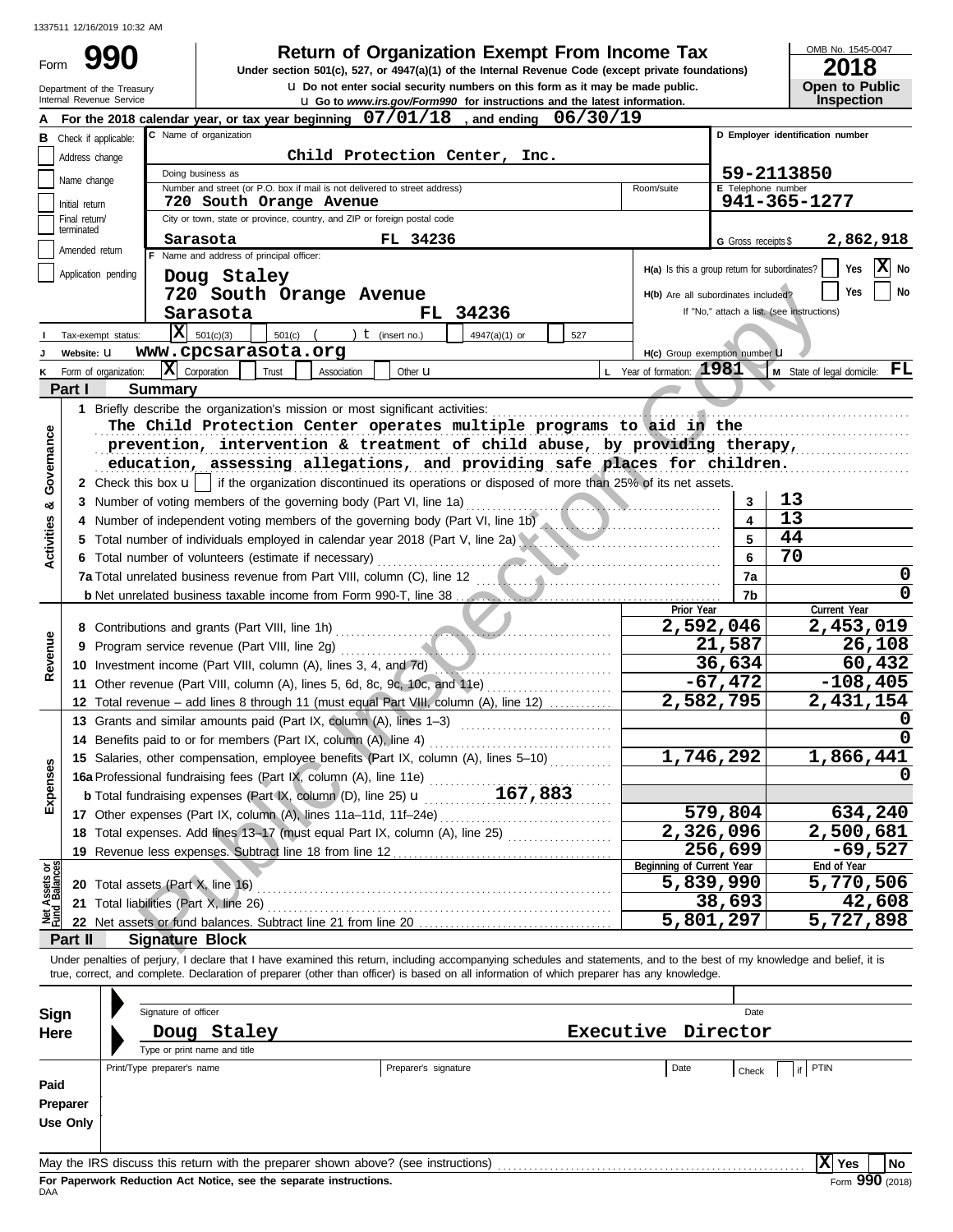| Form 990 (2018) Child Protection Center, Inc.                                                                                                   |                        | 59-2113850  |               | Page 2                |
|-------------------------------------------------------------------------------------------------------------------------------------------------|------------------------|-------------|---------------|-----------------------|
| <b>Statement of Program Service Accomplishments</b><br>Part III<br>Check if Schedule O contains a response or note to any line in this Part III |                        |             |               | X                     |
| 1 Briefly describe the organization's mission:                                                                                                  |                        |             |               |                       |
| The Child Protection Center operates multiple programs to aid in the                                                                            |                        |             |               |                       |
| prevention, intervention & treatment of child abuse, by providing therapy,                                                                      |                        |             |               |                       |
| education, assessing allegations, and providing safe places for children.                                                                       |                        |             |               |                       |
|                                                                                                                                                 |                        |             |               |                       |
| 2 Did the organization undertake any significant program services during the year which were not listed on the                                  |                        |             |               |                       |
|                                                                                                                                                 |                        |             |               | Yes $\overline{X}$ No |
| If "Yes," describe these new services on Schedule O.                                                                                            |                        |             |               |                       |
| Did the organization cease conducting, or make significant changes in how it conducts, any program<br>3                                         |                        |             |               |                       |
| services?                                                                                                                                       |                        |             |               | Yes $\overline{X}$ No |
| If "Yes," describe these changes on Schedule O.                                                                                                 |                        |             |               |                       |
| Describe the organization's program service accomplishments for each of its three largest program services, as measured by<br>4                 |                        |             |               |                       |
| expenses. Section 501(c)(3) and 501(c)(4) organizations are required to report the amount of grants and allocations to others,                  |                        |             |               |                       |
| the total expenses, and revenue, if any, for each program service reported.                                                                     |                        |             |               |                       |
|                                                                                                                                                 |                        |             |               |                       |
| ) (Expenses $\sqrt[6]{2,163,154}$ including grants of $\sqrt[6]{2,163,154}$<br>4a (Code:<br>See Schedule O                                      |                        |             | (Revenue \$   | 36,669                |
|                                                                                                                                                 |                        |             |               |                       |
|                                                                                                                                                 |                        |             |               |                       |
|                                                                                                                                                 |                        |             |               |                       |
|                                                                                                                                                 |                        |             |               |                       |
|                                                                                                                                                 |                        |             |               |                       |
|                                                                                                                                                 |                        |             |               |                       |
|                                                                                                                                                 |                        |             |               |                       |
|                                                                                                                                                 |                        |             |               |                       |
|                                                                                                                                                 |                        |             |               |                       |
|                                                                                                                                                 |                        |             |               |                       |
|                                                                                                                                                 |                        |             |               |                       |
|                                                                                                                                                 |                        |             |               |                       |
| N/A                                                                                                                                             |                        |             |               |                       |
|                                                                                                                                                 |                        |             |               |                       |
|                                                                                                                                                 |                        |             |               |                       |
|                                                                                                                                                 |                        |             |               |                       |
|                                                                                                                                                 |                        |             |               |                       |
|                                                                                                                                                 |                        |             |               |                       |
|                                                                                                                                                 |                        |             |               |                       |
|                                                                                                                                                 |                        |             |               |                       |
|                                                                                                                                                 |                        |             |               |                       |
|                                                                                                                                                 |                        |             |               |                       |
|                                                                                                                                                 |                        |             |               |                       |
| 4c (Code:<br>(Expenses \$                                                                                                                       | including grants of \$ |             | ) (Revenue \$ |                       |
| N/A                                                                                                                                             |                        |             |               |                       |
|                                                                                                                                                 |                        |             |               |                       |
|                                                                                                                                                 |                        |             |               |                       |
|                                                                                                                                                 |                        |             |               |                       |
|                                                                                                                                                 |                        |             |               |                       |
|                                                                                                                                                 |                        |             |               |                       |
|                                                                                                                                                 |                        |             |               |                       |
|                                                                                                                                                 |                        |             |               |                       |
|                                                                                                                                                 |                        |             |               |                       |
|                                                                                                                                                 |                        |             |               |                       |
|                                                                                                                                                 |                        |             |               |                       |
|                                                                                                                                                 |                        |             |               |                       |
| 4d Other program services (Describe in Schedule O.)                                                                                             |                        |             |               |                       |
| (Expenses \$                                                                                                                                    | including grants of \$ | (Revenue \$ |               |                       |
| 4e Total program service expenses u                                                                                                             | 2, 163, 154            |             |               |                       |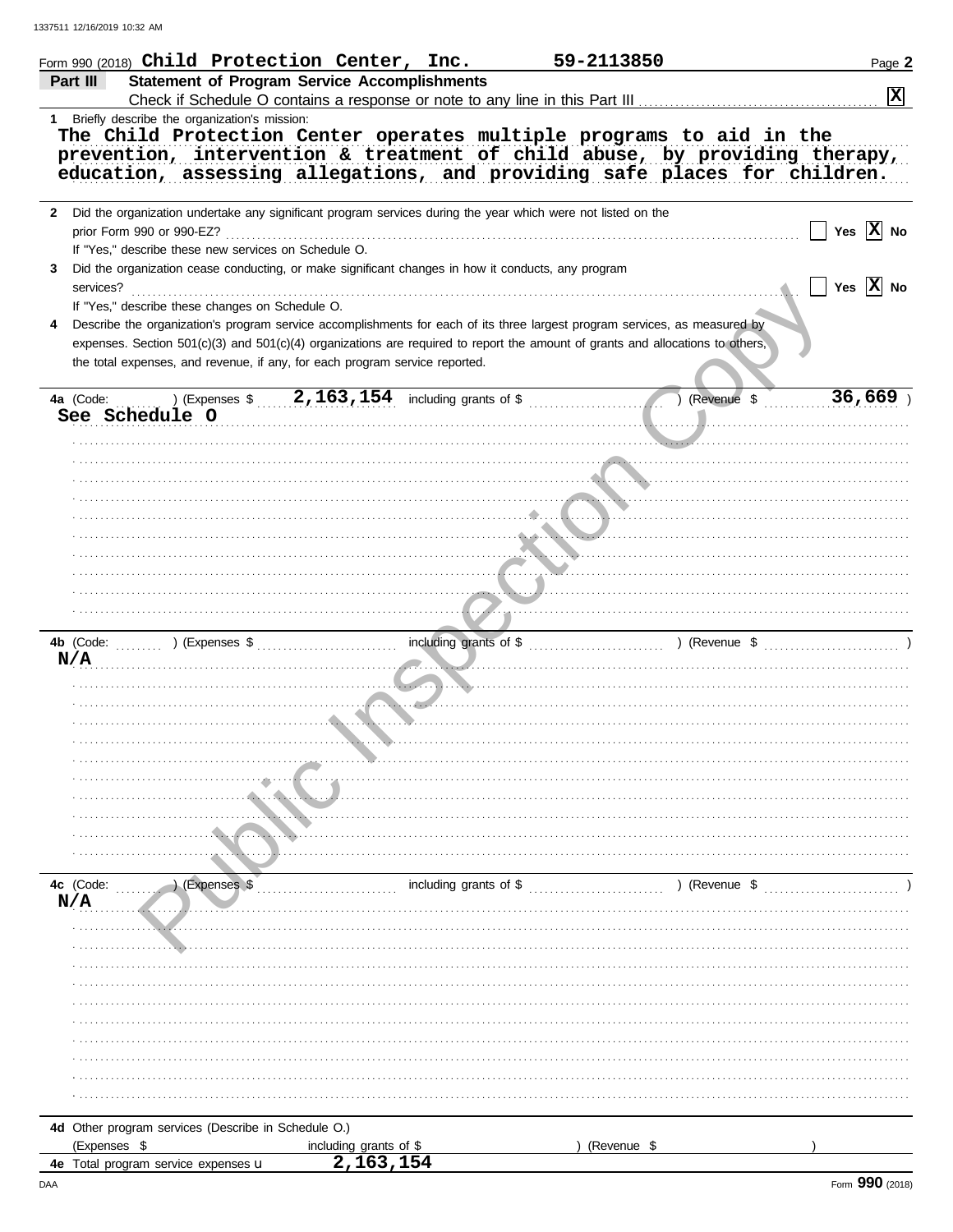|                | Form 990 (2018) $\mathtt{Children}$ Protection Center, | Inc. | 59-2113850 | Page $3$ |
|----------------|--------------------------------------------------------|------|------------|----------|
| <b>Part IV</b> | <b>Checklist of Required Schedules</b>                 |      |            |          |

|     |                                                                                                                                              |                 | Yes | No |
|-----|----------------------------------------------------------------------------------------------------------------------------------------------|-----------------|-----|----|
| 1   | Is the organization described in section $501(c)(3)$ or $4947(a)(1)$ (other than a private foundation)? If "Yes,"                            |                 |     |    |
|     | complete Schedule A                                                                                                                          | 1               | X   |    |
| 2   |                                                                                                                                              | $\overline{2}$  | X   |    |
| 3   | Did the organization engage in direct or indirect political campaign activities on behalf of or in opposition to                             |                 |     |    |
|     | candidates for public office? If "Yes," complete Schedule C, Part I                                                                          | 3               |     | x  |
| 4   | Section 501(c)(3) organizations. Did the organization engage in lobbying activities, or have a section 501(h)                                |                 |     |    |
|     | election in effect during the tax year? If "Yes," complete Schedule C, Part II                                                               | 4               |     | x  |
| 5   | Is the organization a section $501(c)(4)$ , $501(c)(5)$ , or $501(c)(6)$ organization that receives membership dues,                         |                 |     |    |
|     | assessments, or similar amounts as defined in Revenue Procedure 98-19? If "Yes," complete Schedule C, Part III                               | 5               |     | x  |
| 6   | Did the organization maintain any donor advised funds or any similar funds or accounts for which donors                                      |                 |     |    |
|     | have the right to provide advice on the distribution or investment of amounts in such funds or accounts? If                                  |                 |     |    |
|     | "Yes," complete Schedule D, Part I                                                                                                           | 6               |     | x  |
| 7   | Did the organization receive or hold a conservation easement, including easements to preserve open space,                                    |                 |     |    |
|     | the environment, historic land areas, or historic structures? If "Yes," complete Schedule D, Part II                                         | 7               |     | x  |
| 8   | Did the organization maintain collections of works of art, historical treasures, or other similar assets? If "Yes,"                          |                 |     |    |
|     | complete Schedule D, Part III                                                                                                                | 8               |     | x  |
| 9   | Did the organization report an amount in Part X, line 21, for escrow or custodial account liability, serve as a                              |                 |     |    |
|     | custodian for amounts not listed in Part X; or provide credit counseling, debt management, credit repair, or                                 |                 |     |    |
|     | debt negotiation services? If "Yes," complete Schedule D, Part IV                                                                            | 9               |     | x  |
| 10  | Did the organization, directly or through a related organization, hold assets in temporarily restricted                                      |                 |     |    |
|     | endowments, permanent endowments, or quasi-endowments? If "Yes," complete Schedule D, Part V                                                 | 10              | х   |    |
| 11  | If the organization's answer to any of the following questions is "Yes," then complete Schedule D, Parts VI,                                 |                 |     |    |
|     | VII, VIII, IX, or X as applicable.                                                                                                           |                 |     |    |
| a   | Did the organization report an amount for land, buildings, and equipment in Part X, line 10? If "Yes,"                                       | 11a             | X   |    |
| b   | complete Schedule D, Part VI<br>Did the organization report an amount for investments-other securities in Part X, line 12 that is 5% or more |                 |     |    |
|     | of its total assets reported in Part X, line 16? If "Yes," complete Schedule D, Part VII                                                     | 11b             |     | x  |
| c   | Did the organization report an amount for investments—program related in Part X, line 13 that is 5% or more                                  |                 |     |    |
|     | of its total assets reported in Part X, line 16? If "Yes," complete Schedule D, Part VIII                                                    | 11c             |     | x  |
| d   | Did the organization report an amount for other assets in Part X, line 15 that is 5% or more of its total assets                             |                 |     |    |
|     | reported in Part X, line 16? If "Yes," complete Schedule D, Part IX                                                                          | 11d             |     | x  |
| е   | Did the organization report an amount for other liabilities in Part X, line 25? If "Yes," complete Schedule D, Part X                        | 11e             |     | X  |
| f   | Did the organization's separate or consolidated financial statements for the tax year include a footnote that addresses                      |                 |     |    |
|     | the organization's liability for uncertain tax positions under FIN 48 (ASC 740)? If "Yes," complete Schedule D, Part X                       | 11f             |     | x  |
|     | 12a Did the organization obtain separate, independent audited financial statements for the tax year? If "Yes," complete                      |                 |     |    |
|     |                                                                                                                                              | 12a             | х   |    |
| b   | Was the organization included in consolidated, independent audited financial statements for the tax year? If                                 |                 |     |    |
|     | "Yes," and if the organization answered "No" to line 12a, then completing Schedule D, Parts XI and XII is optional                           | 12b             |     | x  |
| 13  |                                                                                                                                              | 13              |     | X  |
| 14a |                                                                                                                                              | 14a             |     | X  |
| b   | Did the organization have aggregate revenues or expenses of more than \$10,000 from grantmaking,                                             |                 |     |    |
|     | fundraising, business, investment, and program service activities outside the United States, or aggregate                                    |                 |     |    |
|     |                                                                                                                                              | 14b             |     | x  |
| 15  | Did the organization report on Part IX, column (A), line 3, more than \$5,000 of grants or other assistance to or                            |                 |     |    |
|     | for any foreign organization? If "Yes," complete Schedule F, Parts II and IV                                                                 | 15              |     | x  |
| 16  | Did the organization report on Part IX, column (A), line 3, more than \$5,000 of aggregate grants or other                                   |                 |     |    |
|     | assistance to or for foreign individuals? If "Yes," complete Schedule F, Parts III and IV                                                    | 16              |     | x  |
| 17  | Did the organization report a total of more than \$15,000 of expenses for professional fundraising services on                               |                 |     |    |
|     |                                                                                                                                              | 17              |     | x  |
| 18  | Did the organization report more than \$15,000 total of fundraising event gross income and contributions on                                  |                 |     |    |
|     | Part VIII, lines 1c and 8a? If "Yes," complete Schedule G, Part II                                                                           | 18              | X   |    |
| 19  | Did the organization report more than \$15,000 of gross income from gaming activities on Part VIII, line 9a?                                 |                 |     |    |
|     |                                                                                                                                              | 19              |     | X  |
| 20a |                                                                                                                                              | 20a             |     | X  |
| b   |                                                                                                                                              | 20 <sub>b</sub> |     |    |
| 21  | Did the organization report more than \$5,000 of grants or other assistance to any domestic organization or                                  |                 |     |    |
|     |                                                                                                                                              | 21              |     | x  |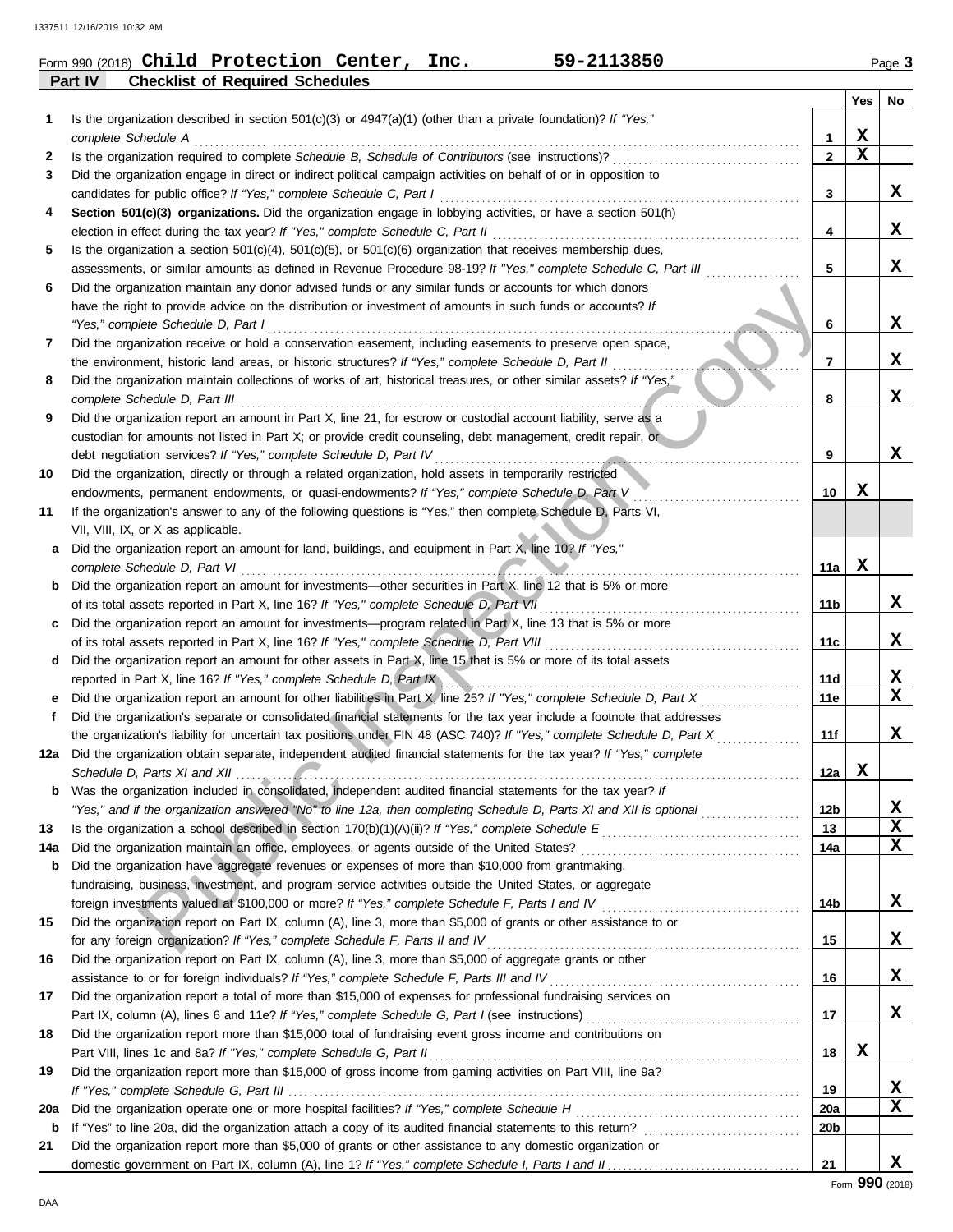|     | 59-2113850<br>Form 990 (2018) Child Protection Center, Inc.                                                                                                       |                 |             | Page 4      |
|-----|-------------------------------------------------------------------------------------------------------------------------------------------------------------------|-----------------|-------------|-------------|
|     | <b>Checklist of Required Schedules (continued)</b><br>Part IV                                                                                                     |                 |             |             |
| 22  | Did the organization report more than \$5,000 of grants or other assistance to or for domestic individuals on                                                     |                 | Yes         | No          |
|     | Part IX, column (A), line 2? If "Yes," complete Schedule I, Parts I and III                                                                                       | 22              |             | X           |
| 23  | Did the organization answer "Yes" to Part VII, Section A, line 3, 4, or 5 about compensation of the                                                               |                 |             |             |
|     | organization's current and former officers, directors, trustees, key employees, and highest compensated                                                           |                 |             |             |
|     | employees? If "Yes," complete Schedule J                                                                                                                          | 23              |             | X           |
|     | 24a Did the organization have a tax-exempt bond issue with an outstanding principal amount of more than                                                           |                 |             |             |
|     | \$100,000 as of the last day of the year, that was issued after December 31, 2002? If "Yes," answer lines 24b                                                     |                 |             |             |
|     | through 24d and complete Schedule K. If "No," go to line 25a                                                                                                      | 24a             |             | X           |
| b   | Did the organization invest any proceeds of tax-exempt bonds beyond a temporary period exception?                                                                 | 24b             |             |             |
| c   | Did the organization maintain an escrow account other than a refunding escrow at any time during the year                                                         |                 |             |             |
|     | to defease any tax-exempt bonds?                                                                                                                                  | 24c             |             |             |
|     | d Did the organization act as an "on behalf of" issuer for bonds outstanding at any time during the year?                                                         | 24d             |             |             |
|     | 25a Section 501(c)(3), 501(c)(4), and 501(c)(29) organizations. Did the organization engage in an excess benefit                                                  |                 |             |             |
|     | transaction with a disqualified person during the year? If "Yes," complete Schedule L, Part I                                                                     | 25a             |             | X           |
| b   | Is the organization aware that it engaged in an excess benefit transaction with a disqualified person in a prior                                                  |                 |             |             |
|     | year, and that the transaction has not been reported on any of the organization's prior Forms 990 or 990-EZ?                                                      |                 |             |             |
|     | If "Yes," complete Schedule L, Part I                                                                                                                             | 25 <sub>b</sub> |             | X           |
| 26  | Did the organization report any amount on Part X, line 5, 6, or 22 for receivables from or payables to any                                                        |                 |             |             |
|     | current or former officers, directors, trustees, key employees, highest compensated employees, or<br>disqualified persons? If "Yes," complete Schedule L, Part II |                 |             | X           |
| 27  | Did the organization provide a grant or other assistance to an officer, director, trustee, key employee,                                                          | 26              |             |             |
|     | substantial contributor or employee thereof, a grant selection committee member, or to a 35% controlled                                                           |                 |             |             |
|     | entity or family member of any of these persons? If "Yes," complete Schedule L, Part III                                                                          | 27              |             | X           |
| 28  | Was the organization a party to a business transaction with one of the following parties (see Schedule L,                                                         |                 |             |             |
|     | Part IV instructions for applicable filing thresholds, conditions, and exceptions):                                                                               |                 |             |             |
| а   | A current or former officer, director, trustee, or key employee? If "Yes," complete Schedule L, Part IV                                                           | 28a             |             | X           |
| b   | A family member of a current or former officer, director, trustee, or key employee? If "Yes," complete                                                            |                 |             |             |
|     | Schedule L, Part IV                                                                                                                                               | 28b             |             | X           |
| c   | An entity of which a current or former officer, director, trustee, or key employee (or a family member thereof)                                                   |                 |             |             |
|     | was an officer, director, trustee, or direct or indirect owner? If "Yes," complete Schedule L, Part IV                                                            | 28c             |             | X           |
| 29  | Did the organization receive more than \$25,000 in non-cash contributions? If "Yes," complete Schedule M                                                          | 29              | $\mathbf x$ |             |
| 30  | Did the organization receive contributions of art, historical treasures, or other similar assets, or qualified                                                    |                 |             |             |
|     | conservation contributions? If "Yes," complete Schedule M                                                                                                         | 30              |             | X           |
| 31  | Did the organization liquidate, terminate, or dissolve and cease operations? If "Yes," complete Schedule N, Part I                                                | 31              |             | $\mathbf x$ |
|     | Did the organization sell, exchange, dispose of, or transfer more than 25% of its net assets? If "Yes,"                                                           |                 |             |             |
|     | complete Schedule N, Part II                                                                                                                                      | 32              |             | X           |
| 33  | Did the organization own 100% of an entity disregarded as separate from the organization under Regulations                                                        |                 |             |             |
|     | sections 301.7701-2 and 301.7701-3? If "Yes," complete Schedule R, Part I                                                                                         | 33              |             | X           |
| 34  | Was the organization related to any tax-exempt or taxable entity? If "Yes," complete Schedule R, Part II, III,                                                    |                 |             |             |
|     | or IV, and Part V, line 1<br>Did the organization have a controlled entity within the meaning of section 512(b)(13)?                                              | 34              |             | X<br>X      |
| 35a | If "Yes" to line 35a, did the organization receive any payment from or engage in any transaction with a                                                           | 35a             |             |             |
| b   | controlled entity within the meaning of section 512(b)(13)? If "Yes," complete Schedule R, Part V, line 2                                                         | 35 <sub>b</sub> |             |             |
| 36  | Section 501(c)(3) organizations. Did the organization make any transfers to an exempt non-charitable                                                              |                 |             |             |
|     | related organization? If "Yes," complete Schedule R, Part V, line 2                                                                                               | 36              |             | X           |
| 37  | Did the organization conduct more than 5% of its activities through an entity that is not a related organization                                                  |                 |             |             |
|     | and that is treated as a partnership for federal income tax purposes? If "Yes," complete Schedule R, Part VI                                                      | 37              |             | X           |
| 38  | Did the organization complete Schedule O and provide explanations in Schedule O for Part VI, lines 11b and                                                        |                 |             |             |
|     | 19? Note. All Form 990 filers are required to complete Schedule O.                                                                                                | 38              | X           |             |
|     | Statements Regarding Other IRS Filings and Tax Compliance<br>Part V                                                                                               |                 |             |             |
|     | Check if Schedule O contains a response or note to any line in this Part V                                                                                        |                 |             |             |
|     |                                                                                                                                                                   |                 | Yes         | No          |
| 1а  | 6<br>Enter the number reported in Box 3 of Form 1096. Enter -0- if not applicable<br>1a                                                                           |                 |             |             |
| b   | $\mathbf 0$<br>1 <sub>b</sub><br>Enter the number of Forms W-2G included in line 1a. Enter -0- if not applicable                                                  |                 |             |             |
| c   | Did the organization comply with backup withholding rules for reportable payments to vendors and                                                                  |                 |             |             |
|     |                                                                                                                                                                   | 1c              | X           |             |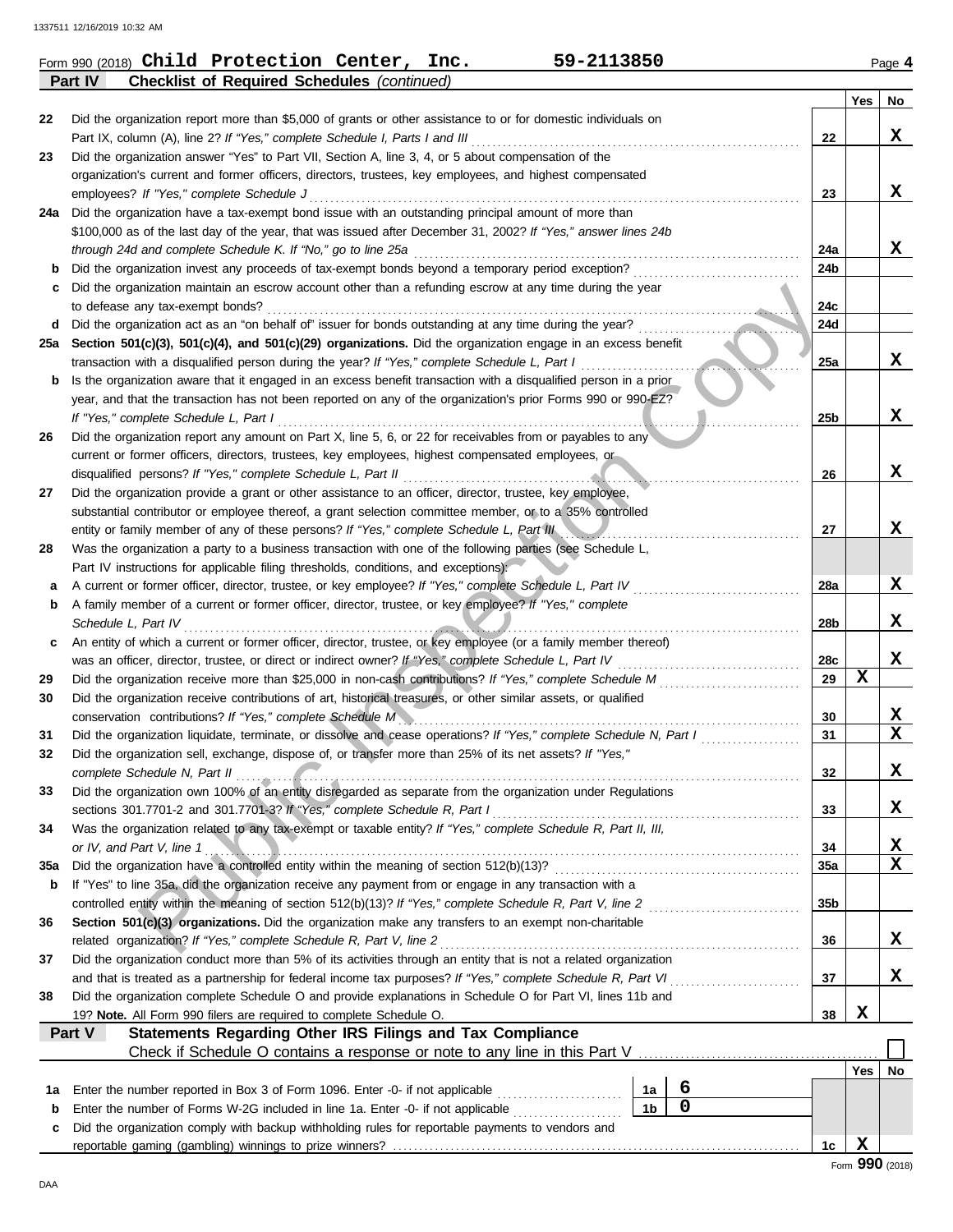|             | Statements Regarding Other IRS Filings and Tax Compliance (continued)<br><b>Part V</b>                                                                                                               |     |            |             |
|-------------|------------------------------------------------------------------------------------------------------------------------------------------------------------------------------------------------------|-----|------------|-------------|
|             |                                                                                                                                                                                                      |     | Yes        | No.         |
|             | 2a Enter the number of employees reported on Form W-3, Transmittal of Wage and Tax                                                                                                                   |     |            |             |
|             | 44<br>Statements, filed for the calendar year ending with or within the year covered by this return<br>2a                                                                                            |     |            |             |
| b           | If at least one is reported on line 2a, did the organization file all required federal employment tax returns?                                                                                       | 2b  | X          |             |
|             | <b>Note.</b> If the sum of lines 1a and 2a is greater than 250, you may be required to e-file (see instructions)                                                                                     |     |            |             |
| за          | Did the organization have unrelated business gross income of \$1,000 or more during the year?                                                                                                        | За  |            | x           |
| b           | If "Yes," has it filed a Form 990-T for this year? If "No" to line 3b, provide an explanation in Schedule O                                                                                          | 3b  |            |             |
| 4a          | At any time during the calendar year, did the organization have an interest in, or a signature or other authority over,                                                                              |     |            |             |
|             | a financial account in a foreign country (such as a bank account, securities account, or other financial account)?                                                                                   | 4a  |            | х           |
| b           | If "Yes," enter the name of the foreign country: <b>u</b>                                                                                                                                            |     |            |             |
|             | See instructions for filing requirements for FinCEN Form 114, Report of Foreign Bank and Financial Accounts (FBAR).                                                                                  |     |            |             |
| 5а          | Was the organization a party to a prohibited tax shelter transaction at any time during the tax year?                                                                                                | 5a  |            | X           |
| b           |                                                                                                                                                                                                      | 5b  |            | $\mathbf x$ |
| с           | If "Yes" to line 5a or 5b, did the organization file Form 8886-T?                                                                                                                                    | 5c  |            |             |
| 6а          | Does the organization have annual gross receipts that are normally greater than \$100,000, and did the                                                                                               |     |            |             |
|             | organization solicit any contributions that were not tax deductible as charitable contributions?                                                                                                     | 6a  |            | x           |
| b           | If "Yes," did the organization include with every solicitation an express statement that such contributions or                                                                                       |     |            |             |
|             | gifts were not tax deductible?                                                                                                                                                                       | 6b  |            |             |
| 7           | Organizations that may receive deductible contributions under section 170(c).                                                                                                                        |     |            |             |
| а           | Did the organization receive a payment in excess of \$75 made partly as a contribution and partly for goods                                                                                          |     |            |             |
|             | and services provided to the payor?                                                                                                                                                                  | 7a  | X          |             |
| b           | If "Yes," did the organization notify the donor of the value of the goods or services provided?                                                                                                      | 7b  | х          |             |
| c           | Did the organization sell, exchange, or otherwise dispose of tangible personal property for which it was                                                                                             |     |            |             |
|             |                                                                                                                                                                                                      | 7c  |            | X           |
| a           | 7d                                                                                                                                                                                                   |     |            |             |
| е           |                                                                                                                                                                                                      | 7e  |            | х           |
| Ť           | Did the organization, during the year, pay premiums, directly or indirectly, on a personal benefit contract?                                                                                         | 7f  |            | $\mathbf x$ |
| g           | If the organization received a contribution of qualified intellectual property, did the organization file Form 8899 as required?                                                                     | 7g  |            |             |
| h           | If the organization received a contribution of cars, boats, airplanes, or other vehicles, did the organization file a Form 1098-C?                                                                   | 7h  |            |             |
| 8           | Sponsoring organizations maintaining donor advised funds. Did a donor advised fund maintained by the                                                                                                 |     |            |             |
|             | sponsoring organization have excess business holdings at any time during the year?<br>and a complete the contract of the complete the complete the complete the complete the complete the complete t | 8   |            |             |
| 9           | Sponsoring organizations maintaining donor advised funds.                                                                                                                                            |     |            |             |
| а           | Did the sponsoring organization make any taxable distributions under section 4966?                                                                                                                   | 9a  |            |             |
| $\mathbf b$ |                                                                                                                                                                                                      | 9b  |            |             |
| 10          | Section 501(c)(7) organizations. Enter:                                                                                                                                                              |     |            |             |
| а           | 10a<br>Initiation fees and capital contributions included on Part VIII, line 12                                                                                                                      |     |            |             |
|             | 10 <sub>b</sub><br>Gross receipts, included on Form 990, Part VIII, line 12, for public use of club facilities                                                                                       |     |            |             |
| 11          | Section 501(c)(12) organizations. Enter:                                                                                                                                                             |     |            |             |
| а           | Gross income from members or shareholders<br>11a                                                                                                                                                     |     |            |             |
| b           | Gross income from other sources (Do not net amounts due or paid to other sources                                                                                                                     |     |            |             |
|             | against amounts due or received from them.)<br>11 <sub>b</sub>                                                                                                                                       |     |            |             |
| 12a         | Section 4947(a)(1) non-exempt charitable trusts. Is the organization filing Form 990 in lieu of Form 1041?                                                                                           | 12a |            |             |
| b           |                                                                                                                                                                                                      |     |            |             |
| 13          | Section 501(c)(29) qualified nonprofit health insurance issuers.                                                                                                                                     |     |            |             |
| a           | Is the organization licensed to issue qualified health plans in more than one state?                                                                                                                 | 13а |            |             |
|             | Note. See the instructions for additional information the organization must report on Schedule O.                                                                                                    |     |            |             |
| b           | Enter the amount of reserves the organization is required to maintain by the states in which                                                                                                         |     |            |             |
|             | 13b                                                                                                                                                                                                  |     |            |             |
| c           | 13 <sub>c</sub><br>Enter the amount of reserves on hand                                                                                                                                              |     |            |             |
| 14a         | Did the organization receive any payments for indoor tanning services during the tax year?                                                                                                           | 14a |            | x           |
| b           |                                                                                                                                                                                                      | 14b |            |             |
| 15          | Is the organization subject to the section 4960 tax on payment(s) of more than \$1,000,000 in remuneration or                                                                                        |     |            |             |
|             | excess parachute payment(s) during the year?                                                                                                                                                         | 15  |            | x           |
|             | If "Yes," see instructions and file Form 4720, Schedule N.                                                                                                                                           |     |            |             |
| 16          | Is the organization an educational institution subject to the section 4968 excise tax on net investment income?                                                                                      | 16  |            | X           |
|             | If "Yes," complete Form 4720, Schedule O.                                                                                                                                                            |     |            |             |
|             |                                                                                                                                                                                                      |     | <b>000</b> |             |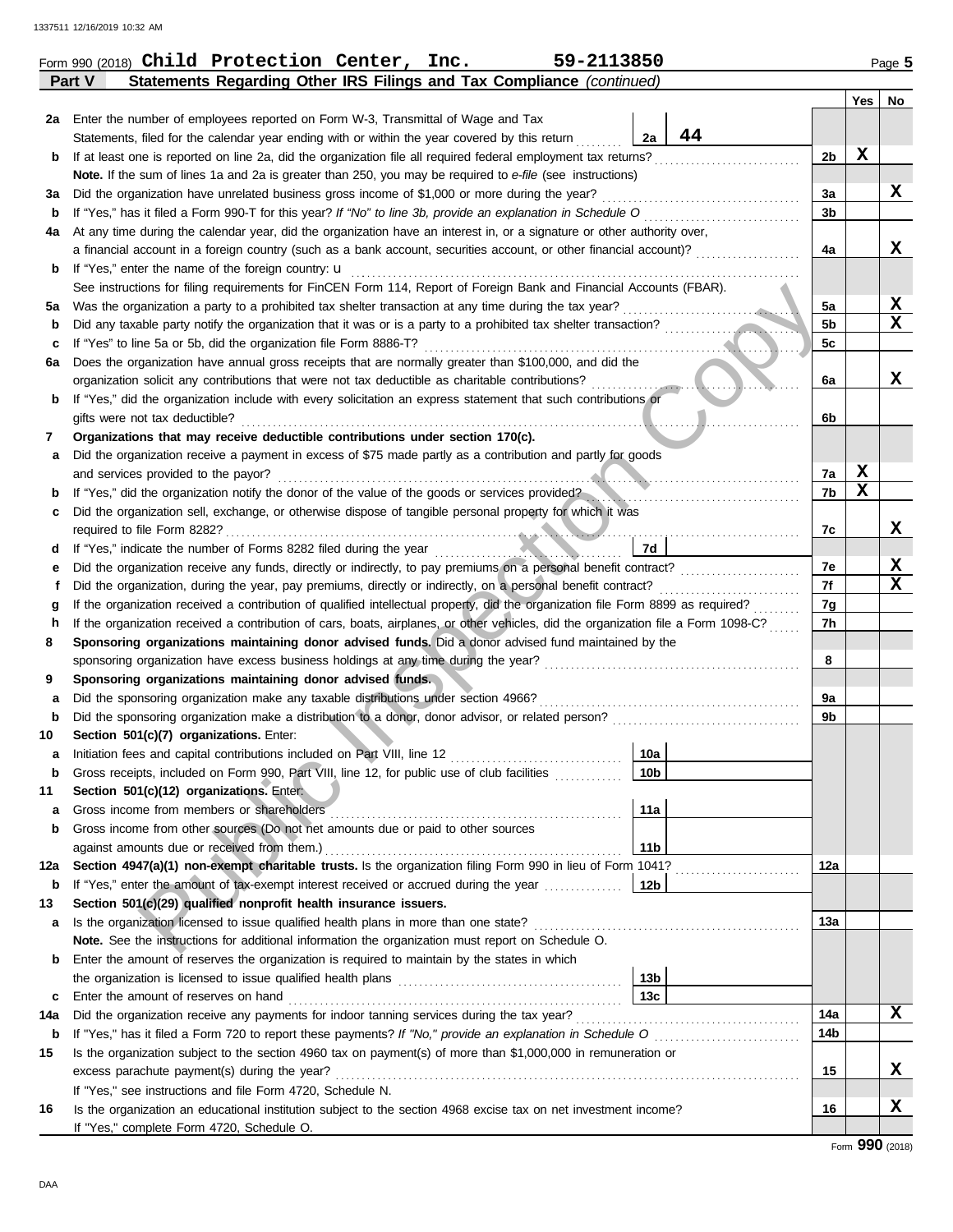|     | 59-2113850<br>Form 990 (2018) $Child$ Protection Center, Inc.                                                                       |                 |             | Page 6          |
|-----|-------------------------------------------------------------------------------------------------------------------------------------|-----------------|-------------|-----------------|
|     | Part VI<br>Governance, Management, and Disclosure For each "Yes" response to lines 2 through 7b below, and for a "No"               |                 |             |                 |
|     | response to line 8a, 8b, or 10b below, describe the circumstances, processes, or changes in Schedule O. See instructions.           |                 |             |                 |
|     |                                                                                                                                     |                 |             | IХ              |
|     | Section A. Governing Body and Management                                                                                            |                 |             |                 |
|     |                                                                                                                                     |                 | Yes         | No              |
| 1а  | 13<br>1a<br>Enter the number of voting members of the governing body at the end of the tax year                                     |                 |             |                 |
|     | If there are material differences in voting rights among members of the governing body, or                                          |                 |             |                 |
|     | if the governing body delegated broad authority to an executive committee or similar                                                |                 |             |                 |
|     | committee, explain in Schedule O.                                                                                                   |                 |             |                 |
| b   | 13<br>1 <sub>b</sub><br>Enter the number of voting members included in line 1a, above, who are independent                          |                 |             |                 |
|     |                                                                                                                                     |                 |             |                 |
| 2   | Did any officer, director, trustee, or key employee have a family relationship or a business relationship with                      |                 |             | X               |
|     | any other officer, director, trustee, or key employee?                                                                              | $\mathbf{2}$    |             |                 |
| 3   | Did the organization delegate control over management duties customarily performed by or under the direct                           |                 |             |                 |
|     | supervision of officers, directors, or trustees, or key employees to a management company or other person?                          | 3               |             | X               |
| 4   | Did the organization make any significant changes to its governing documents since the prior Form 990 was filed?                    | 4               |             | $\mathbf x$     |
| 5   | Did the organization become aware during the year of a significant diversion of the organization's assets?                          | 5               |             | $\mathbf x$     |
| 6   | Did the organization have members or stockholders?                                                                                  | 6               |             | X               |
| 7a  | Did the organization have members, stockholders, or other persons who had the power to elect or appoint                             |                 |             |                 |
|     | one or more members of the governing body?                                                                                          | 7a              |             | X               |
| b   | Are any governance decisions of the organization reserved to (or subject to approval by) members,                                   |                 |             |                 |
|     | stockholders, or persons other than the governing body?                                                                             | 7b              |             | x               |
| 8   | Did the organization contemporaneously document the meetings held or written actions undertaken during the year by the following:   |                 |             |                 |
| а   | The governing body?                                                                                                                 | 8а              | х           |                 |
| b   | Each committee with authority to act on behalf of the governing body?                                                               | 8b              | X           |                 |
| 9   | Is there any officer, director, trustee, or key employee listed in Part VII, Section A, who cannot be reached at                    |                 |             |                 |
|     |                                                                                                                                     | 9               |             | X               |
|     | <b>Section B. Policies</b> (This Section B requests information about policies not required by the Internal Revenue Code.)          |                 |             |                 |
|     |                                                                                                                                     |                 | Yes         | No              |
| 10a | Did the organization have local chapters, branches, or affiliates?                                                                  | 10a             |             | x               |
| b   | If "Yes," did the organization have written policies and procedures governing the activities of such chapters,                      |                 |             |                 |
|     | affiliates, and branches to ensure their operations are consistent with the organization's exempt purposes?                         | 10b             |             |                 |
| 11a | Has the organization provided a complete copy of this Form 990 to all members of its governing body before filing the form?         | 11a             | X           |                 |
| b   | Describe in Schedule O the process, if any, used by the organization to review this Form 990.                                       |                 |             |                 |
|     |                                                                                                                                     |                 | X           |                 |
| 12a | Did the organization have a written conflict of interest policy? If "No," go to line 13                                             | 12a             | X           |                 |
| b   | Were officers, directors, or trustees, and key employees required to disclose annually interests that could give rise to conflicts? | 12 <sub>b</sub> |             |                 |
| с   | Did the organization regularly and consistently monitor and enforce compliance with the policy? If "Yes,"                           |                 |             |                 |
|     | describe in Schedule O how this was done                                                                                            | 12 <sub>c</sub> | X           |                 |
| 13  | Did the organization have a written whistleblower policy?                                                                           | 13              | $\mathbf x$ |                 |
| 14  | Did the organization have a written document retention and destruction policy?                                                      | 14              | х           |                 |
| 15  | Did the process for determining compensation of the following persons include a review and approval by                              |                 |             |                 |
|     | independent persons, comparability data, and contemporaneous substantiation of the deliberation and decision?                       |                 |             |                 |
| а   | The organization's CEO, Executive Director, or top management official                                                              | 15a             | X           |                 |
| b   | Other officers or key employees of the organization                                                                                 | 15b             | х           |                 |
|     | If "Yes" to line 15a or 15b, describe the process in Schedule O (see instructions).                                                 |                 |             |                 |
| 16a | Did the organization invest in, contribute assets to, or participate in a joint venture or similar arrangement                      |                 |             |                 |
|     | with a taxable entity during the year?                                                                                              | 16a             |             | х               |
|     | If "Yes," did the organization follow a written policy or procedure requiring the organization to evaluate its                      |                 |             |                 |
|     | participation in joint venture arrangements under applicable federal tax law, and take steps to safeguard the                       |                 |             |                 |
|     |                                                                                                                                     | 16b             |             |                 |
|     | <b>Section C. Disclosure</b>                                                                                                        |                 |             |                 |
| 17  | List the states with which a copy of this Form 990 is required to be filed $\mathbf{u}$ $\mathbf{FL}$                               |                 |             |                 |
| 18  | Section 6104 requires an organization to make its Forms 1023 (1024 or 1024-A if applicable), 990, and 990-T (Section 501(c)         |                 |             |                 |
|     | (3)s only) available for public inspection. Indicate how you made these available. Check all that apply.                            |                 |             |                 |
|     | X Own website<br>$ \mathbf{X} $ Another's website $ \mathbf{X} $ Upon request<br>Other (explain in Schedule O)<br>$\mathbf{1}$      |                 |             |                 |
|     |                                                                                                                                     |                 |             |                 |
| 19  | Describe in Schedule O whether (and if so, how) the organization made its governing documents, conflict of interest policy, and     |                 |             |                 |
|     | financial statements available to the public during the tax year.                                                                   |                 |             |                 |
| 20  | State the name, address, and telephone number of the person who possesses the organization's books and records u                    |                 |             |                 |
|     | Suzanne Takerian<br>720 South Orange Avenue                                                                                         |                 |             |                 |
|     | FL 34236<br>Sarasota                                                                                                                | 941-365-1277    |             |                 |
| DAA |                                                                                                                                     |                 |             | Form 990 (2018) |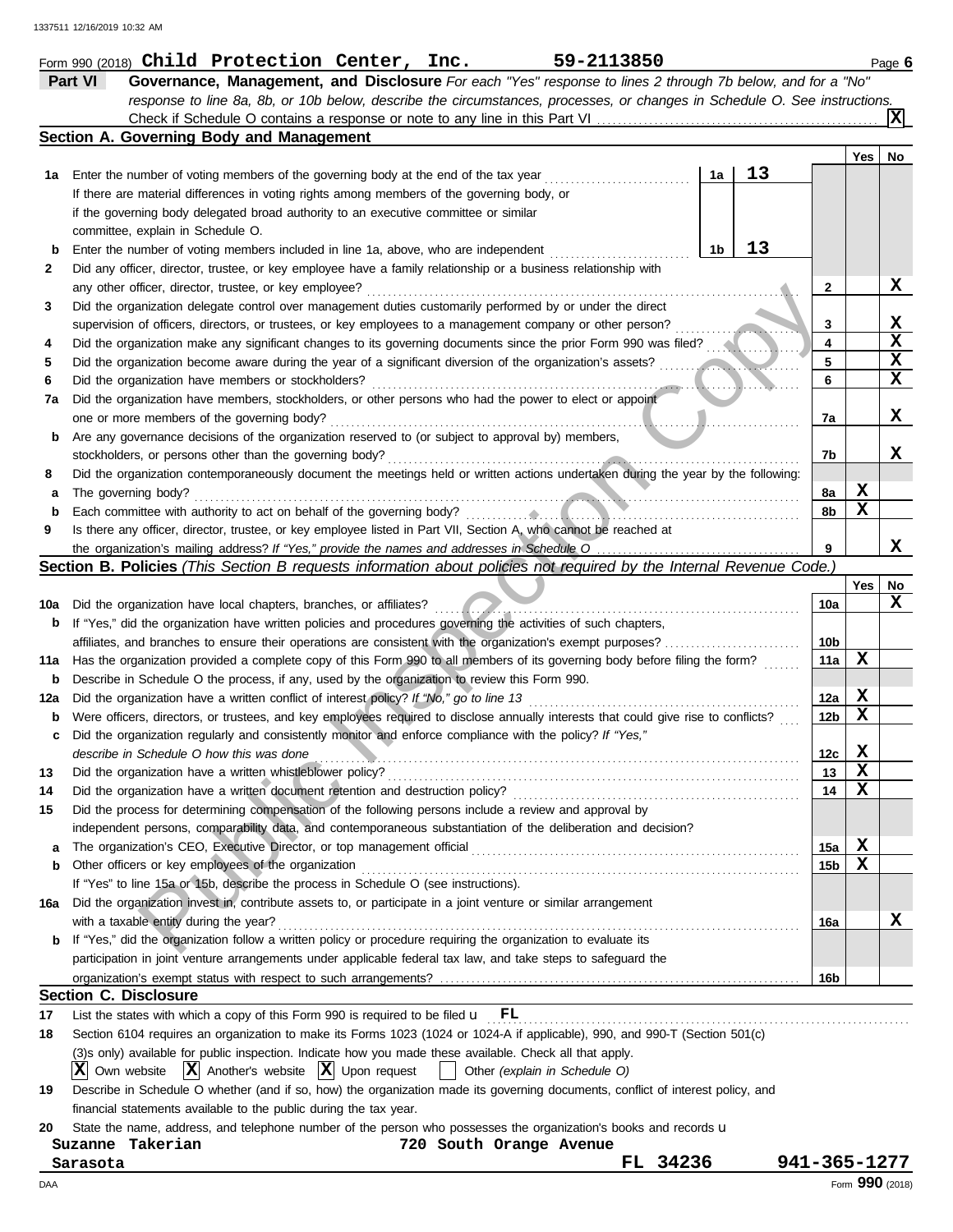| Form 990 (2018) Child Protection Center, Inc.                                                                                                                                                                          |                       |              |              |                         |              |                                                              |        | 59-2113850                                                                      |                              | Page 7                   |  |  |  |  |
|------------------------------------------------------------------------------------------------------------------------------------------------------------------------------------------------------------------------|-----------------------|--------------|--------------|-------------------------|--------------|--------------------------------------------------------------|--------|---------------------------------------------------------------------------------|------------------------------|--------------------------|--|--|--|--|
| Part VII Compensation of Officers, Directors, Trustees, Key Employees, Highest Compensated Employees, and                                                                                                              |                       |              |              |                         |              |                                                              |        |                                                                                 |                              |                          |  |  |  |  |
| <b>Independent Contractors</b>                                                                                                                                                                                         |                       |              |              |                         |              |                                                              |        |                                                                                 |                              |                          |  |  |  |  |
|                                                                                                                                                                                                                        |                       |              |              |                         |              |                                                              |        | Check if Schedule O contains a response or note to any line in this Part VII    |                              |                          |  |  |  |  |
| Section A.                                                                                                                                                                                                             |                       |              |              |                         |              |                                                              |        | Officers, Directors, Trustees, Key Employees, and Highest Compensated Employees |                              |                          |  |  |  |  |
| 1a Complete this table for all persons required to be listed. Report compensation for the calendar year ending with or within the<br>organization's tax year.                                                          |                       |              |              |                         |              |                                                              |        |                                                                                 |                              |                          |  |  |  |  |
| • List all of the organization's current officers, directors, trustees (whether individuals or organizations), regardless of amount of                                                                                 |                       |              |              |                         |              |                                                              |        |                                                                                 |                              |                          |  |  |  |  |
| compensation. Enter -0- in columns (D), (E), and (F) if no compensation was paid.<br>• List all of the organization's current key employees, if any. See instructions for definition of "key employee."                |                       |              |              |                         |              |                                                              |        |                                                                                 |                              |                          |  |  |  |  |
| List the organization's five current highest compensated employees (other than an officer, director, trustee, or key employee)                                                                                         |                       |              |              |                         |              |                                                              |        |                                                                                 |                              |                          |  |  |  |  |
| who received reportable compensation (Box 5 of Form W-2 and/or Box 7 of Form 1099-MISC) of more than \$100,000 from the<br>organization and any related organizations.                                                 |                       |              |              |                         |              |                                                              |        |                                                                                 |                              |                          |  |  |  |  |
| • List all of the organization's former officers, key employees, and highest compensated employees who received more than<br>\$100,000 of reportable compensation from the organization and any related organizations. |                       |              |              |                         |              |                                                              |        |                                                                                 |                              |                          |  |  |  |  |
| • List all of the organization's former directors or trustees that received, in the capacity as a former director or trustee of the                                                                                    |                       |              |              |                         |              |                                                              |        |                                                                                 |                              |                          |  |  |  |  |
| organization, more than \$10,000 of reportable compensation from the organization and any related organizations.                                                                                                       |                       |              |              |                         |              |                                                              |        |                                                                                 |                              |                          |  |  |  |  |
| List persons in the following order: individual trustees or directors; institutional trustees; officers; key employees; highest                                                                                        |                       |              |              |                         |              |                                                              |        |                                                                                 |                              |                          |  |  |  |  |
| compensated employees; and former such persons.<br>Check this box if neither the organization nor any related organization compensated any current officer, director, or trustee.                                      |                       |              |              |                         |              |                                                              |        |                                                                                 |                              |                          |  |  |  |  |
|                                                                                                                                                                                                                        |                       |              |              |                         |              |                                                              |        |                                                                                 |                              |                          |  |  |  |  |
| (A)<br>Name and Title                                                                                                                                                                                                  | (B)<br>Average        |              |              | Position                | (C)          |                                                              |        | (D)<br>Reportable                                                               | $(\mathsf{E})$<br>Reportable | (F)<br>Estimated         |  |  |  |  |
|                                                                                                                                                                                                                        | hours per             |              |              |                         |              | (do not check more than one<br>box, unless person is both an |        | compensation                                                                    | compensation from            | amount of                |  |  |  |  |
|                                                                                                                                                                                                                        | week<br>(list any     |              |              |                         |              | officer and a director/trustee)                              |        | from<br>the                                                                     | related<br>organizations     | other<br>compensation    |  |  |  |  |
|                                                                                                                                                                                                                        | hours for<br>related  |              |              | Officer                 |              |                                                              |        | organization<br>(W-2/1099-MISC)                                                 | (W-2/1099-MISC)              | from the<br>organization |  |  |  |  |
|                                                                                                                                                                                                                        | organizations         | Individual 1 | nstitutional |                         | Key employee |                                                              | Former |                                                                                 |                              | and related              |  |  |  |  |
|                                                                                                                                                                                                                        | below dotted<br>line) |              |              |                         |              |                                                              |        |                                                                                 |                              | organizations            |  |  |  |  |
|                                                                                                                                                                                                                        |                       | trustee      | trustee      |                         |              | Highest compensated<br>employee                              |        |                                                                                 |                              |                          |  |  |  |  |
|                                                                                                                                                                                                                        |                       |              |              |                         |              |                                                              |        |                                                                                 |                              |                          |  |  |  |  |
| (1) Karen Valentino                                                                                                                                                                                                    |                       |              |              |                         |              |                                                              |        |                                                                                 |                              |                          |  |  |  |  |
| Chair                                                                                                                                                                                                                  | 1.00<br>0.00          | $\mathbf x$  |              | $\mathbf x$             |              |                                                              |        | 0                                                                               | 0                            | 0                        |  |  |  |  |
| (2) Tony Dempsey                                                                                                                                                                                                       |                       |              |              |                         |              |                                                              |        |                                                                                 |                              |                          |  |  |  |  |
|                                                                                                                                                                                                                        | 1.00                  |              |              |                         |              |                                                              |        |                                                                                 |                              |                          |  |  |  |  |
| Vice Chair                                                                                                                                                                                                             | 0.00                  | $\mathbf x$  |              | X                       |              |                                                              |        | 0                                                                               | 0                            | 0                        |  |  |  |  |
| (3) Millard Martin,                                                                                                                                                                                                    | <b>CPA</b>            |              |              |                         |              |                                                              |        |                                                                                 |                              |                          |  |  |  |  |
|                                                                                                                                                                                                                        | 1.00                  |              |              |                         |              |                                                              |        |                                                                                 |                              |                          |  |  |  |  |
| Treasurer                                                                                                                                                                                                              | 0.00                  | $\mathbf x$  |              | $\overline{\mathbf{x}}$ |              |                                                              |        | 0                                                                               | 0                            | 0                        |  |  |  |  |
| (4) Jill Levine                                                                                                                                                                                                        |                       |              |              |                         |              |                                                              |        |                                                                                 |                              |                          |  |  |  |  |
| Secretary                                                                                                                                                                                                              | 1.00<br>0.00          | $\mathbf x$  |              | X                       |              |                                                              |        | 0                                                                               | 0                            | 0                        |  |  |  |  |
| (5) Tina Granthon                                                                                                                                                                                                      |                       |              |              |                         |              |                                                              |        |                                                                                 |                              |                          |  |  |  |  |
|                                                                                                                                                                                                                        | 1.00                  |              |              |                         |              |                                                              |        |                                                                                 |                              |                          |  |  |  |  |
| Director                                                                                                                                                                                                               | 0.00                  | $\mathbf x$  |              |                         |              |                                                              |        | 0                                                                               | 0                            | 0                        |  |  |  |  |
| (6) Tammy Karp                                                                                                                                                                                                         |                       |              |              |                         |              |                                                              |        |                                                                                 |                              |                          |  |  |  |  |
|                                                                                                                                                                                                                        | 1.00                  |              |              |                         |              |                                                              |        |                                                                                 |                              |                          |  |  |  |  |
| Director                                                                                                                                                                                                               | 0.00                  | $\mathbf x$  |              |                         |              |                                                              |        | 0                                                                               | 0                            | 0                        |  |  |  |  |
| (7) Graci McGillicuddy                                                                                                                                                                                                 |                       |              |              |                         |              |                                                              |        |                                                                                 |                              |                          |  |  |  |  |
|                                                                                                                                                                                                                        | 1.00<br>0.00          | $\mathbf x$  |              |                         |              |                                                              |        | 0                                                                               | 0                            | 0                        |  |  |  |  |
| Director<br>(8) Alina Cemitier                                                                                                                                                                                         |                       |              |              |                         |              |                                                              |        |                                                                                 |                              |                          |  |  |  |  |
|                                                                                                                                                                                                                        | 1.00                  |              |              |                         |              |                                                              |        |                                                                                 |                              |                          |  |  |  |  |
| Director                                                                                                                                                                                                               | 0.00                  | X            |              |                         |              |                                                              |        | 0                                                                               | 0                            | 0                        |  |  |  |  |
| (9) Donna Koffman                                                                                                                                                                                                      |                       |              |              |                         |              |                                                              |        |                                                                                 |                              |                          |  |  |  |  |
|                                                                                                                                                                                                                        | 1.00                  |              |              |                         |              |                                                              |        |                                                                                 |                              |                          |  |  |  |  |
| Director                                                                                                                                                                                                               | 0.00                  | $\mathbf x$  |              |                         |              |                                                              |        | 0                                                                               | 0                            | 0                        |  |  |  |  |
| (10) Brian Mariash,                                                                                                                                                                                                    | <b>CIMA</b>           |              |              |                         |              |                                                              |        |                                                                                 |                              |                          |  |  |  |  |
|                                                                                                                                                                                                                        | 1.00                  |              |              |                         |              |                                                              |        |                                                                                 |                              |                          |  |  |  |  |
| Director                                                                                                                                                                                                               | 0.00                  | $\mathbf x$  |              |                         |              |                                                              |        | 0                                                                               | 0                            | 0                        |  |  |  |  |
| (11) Dan Starostecki                                                                                                                                                                                                   |                       |              |              |                         |              |                                                              |        |                                                                                 |                              |                          |  |  |  |  |
|                                                                                                                                                                                                                        | 1.00                  |              |              |                         |              |                                                              |        |                                                                                 |                              |                          |  |  |  |  |
| Director                                                                                                                                                                                                               | 0.00                  | $\mathbf x$  |              |                         |              |                                                              |        | 0                                                                               | 0                            | $\mathbf 0$              |  |  |  |  |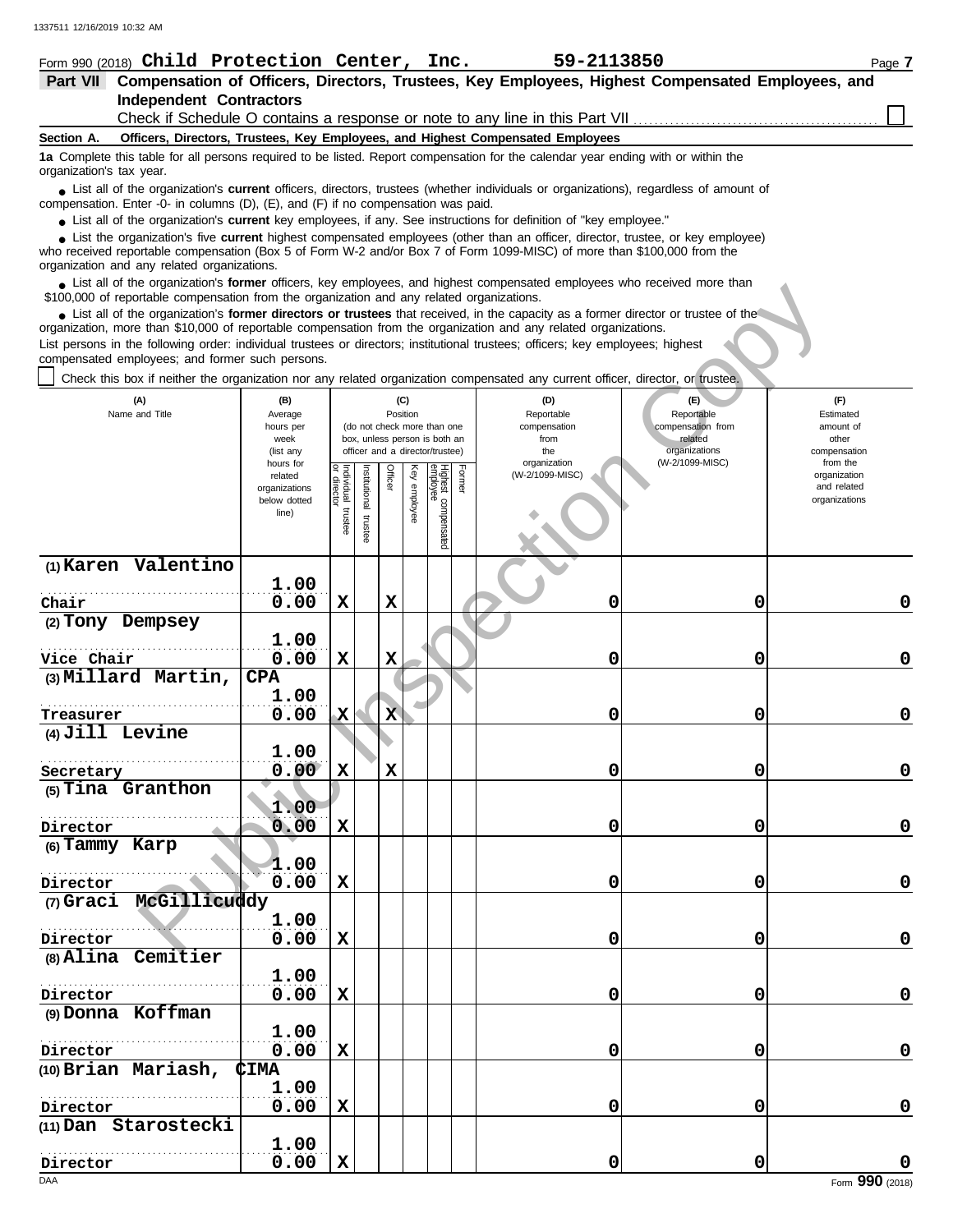| Form 990 (2018) Child Protection Center, Inc.<br>Part VII                                                                                                                            |                                                                |                                                                                                                    |                       |             |              |                                 |              | 59-2113850<br>Section A. Officers, Directors, Trustees, Key Employees, and Highest Compensated Employees (continued) |                                                                                       |   | Page 8                                                             |
|--------------------------------------------------------------------------------------------------------------------------------------------------------------------------------------|----------------------------------------------------------------|--------------------------------------------------------------------------------------------------------------------|-----------------------|-------------|--------------|---------------------------------|--------------|----------------------------------------------------------------------------------------------------------------------|---------------------------------------------------------------------------------------|---|--------------------------------------------------------------------|
| (A)<br>Name and title                                                                                                                                                                | (B)<br>Average<br>hours per<br>week<br>(list any               | (C)<br>Position<br>(do not check more than one<br>box, unless person is both an<br>officer and a director/trustee) |                       |             |              |                                 |              | (D)<br>Reportable<br>compensation<br>from<br>the<br>organization                                                     | (E)<br>Reportable<br>compensation from<br>related<br>organizations<br>(W-2/1099-MISC) |   | (F)<br>Estimated<br>amount of<br>other<br>compensation<br>from the |
|                                                                                                                                                                                      | hours for<br>related<br>organizations<br>below dotted<br>line) | Individual 1<br>trustee                                                                                            | Institutional trustee | Officer     | Key employee | Highest compensated<br>employee | Former       | (W-2/1099-MISC)                                                                                                      |                                                                                       |   | organization<br>and related<br>organizations                       |
| Tom McLaughlin<br>(12)                                                                                                                                                               |                                                                |                                                                                                                    |                       |             |              |                                 |              |                                                                                                                      |                                                                                       |   |                                                                    |
| Director                                                                                                                                                                             | 1.00<br>0.00                                                   | $\mathbf x$                                                                                                        |                       |             |              |                                 |              | 0                                                                                                                    | 0                                                                                     |   | $\mathbf 0$                                                        |
| Jennifer Steube, CIMA<br>(13)                                                                                                                                                        |                                                                |                                                                                                                    |                       |             |              |                                 |              |                                                                                                                      |                                                                                       |   |                                                                    |
| Director                                                                                                                                                                             | 1.00<br>0.00                                                   | $\mathbf x$                                                                                                        |                       |             |              |                                 |              | 0                                                                                                                    | 0                                                                                     |   | 0                                                                  |
| Doug Staley<br>(14)                                                                                                                                                                  |                                                                |                                                                                                                    |                       |             |              |                                 |              |                                                                                                                      |                                                                                       |   |                                                                    |
|                                                                                                                                                                                      | 40.00                                                          |                                                                                                                    |                       |             |              |                                 |              |                                                                                                                      |                                                                                       |   |                                                                    |
| Executive Director<br>Suzanne Takerian<br>(15)                                                                                                                                       | 0.00                                                           |                                                                                                                    |                       | $\mathbf x$ |              |                                 |              | 113,582                                                                                                              | 0                                                                                     |   | 14,113                                                             |
| CFO                                                                                                                                                                                  | 40.00<br>0.00                                                  |                                                                                                                    |                       | $\mathbf x$ |              |                                 |              | 89,737                                                                                                               | 0                                                                                     |   | 11,960                                                             |
|                                                                                                                                                                                      |                                                                |                                                                                                                    |                       |             |              |                                 |              |                                                                                                                      |                                                                                       |   |                                                                    |
|                                                                                                                                                                                      |                                                                |                                                                                                                    |                       |             |              |                                 |              |                                                                                                                      |                                                                                       |   |                                                                    |
|                                                                                                                                                                                      |                                                                |                                                                                                                    |                       |             |              |                                 |              |                                                                                                                      |                                                                                       |   |                                                                    |
|                                                                                                                                                                                      |                                                                |                                                                                                                    |                       |             |              |                                 |              |                                                                                                                      |                                                                                       |   |                                                                    |
|                                                                                                                                                                                      |                                                                |                                                                                                                    |                       |             |              |                                 | $\mathbf{u}$ | 203,319                                                                                                              |                                                                                       |   | 26,073                                                             |
| c Total from continuation sheets to Part VII, Section A                                                                                                                              |                                                                |                                                                                                                    |                       |             |              |                                 |              |                                                                                                                      |                                                                                       |   |                                                                    |
| d<br>Total number of individuals (including but not limited to those listed above) who received more than \$100,000 of<br>$\mathbf{2}$                                               |                                                                |                                                                                                                    |                       |             |              |                                 |              | 203,319                                                                                                              |                                                                                       |   | $\overline{2}6,073$                                                |
| reportable compensation from the organization $\mathbf u$ 2                                                                                                                          |                                                                |                                                                                                                    |                       |             |              |                                 |              |                                                                                                                      |                                                                                       |   |                                                                    |
| Did the organization list any former officer, director, or trustee, key employee, or highest compensated<br>3                                                                        |                                                                |                                                                                                                    |                       |             |              |                                 |              |                                                                                                                      |                                                                                       |   | Yes<br>No                                                          |
| For any individual listed on line 1a, is the sum of reportable compensation and other compensation from the<br>4                                                                     |                                                                |                                                                                                                    |                       |             |              |                                 |              |                                                                                                                      |                                                                                       | 3 | X                                                                  |
| organization and related organizations greater than \$150,000? If "Yes," complete Schedule J for such                                                                                |                                                                |                                                                                                                    |                       |             |              |                                 |              |                                                                                                                      |                                                                                       |   | X                                                                  |
| Did any person listed on line 1a receive or accrue compensation from any unrelated organization or individual<br>5                                                                   |                                                                |                                                                                                                    |                       |             |              |                                 |              |                                                                                                                      |                                                                                       | 4 |                                                                    |
| Section B. Independent Contractors                                                                                                                                                   |                                                                |                                                                                                                    |                       |             |              |                                 |              |                                                                                                                      |                                                                                       | 5 | x                                                                  |
| 1<br>Complete this table for your five highest compensated independent contractors that received more than \$100,000 of                                                              |                                                                |                                                                                                                    |                       |             |              |                                 |              |                                                                                                                      |                                                                                       |   |                                                                    |
| compensation from the organization. Report compensation for the calendar year ending with or within the organization's tax year.                                                     | (A)<br>Name and business address                               |                                                                                                                    |                       |             |              |                                 |              |                                                                                                                      | (B)<br>Description of services                                                        |   | (C)<br>Compensation                                                |
|                                                                                                                                                                                      |                                                                |                                                                                                                    |                       |             |              |                                 |              |                                                                                                                      |                                                                                       |   |                                                                    |
|                                                                                                                                                                                      |                                                                |                                                                                                                    |                       |             |              |                                 |              |                                                                                                                      |                                                                                       |   |                                                                    |
|                                                                                                                                                                                      |                                                                |                                                                                                                    |                       |             |              |                                 |              |                                                                                                                      |                                                                                       |   |                                                                    |
|                                                                                                                                                                                      |                                                                |                                                                                                                    |                       |             |              |                                 |              |                                                                                                                      |                                                                                       |   |                                                                    |
|                                                                                                                                                                                      |                                                                |                                                                                                                    |                       |             |              |                                 |              |                                                                                                                      |                                                                                       |   |                                                                    |
| Total number of independent contractors (including but not limited to those listed above) who<br>2<br>received more than \$100,000 of compensation from the organization $\mathbf u$ |                                                                |                                                                                                                    |                       |             |              |                                 |              |                                                                                                                      | 0                                                                                     |   |                                                                    |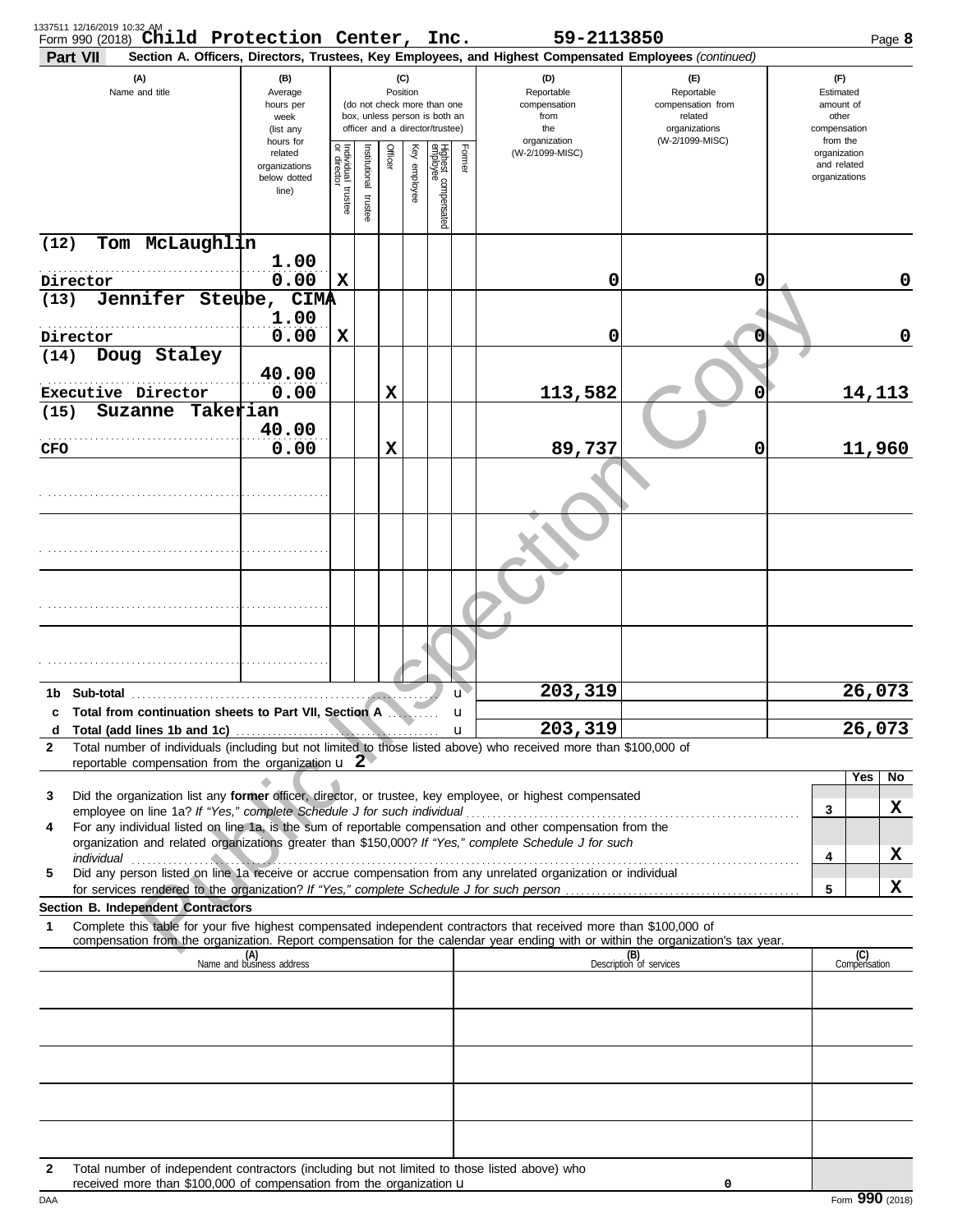## Form 990 (2018) Page **9 Child Protection Center, Inc. 59-2113850**

#### **Part VIII Statement of Revenue**

|                                                           |     |                                                                                     |                |                |    |               | (A)<br>Total revenue | (B)<br>Related or<br>exempt<br>function<br>revenue | (C)<br>Unrelated<br>business<br>revenue | (D)<br>Revenue<br>excluded from tax<br>under sections<br>512-514 |
|-----------------------------------------------------------|-----|-------------------------------------------------------------------------------------|----------------|----------------|----|---------------|----------------------|----------------------------------------------------|-----------------------------------------|------------------------------------------------------------------|
|                                                           |     | 1a Federated campaigns                                                              |                | 1a             |    | 54,377        |                      |                                                    |                                         |                                                                  |
| Contributions, Gifts, Grants<br>and Other Similar Amounts |     | <b>b</b> Membership dues <i></i> .                                                  |                | 1b             |    |               |                      |                                                    |                                         |                                                                  |
|                                                           |     | c Fundraising events                                                                |                | 1 <sub>c</sub> |    | 646,514       |                      |                                                    |                                         |                                                                  |
|                                                           |     |                                                                                     |                | 1 <sub>d</sub> |    |               |                      |                                                    |                                         |                                                                  |
|                                                           |     | d Related organizations                                                             |                |                |    |               |                      |                                                    |                                         |                                                                  |
|                                                           |     | <b>e</b> Government grants (contributions)                                          |                | 1e             |    | 1,313,490     |                      |                                                    |                                         |                                                                  |
|                                                           |     | f All other contributions, gifts, grants,<br>and similar amounts not included above |                |                |    |               |                      |                                                    |                                         |                                                                  |
|                                                           |     |                                                                                     |                | 1f             |    | 438,638       |                      |                                                    |                                         |                                                                  |
|                                                           |     | g Noncash contributions included in lines 1a-1f:                                    |                |                | \$ | 39,362        |                      |                                                    |                                         |                                                                  |
|                                                           |     |                                                                                     |                |                |    |               | 2,453,019            |                                                    |                                         |                                                                  |
|                                                           |     |                                                                                     |                |                |    | Busn. Code    |                      |                                                    |                                         |                                                                  |
|                                                           | 2a  | Program Service Revenue                                                             |                |                |    | 624410        | 26,108               | 26,108                                             |                                         |                                                                  |
|                                                           | b   |                                                                                     |                |                |    |               |                      |                                                    |                                         |                                                                  |
|                                                           |     |                                                                                     |                |                |    |               |                      |                                                    |                                         |                                                                  |
|                                                           | d   |                                                                                     |                |                |    |               |                      |                                                    |                                         |                                                                  |
|                                                           |     |                                                                                     |                |                |    |               |                      |                                                    |                                         |                                                                  |
| Program Service Revenue                                   |     | f All other program service revenue                                                 |                |                |    |               |                      |                                                    |                                         |                                                                  |
|                                                           |     |                                                                                     |                |                |    |               | 26,108               |                                                    |                                         |                                                                  |
|                                                           | 3   | Investment income (including dividends, interest,                                   |                |                |    |               |                      |                                                    |                                         |                                                                  |
|                                                           |     |                                                                                     |                |                |    | u             | 56,355               |                                                    |                                         | 56,355                                                           |
|                                                           | 4   | Income from investment of tax-exempt bond proceeds u                                |                |                |    |               |                      |                                                    |                                         |                                                                  |
|                                                           | 5   |                                                                                     |                |                |    |               |                      |                                                    |                                         |                                                                  |
|                                                           |     |                                                                                     | (i) Real       |                |    | (ii) Personal |                      |                                                    |                                         |                                                                  |
|                                                           | 6а  | Gross rents                                                                         |                |                |    |               |                      |                                                    |                                         |                                                                  |
|                                                           | b   | Less: rental exps.                                                                  |                |                |    |               |                      |                                                    |                                         |                                                                  |
|                                                           | с   | Rental inc. or (loss)                                                               |                |                |    |               |                      |                                                    |                                         |                                                                  |
|                                                           | d   |                                                                                     |                |                |    | u             |                      |                                                    |                                         |                                                                  |
|                                                           |     | <b>7a</b> Gross amount from<br>sales of assets                                      | (i) Securities |                |    | (ii) Other    |                      |                                                    |                                         |                                                                  |
|                                                           |     | 258,780<br>other than inventory                                                     |                |                |    |               |                      |                                                    |                                         |                                                                  |
|                                                           |     | <b>b</b> Less: cost or other                                                        |                |                |    |               |                      |                                                    |                                         |                                                                  |
|                                                           |     | basis & sales exps.                                                                 |                | 254,703        |    |               |                      |                                                    |                                         |                                                                  |
|                                                           | с   | Gain or (loss)                                                                      |                | 4,077          |    |               |                      |                                                    |                                         |                                                                  |
|                                                           |     | Net gain or (loss)                                                                  |                |                |    | $\mathbf{u}$  | 4,077                |                                                    |                                         | 4,077                                                            |
| ≗                                                         |     | 8a Gross income from fundraising events                                             |                |                |    |               |                      |                                                    |                                         |                                                                  |
|                                                           |     | 646,514<br>(not including \$                                                        |                |                |    |               |                      |                                                    |                                         |                                                                  |
|                                                           |     | of contributions reported on line 1c).                                              |                |                |    |               |                      |                                                    |                                         |                                                                  |
|                                                           |     | See Part IV, line 18                                                                |                |                |    | 58,095        |                      |                                                    |                                         |                                                                  |
| Other Reven                                               |     | <b>b</b> Less: direct expenses                                                      |                |                |    | 177,061       |                      |                                                    |                                         |                                                                  |
|                                                           |     | c Net income or (loss) from fundraising events  u                                   |                |                |    |               | $-118,966$           |                                                    |                                         |                                                                  |
|                                                           |     | 9a Gross income from gaming activities.                                             |                |                |    |               |                      |                                                    |                                         |                                                                  |
|                                                           |     | See Part IV, line 19                                                                | an mari        | a              |    |               |                      |                                                    |                                         |                                                                  |
|                                                           |     | <b>b</b> Less: direct expenses                                                      |                | b              |    |               |                      |                                                    |                                         |                                                                  |
|                                                           |     | c Net income or (loss) from gaming activities  u                                    |                |                |    |               |                      |                                                    |                                         |                                                                  |
|                                                           |     | <b>10a</b> Gross sales of inventory, less                                           |                |                |    |               |                      |                                                    |                                         |                                                                  |
|                                                           |     | returns and allowances                                                              |                | a              |    |               |                      |                                                    |                                         |                                                                  |
|                                                           |     | <b>b</b> Less: cost of goods sold                                                   |                | b              |    |               |                      |                                                    |                                         |                                                                  |
|                                                           |     | <b>c</b> Net income or (loss) from sales of inventory $\mathbf{u}$                  |                |                |    |               |                      |                                                    |                                         |                                                                  |
|                                                           |     | Miscellaneous Revenue                                                               |                |                |    | Busn. Code    |                      |                                                    |                                         |                                                                  |
|                                                           | 11a | Other Revenue                                                                       |                |                |    | 900099        | 10,561               | 10,561                                             |                                         |                                                                  |
|                                                           | b   |                                                                                     |                |                |    |               |                      |                                                    |                                         |                                                                  |
|                                                           | c   |                                                                                     |                |                |    |               |                      |                                                    |                                         |                                                                  |
|                                                           | d   | All other revenue                                                                   |                |                |    |               |                      |                                                    |                                         |                                                                  |
|                                                           | е   |                                                                                     |                |                |    | $\mathbf{u}$  | 10,561               |                                                    |                                         |                                                                  |
|                                                           | 12  | Total revenue. See instructions.                                                    |                |                |    | $\mathbf{u}$  | 2,431,154            | 36,669                                             | 0                                       | 60,432                                                           |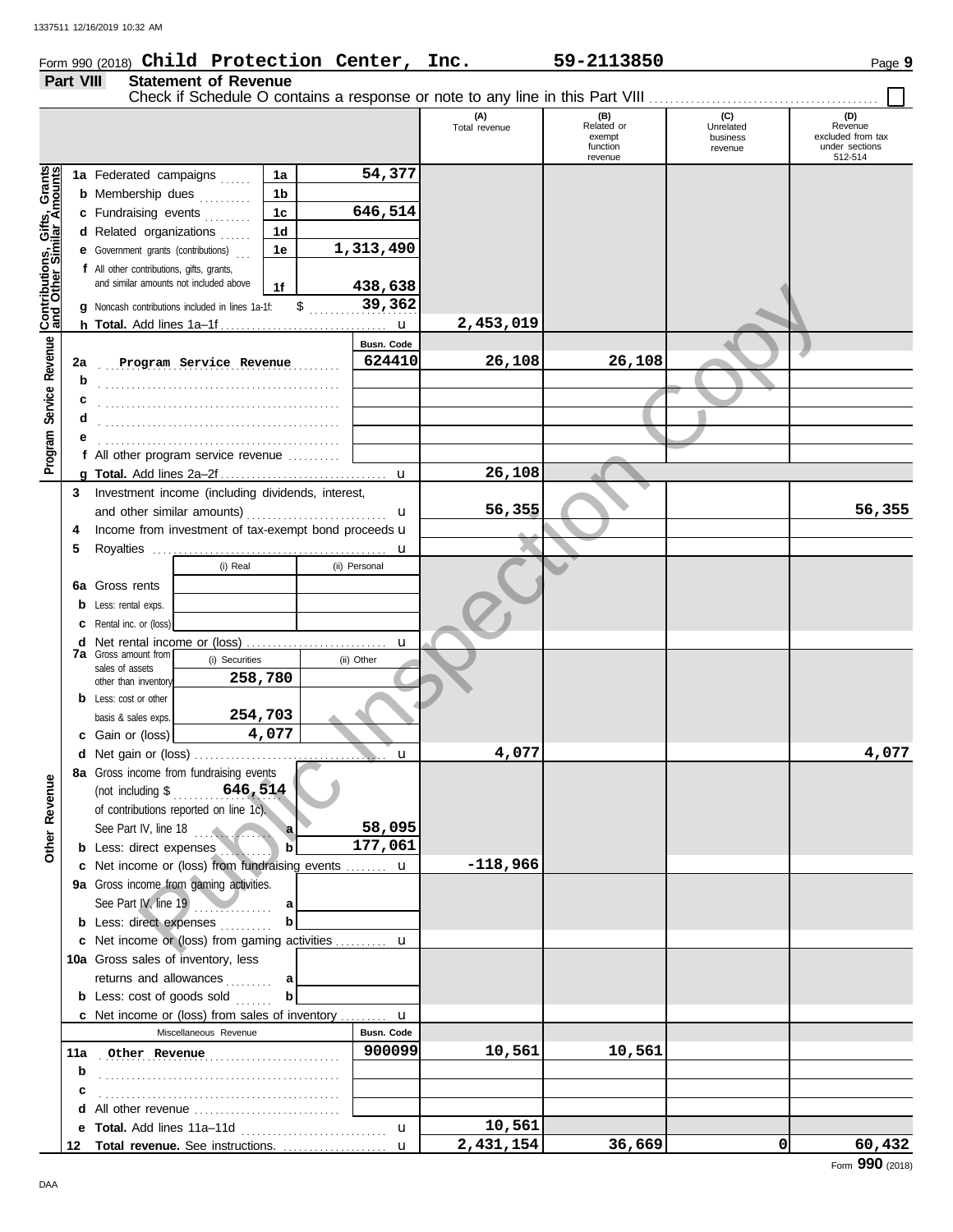#### **Part IX Statement of Functional Expenses** Form 990 (2018) Page **10 Child Protection Center, Inc. 59-2113850**

|              | Section 501(c)(3) and 501(c)(4) organizations must complete all columns. All other organizations must complete column (A). |                       |                        |                       |                    |
|--------------|----------------------------------------------------------------------------------------------------------------------------|-----------------------|------------------------|-----------------------|--------------------|
|              | Check if Schedule O contains a response or note to any line in this Part IX                                                |                       |                        |                       |                    |
|              | Do not include amounts reported on lines 6b,                                                                               | (A)<br>Total expenses | (B)<br>Program service | (C)<br>Management and | (D)<br>Fundraising |
|              | 7b, 8b, 9b, and 10b of Part VIII.                                                                                          |                       | expenses               | general expenses      | expenses           |
| 1            | Grants and other assistance to domestic organizations                                                                      |                       |                        |                       |                    |
|              | and domestic governments. See Part IV, line 21                                                                             |                       |                        |                       |                    |
| $\mathbf{2}$ | Grants and other assistance to domestic                                                                                    |                       |                        |                       |                    |
|              | individuals. See Part IV, line 22                                                                                          |                       |                        |                       |                    |
| 3            | Grants and other assistance to foreign<br>organizations, foreign governments, and foreign                                  |                       |                        |                       |                    |
|              | individuals. See Part IV, lines 15 and 16                                                                                  |                       |                        |                       |                    |
| 4            | Benefits paid to or for members                                                                                            |                       |                        |                       |                    |
| 5            | Compensation of current officers, directors,                                                                               |                       |                        |                       |                    |
|              | trustees, and key employees                                                                                                | 229,392               | 206,453                | 22,939                |                    |
| 6            | Compensation not included above, to disqualified                                                                           |                       |                        |                       |                    |
|              | persons (as defined under section 4958(f)(1)) and                                                                          |                       |                        |                       |                    |
|              | persons described in section 4958(c)(3)(B)                                                                                 |                       |                        |                       |                    |
| 7            | Other salaries and wages<br>.                                                                                              | 1,334,497             | 1,177,925              | 26,041                | 130,531            |
| 8            | Pension plan accruals and contributions (include                                                                           |                       |                        |                       |                    |
|              | section 401(k) and 403(b) employer contributions)                                                                          | 65,040                | 59,312                 | 825                   | <u>4,903</u>       |
| 9            |                                                                                                                            | 127,394               | 115,427                | 1,866                 | 10,101             |
| 10           |                                                                                                                            | 110,118               | 97,593                 | 3,451                 | 9,074              |
| 11           | Fees for services (non-employees):                                                                                         |                       |                        |                       |                    |
| a            |                                                                                                                            |                       |                        |                       |                    |
| b            | Legal                                                                                                                      | 350                   | 300                    | 35                    | 15                 |
| c            |                                                                                                                            | 22,842                | 18,914                 | 3,928                 |                    |
| d            | Lobbying                                                                                                                   |                       |                        |                       |                    |
| е            | Professional fundraising services. See Part IV, line 17                                                                    |                       |                        |                       |                    |
| f            | Investment management fees<br><u>.</u><br>1986 - Paul Barbara, president                                                   | 8,764                 |                        | 8,764                 |                    |
| a            | Other. (If line 11g amount exceeds 10% of line 25, column                                                                  |                       |                        |                       |                    |
|              | (A) amount, list line 11g expenses on Schedule O.)                                                                         | 34,475                | 30,713                 | 3,446                 | 316                |
| 12           | Advertising and promotion                                                                                                  | 15,852                | 11,555                 | 3,227                 | 1,070              |
| 13           |                                                                                                                            | 75,473                | 67,362                 | 4,897                 | 3,214              |
| 14           | Information technology                                                                                                     |                       |                        |                       |                    |
| 15           | Royalties                                                                                                                  |                       |                        |                       |                    |
| 16           | Occupancy                                                                                                                  | 166,809               | 154,473                | 12,269                | 67<br>3,749        |
| 17           | Travel                                                                                                                     | 49,554                | 44,735                 | 1,070                 |                    |
|              | 18 Payments of travel or entertainment expenses                                                                            |                       |                        |                       |                    |
| 19           | for any federal, state, or local public officials<br>Conferences, conventions, and meetings                                |                       |                        |                       |                    |
| 20           | Interest                                                                                                                   |                       |                        |                       |                    |
| 21           | Payments to affiliates                                                                                                     |                       |                        |                       |                    |
| 22           | Depreciation, depletion, and amortization                                                                                  | 150,311               | 89,274                 | 61,037                |                    |
| 23           | Insurance                                                                                                                  | 35,376                | 30,475                 | 4,816                 | 85                 |
| 24           | Other expenses. Itemize expenses not covered                                                                               |                       |                        |                       |                    |
|              | above (List miscellaneous expenses in line 24e. If                                                                         |                       |                        |                       |                    |
|              | line 24e amount exceeds 10% of line 25, column                                                                             |                       |                        |                       |                    |
|              | (A) amount, list line 24e expenses on Schedule O.)                                                                         |                       |                        |                       |                    |
| a            | Equipment rental and main                                                                                                  | 40,855                | 32,982                 | 4,873                 | 3,000              |
| b            | Telephone                                                                                                                  | 16,976                | 15,550                 | 1,276                 | 150                |
| C            | Meals                                                                                                                      | 5,296                 | 2,936                  | 1,409                 | 951                |
| d            | Dues and subscriptions                                                                                                     | 4,725                 | 3,926                  | 349                   | 450                |
| е            | All other expenses                                                                                                         | 6,582                 | 3,249                  | 3,126                 | 207                |
| 25           | Total functional expenses. Add lines 1 through 24e                                                                         | 2,500,681             | 2,163,154              | 169,644               | 167,883            |
| 26           | Joint costs. Complete this line only if the<br>organization reported in column (B) joint costs                             |                       |                        |                       |                    |
|              | from a combined educational campaign and                                                                                   |                       |                        |                       |                    |
|              | fundraising solicitation. Check here u                                                                                     |                       |                        |                       |                    |

following SOP 98-2 (ASC 958-720) . . . . . . . . . . . . .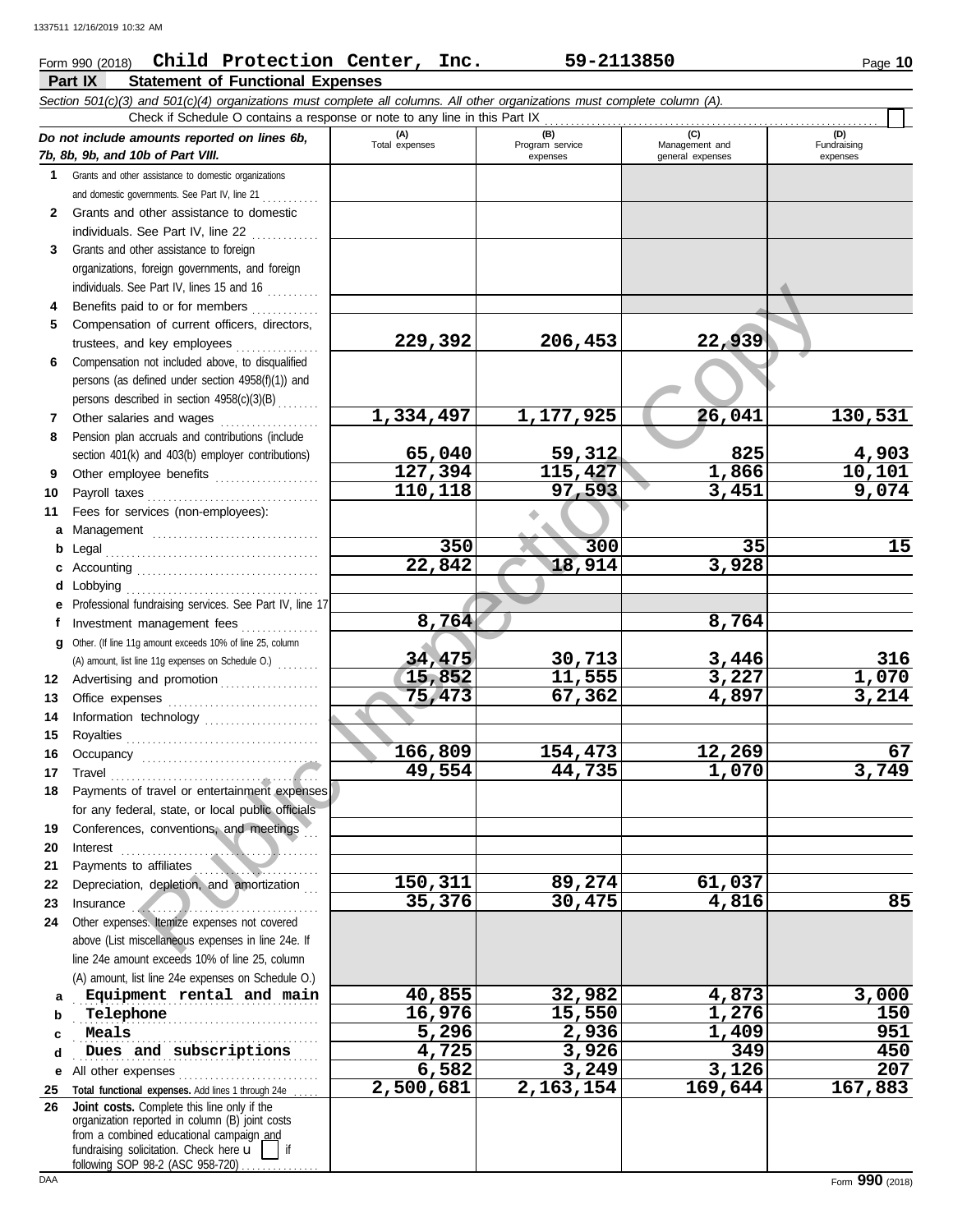#### Form 990 (2018) Page **11 Child Protection Center, Inc. 59-2113850 Part X Balance Sheet**

|                                |    | Check if Schedule O contains a response or note to any line in this Part $X$ , $\ldots$ , $\ldots$ , $\ldots$ , $\ldots$ , $\ldots$ , $\ldots$ , $\ldots$ , $\ldots$ , $\ldots$ |                    |                        |                 |             |
|--------------------------------|----|---------------------------------------------------------------------------------------------------------------------------------------------------------------------------------|--------------------|------------------------|-----------------|-------------|
|                                |    |                                                                                                                                                                                 |                    | (A)                    |                 | (B)         |
|                                |    |                                                                                                                                                                                 |                    | Beginning of year      |                 | End of year |
|                                | 1  |                                                                                                                                                                                 |                    | 1,397,297              | $\mathbf{1}$    | 1,430,995   |
|                                | 2  |                                                                                                                                                                                 |                    | 85,354                 | $\overline{2}$  | 45,540      |
|                                | 3  |                                                                                                                                                                                 |                    | 15,620                 | 3               |             |
|                                | 4  | Accounts receivable, net                                                                                                                                                        |                    | 226,929                | 4               | 130,314     |
|                                | 5  | Loans and other receivables from current and former officers, directors,                                                                                                        |                    |                        |                 |             |
|                                |    | trustees, key employees, and highest compensated employees.                                                                                                                     |                    |                        |                 |             |
|                                |    | Complete Part II of Schedule L                                                                                                                                                  |                    |                        | 5               |             |
|                                | 6  | Loans and other receivables from other disqualified persons (as defined under section                                                                                           |                    |                        |                 |             |
|                                |    | $4958(f)(1)$ ), persons described in section $4958(c)(3)(B)$ , and contributing employers and                                                                                   |                    |                        |                 |             |
|                                |    | sponsoring organizations of section 501(c)(9) voluntary employees' beneficiary                                                                                                  |                    |                        |                 |             |
|                                |    | organizations (see instructions). Complete Part II of Schedule L                                                                                                                |                    |                        | 6               |             |
| Assets                         | 7  |                                                                                                                                                                                 |                    |                        | $\overline{7}$  |             |
|                                | 8  | Inventories for sale or use                                                                                                                                                     |                    |                        | 8 <sup>°</sup>  |             |
|                                | 9  | Prepaid expenses and deferred charges                                                                                                                                           |                    | 11,914                 | 9               | 16,461      |
|                                |    | 10a Land, buildings, and equipment: cost or                                                                                                                                     |                    |                        |                 |             |
|                                |    |                                                                                                                                                                                 | <u>4,891,162</u>   |                        |                 |             |
|                                |    | $\frac{1}{10b}$<br><b>b</b> Less: accumulated depreciation                                                                                                                      | 1,660,180          | 3, 313, 112            | 10 <sub>c</sub> | 3,230,982   |
|                                | 11 |                                                                                                                                                                                 |                    | 784,664                | 11              | 911,065     |
|                                | 12 |                                                                                                                                                                                 |                    |                        | 12              |             |
|                                | 13 |                                                                                                                                                                                 |                    |                        | 13              |             |
|                                | 14 | Intangible assets                                                                                                                                                               |                    |                        | 14              |             |
|                                | 15 | Other assets. See Part IV, line 11                                                                                                                                              |                    | 5,100                  | 15              | 5,149       |
|                                | 16 |                                                                                                                                                                                 |                    | $\overline{5,839,990}$ | 16              | 5,770,506   |
|                                | 17 |                                                                                                                                                                                 |                    | 85                     | 17              | 2,169       |
|                                | 18 | Grants payable                                                                                                                                                                  |                    |                        | 18              |             |
|                                | 19 | Deferred revenue                                                                                                                                                                |                    | 38,608                 | 19              | 40,439      |
|                                | 20 |                                                                                                                                                                                 |                    |                        | 20              |             |
|                                | 21 | Escrow or custodial account liability. Complete Part IV of Schedule D                                                                                                           | .                  |                        | 21              |             |
|                                | 22 | Loans and other payables to current and former officers, directors,                                                                                                             |                    |                        |                 |             |
| Liabilities                    |    | trustees, key employees, highest compensated employees, and                                                                                                                     |                    |                        |                 |             |
|                                |    | disqualified persons. Complete Part II of Schedule L                                                                                                                            |                    |                        | 22              |             |
|                                | 23 | Secured mortgages and notes payable to unrelated third parties [[[[[[[[[[[[[[[[[[[[[[[[[[[[[]]]]]]]]                                                                            |                    |                        | 23              |             |
|                                | 24 | Unsecured notes and loans payable to unrelated third parties                                                                                                                    |                    |                        | 24              |             |
|                                | 25 | Other liabilities (including federal income tax, payables to related third                                                                                                      |                    |                        |                 |             |
|                                |    | parties, and other liabilities not included on lines 17-24). Complete Part X                                                                                                    |                    |                        |                 |             |
|                                | 26 | of Schedule D                                                                                                                                                                   |                    | 38,693                 | 25<br>26        | 42,608      |
|                                |    | Organizations that follow SFAS 117 (ASC 958), check here u                                                                                                                      | $\overline{X}$ and |                        |                 |             |
|                                |    | complete lines 27 through 29, and lines 33 and 34.                                                                                                                              |                    |                        |                 |             |
|                                | 27 | Unrestricted net assets                                                                                                                                                         |                    | 5,726,297              | 27              | 5,727,898   |
|                                | 28 | Temporarily restricted net assets                                                                                                                                               |                    | 75,000                 | 28              |             |
|                                | 29 | Permanently restricted net assets                                                                                                                                               |                    |                        | 29              |             |
|                                |    | Organizations that do not follow SFAS 117 (ASC 958), check here u                                                                                                               | and                |                        |                 |             |
|                                |    | complete lines 30 through 34.                                                                                                                                                   |                    |                        |                 |             |
| <b>Assets or Fund Balances</b> | 30 | Capital stock or trust principal, or current funds                                                                                                                              |                    |                        | 30              |             |
|                                | 31 | Paid-in or capital surplus, or land, building, or equipment fund                                                                                                                |                    |                        | 31              |             |
| $\frac{1}{2}$                  | 32 | Retained earnings, endowment, accumulated income, or other funds                                                                                                                |                    |                        | 32              |             |
|                                | 33 | Total net assets or fund balances                                                                                                                                               |                    | $\overline{5,801,297}$ | 33              | 5,727,898   |
|                                | 34 |                                                                                                                                                                                 |                    | 5,839,990              | 34              | 5,770,506   |

Form **990** (2018)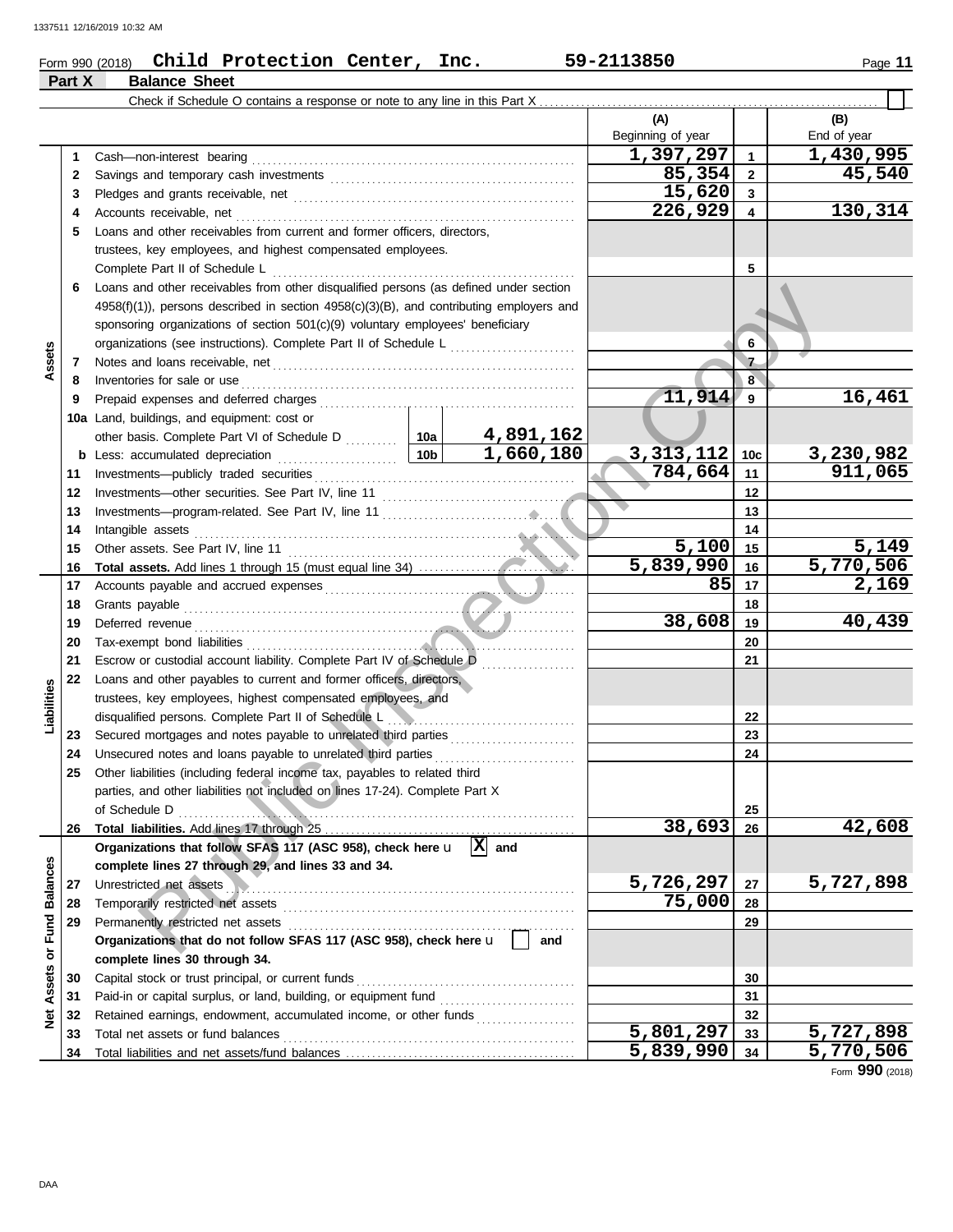|    | Form 990 (2018) $\mathtt{Children}$ Protection Center, Inc.<br>59-2113850                                            |                         |                        |           | Page 12         |
|----|----------------------------------------------------------------------------------------------------------------------|-------------------------|------------------------|-----------|-----------------|
|    | Part XI<br><b>Reconciliation of Net Assets</b>                                                                       |                         |                        |           |                 |
|    |                                                                                                                      |                         |                        |           |                 |
| 1  |                                                                                                                      | $\mathbf{1}$            | $\overline{2,431,154}$ |           |                 |
| 2  |                                                                                                                      | $\overline{2}$          | 2,500,681              |           |                 |
| 3  | Revenue less expenses. Subtract line 2 from line 1                                                                   | 3                       |                        | $-69,527$ |                 |
| 4  |                                                                                                                      | 4                       | 5,801,297              |           |                 |
| 5  |                                                                                                                      | 5                       |                        | $-3,872$  |                 |
| 6  |                                                                                                                      | 6                       |                        |           |                 |
| 7  | Investment expenses                                                                                                  | $\overline{\mathbf{r}}$ |                        |           |                 |
| 8  | Prior period adjustments                                                                                             | 8                       |                        |           |                 |
| 9  |                                                                                                                      | 9                       |                        |           |                 |
| 10 | Net assets or fund balances at end of year. Combine lines 3 through 9 (must equal Part X, line                       |                         | 5,727,898              |           |                 |
|    | <b>Financial Statements and Reporting</b><br>Part XII                                                                | 10 <sub>1</sub>         |                        |           |                 |
|    |                                                                                                                      |                         |                        |           |                 |
|    | Check if Schedule O contains a response or note to any line in this Part XII                                         |                         |                        | Yes       |                 |
|    | $ {\bf X} $<br>Cash<br>Accrual<br>Other                                                                              |                         |                        |           | No.             |
| 1  | Accounting method used to prepare the Form 990:                                                                      |                         |                        |           |                 |
|    | If the organization changed its method of accounting from a prior year or checked "Other," explain in<br>Schedule O. |                         |                        |           |                 |
|    | 2a Were the organization's financial statements compiled or reviewed by an independent accountant?                   |                         |                        |           | х               |
|    | If "Yes," check a box below to indicate whether the financial statements for the year were compiled or               |                         | 2a                     |           |                 |
|    | reviewed on a separate basis, consolidated basis, or both:                                                           |                         |                        |           |                 |
|    | Separate basis<br>Consolidated basis<br>Both consolidated and separate basis                                         |                         |                        |           |                 |
|    | <b>b</b> Were the organization's financial statements audited by an independent accountant?                          |                         | 2b                     | х         |                 |
|    | If "Yes," check a box below to indicate whether the financial statements for the year were audited on a              |                         |                        |           |                 |
|    | separate basis, consolidated basis, or both:                                                                         |                         |                        |           |                 |
|    | ΙXΙ<br>Both consolidated and separate basis<br>Separate basis<br>Consolidated basis                                  |                         |                        |           |                 |
|    | c If "Yes" to line 2a or 2b, does the organization have a committee that assumes responsibility for oversight        |                         |                        |           |                 |
|    | of the audit, review, or compilation of its financial statements and selection of an independent accountant?         |                         | 2c                     | x         |                 |
|    | If the organization changed either its oversight process or selection process during the tax year, explain in        |                         |                        |           |                 |
|    | Schedule O.                                                                                                          |                         |                        |           |                 |
|    | 3a As a result of a federal award, was the organization required to undergo an audit or audits as set forth in       |                         |                        |           |                 |
|    | the Single Audit Act and OMB Circular A-133?                                                                         |                         | За                     |           | x               |
|    | b If "Yes," did the organization undergo the required audit or audits? If the organization did not undergo the       |                         |                        |           |                 |
|    | required audit or audits, explain why in Schedule O and describe any steps taken to undergo such audits.             |                         | 3b                     |           |                 |
|    |                                                                                                                      |                         |                        |           | Form 990 (2018) |
|    |                                                                                                                      |                         |                        |           |                 |
|    |                                                                                                                      |                         |                        |           |                 |
|    |                                                                                                                      |                         |                        |           |                 |
|    |                                                                                                                      |                         |                        |           |                 |
|    |                                                                                                                      |                         |                        |           |                 |
|    |                                                                                                                      |                         |                        |           |                 |
|    | Circula.<br>undergo the requ<br><u>xplain why in Schedule O and</u>                                                  |                         |                        |           |                 |
|    |                                                                                                                      |                         |                        |           |                 |
|    |                                                                                                                      |                         |                        |           |                 |
|    |                                                                                                                      |                         |                        |           |                 |
|    |                                                                                                                      |                         |                        |           |                 |
|    |                                                                                                                      |                         |                        |           |                 |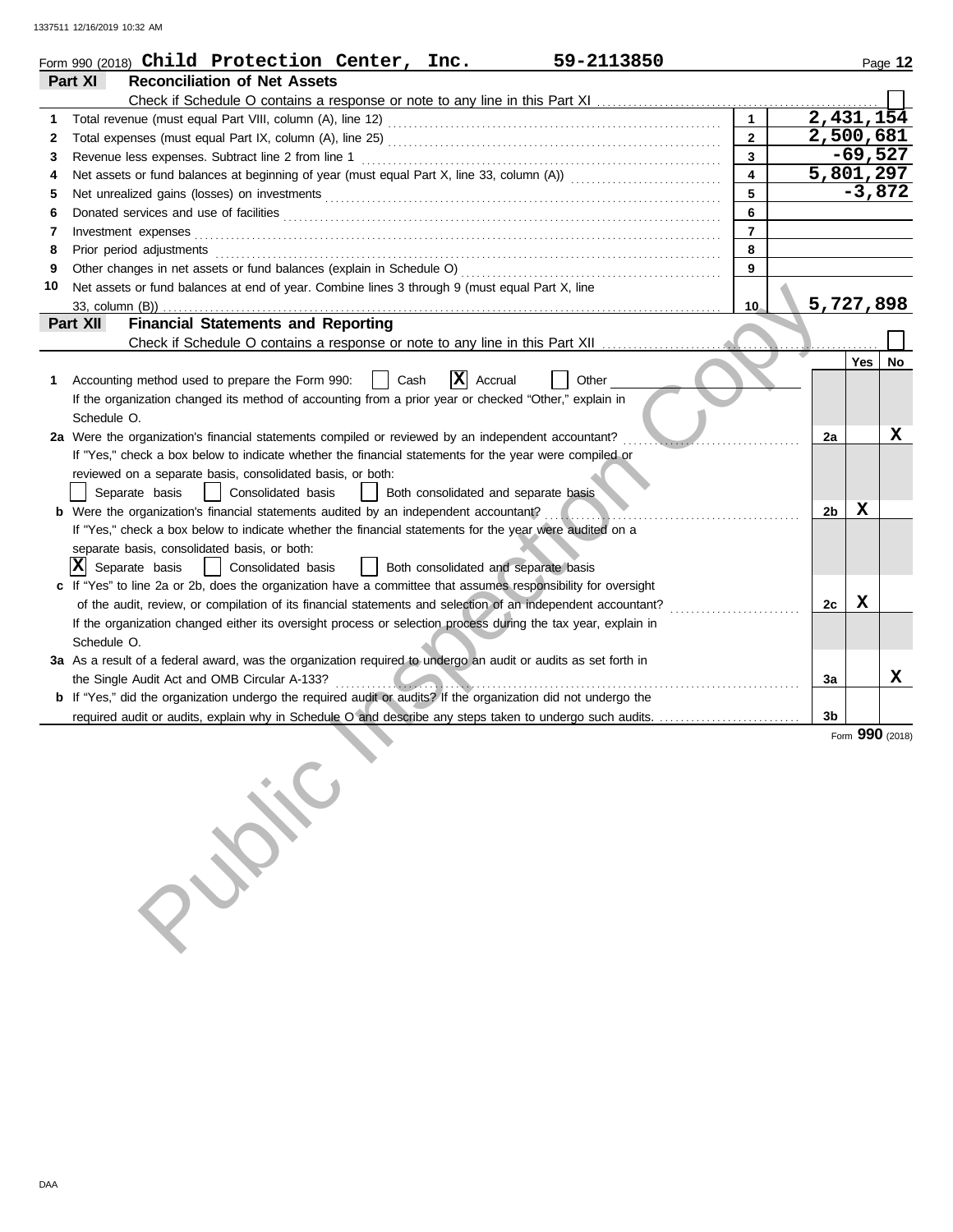| <b>SCHEDULE A</b>                                                                                                                            |                                                            | <b>Public Charity Status and Public Support</b>                                                                                                                                                                                                                |                                                      |    |                                        | OMB No. 1545-0047                    |
|----------------------------------------------------------------------------------------------------------------------------------------------|------------------------------------------------------------|----------------------------------------------------------------------------------------------------------------------------------------------------------------------------------------------------------------------------------------------------------------|------------------------------------------------------|----|----------------------------------------|--------------------------------------|
| (Form 990 or 990-EZ)<br>Complete if the organization is a section 501(c)(3) organization or a section 4947(a)(1) nonexempt charitable trust. |                                                            |                                                                                                                                                                                                                                                                |                                                      |    |                                        | 2018                                 |
| La Attach to Form 990 or Form 990-EZ.<br>Department of the Treasury                                                                          |                                                            |                                                                                                                                                                                                                                                                |                                                      |    |                                        | Open to Public                       |
| Internal Revenue Service                                                                                                                     |                                                            | <b>u</b> Go to www.irs.gov/Form990 for instructions and the latest information.                                                                                                                                                                                |                                                      |    |                                        | Inspection                           |
| Name of the organization                                                                                                                     |                                                            |                                                                                                                                                                                                                                                                |                                                      |    |                                        | Employer identification number       |
| Part I                                                                                                                                       |                                                            | Child Protection Center,<br>Inc.<br>Reason for Public Charity Status (All organizations must complete this part.) See instructions.                                                                                                                            |                                                      |    | 59-2113850                             |                                      |
|                                                                                                                                              |                                                            | The organization is not a private foundation because it is: (For lines 1 through 12, check only one box.)                                                                                                                                                      |                                                      |    |                                        |                                      |
| 1                                                                                                                                            |                                                            | A church, convention of churches, or association of churches described in section 170(b)(1)(A)(i).                                                                                                                                                             |                                                      |    |                                        |                                      |
| 2                                                                                                                                            |                                                            | A school described in section 170(b)(1)(A)(ii). (Attach Schedule E (Form 990 or 990-EZ).)                                                                                                                                                                      |                                                      |    |                                        |                                      |
| 3<br>4                                                                                                                                       |                                                            | A hospital or a cooperative hospital service organization described in section 170(b)(1)(A)(iii).<br>A medical research organization operated in conjunction with a hospital described in section 170(b)(1)(A)(iii). Enter the hospital's name,                |                                                      |    |                                        |                                      |
| city, and state:                                                                                                                             |                                                            |                                                                                                                                                                                                                                                                |                                                      |    |                                        |                                      |
| 5                                                                                                                                            |                                                            | An organization operated for the benefit of a college or university owned or operated by a governmental unit described in                                                                                                                                      |                                                      |    |                                        |                                      |
| 6                                                                                                                                            | section 170(b)(1)(A)(iv). (Complete Part II.)              | A federal, state, or local government or governmental unit described in section 170(b)(1)(A)(v).                                                                                                                                                               |                                                      |    |                                        |                                      |
| x <br>7                                                                                                                                      |                                                            | An organization that normally receives a substantial part of its support from a governmental unit or from the general public                                                                                                                                   |                                                      |    |                                        |                                      |
|                                                                                                                                              | described in section 170(b)(1)(A)(vi). (Complete Part II.) |                                                                                                                                                                                                                                                                |                                                      |    |                                        |                                      |
| 8<br>9                                                                                                                                       |                                                            | A community trust described in section 170(b)(1)(A)(vi). (Complete Part II.)<br>An agricultural research organization described in section 170(b)(1)(A)(ix) operated in conjunction with a land-grant college                                                  |                                                      |    |                                        |                                      |
|                                                                                                                                              |                                                            | or university or a non-land-grant college of agriculture (see instructions). Enter the name, city, and state of the college or                                                                                                                                 |                                                      |    |                                        |                                      |
| university:<br>10                                                                                                                            |                                                            | An organization that normally receives: (1) more than 33 1/3% of its support from contributions, membership fees, and gross                                                                                                                                    |                                                      |    |                                        |                                      |
|                                                                                                                                              |                                                            | receipts from activities related to its exempt functions—subject to certain exceptions, and (2) no more than 33 1/3% of its                                                                                                                                    |                                                      |    |                                        |                                      |
|                                                                                                                                              |                                                            | support from gross investment income and unrelated business taxable income (less section 511 tax) from businesses<br>acquired by the organization after June 30, 1975. See section 509(a)(2). (Complete Part III.)                                             |                                                      |    |                                        |                                      |
| 11                                                                                                                                           |                                                            | An organization organized and operated exclusively to test for public safety. See section 509(a)(4).                                                                                                                                                           |                                                      |    |                                        |                                      |
| 12                                                                                                                                           |                                                            | An organization organized and operated exclusively for the benefit of, to perform the functions of, or to carry out the purposes                                                                                                                               |                                                      |    |                                        |                                      |
|                                                                                                                                              |                                                            | of one or more publicly supported organizations described in section 509(a)(1) or section 509(a)(2). See section 509(a)(3).<br>Check the box in lines 12a through 12d that describes the type of supporting organization and complete lines 12e, 12f, and 12g. |                                                      |    |                                        |                                      |
| а                                                                                                                                            |                                                            | Type I. A supporting organization operated, supervised, or controlled by its supported organization(s), typically by giving                                                                                                                                    |                                                      |    |                                        |                                      |
|                                                                                                                                              |                                                            | the supported organization(s) the power to regularly appoint or elect a majority of the directors or trustees of the<br>supporting organization. You must complete Part IV, Sections A and B.                                                                  |                                                      |    |                                        |                                      |
| b                                                                                                                                            |                                                            | Type II. A supporting organization supervised or controlled in connection with its supported organization(s), by having                                                                                                                                        |                                                      |    |                                        |                                      |
|                                                                                                                                              |                                                            | control or management of the supporting organization vested in the same persons that control or manage the supported                                                                                                                                           |                                                      |    |                                        |                                      |
| c                                                                                                                                            |                                                            | organization(s). You must complete Part IV, Sections A and C.<br>Type III functionally integrated. A supporting organization operated in connection with, and functionally integrated with,                                                                    |                                                      |    |                                        |                                      |
|                                                                                                                                              |                                                            | its supported organization(s) (see instructions). You must complete Part IV, Sections A, D, and E.                                                                                                                                                             |                                                      |    |                                        |                                      |
| d                                                                                                                                            |                                                            | Type III non-functionally integrated. A supporting organization operated in connection with its supported organization(s)<br>that is not functionally integrated. The organization generally must satisfy a distribution requirement and an attentiveness      |                                                      |    |                                        |                                      |
|                                                                                                                                              |                                                            | requirement (see instructions). You must complete Part IV, Sections A and D, and Part V.                                                                                                                                                                       |                                                      |    |                                        |                                      |
| е                                                                                                                                            |                                                            | Check this box if the organization received a written determination from the IRS that it is a Type I, Type II, Type III<br>functionally integrated, or Type III non-functionally integrated supporting organization.                                           |                                                      |    |                                        |                                      |
| f                                                                                                                                            | Enter the number of supported organizations                |                                                                                                                                                                                                                                                                |                                                      |    |                                        |                                      |
| g                                                                                                                                            |                                                            | Provide the following information about the supported organization(s).                                                                                                                                                                                         |                                                      |    |                                        |                                      |
| (i) Name of supported<br>organization                                                                                                        | $(ii)$ $EIN$                                               | (iii) Type of organization<br>(described on lines 1-10                                                                                                                                                                                                         | (iv) Is the organization<br>listed in your governing |    | (v) Amount of monetary<br>support (see | (vi) Amount of<br>other support (see |
|                                                                                                                                              |                                                            | above (see instructions))                                                                                                                                                                                                                                      | document?                                            |    | instructions)                          | instructions)                        |
| (A)                                                                                                                                          |                                                            |                                                                                                                                                                                                                                                                | Yes                                                  | No |                                        |                                      |
|                                                                                                                                              |                                                            |                                                                                                                                                                                                                                                                |                                                      |    |                                        |                                      |
| (B)                                                                                                                                          |                                                            |                                                                                                                                                                                                                                                                |                                                      |    |                                        |                                      |
| (C)                                                                                                                                          |                                                            |                                                                                                                                                                                                                                                                |                                                      |    |                                        |                                      |
|                                                                                                                                              |                                                            |                                                                                                                                                                                                                                                                |                                                      |    |                                        |                                      |
| (D)                                                                                                                                          |                                                            |                                                                                                                                                                                                                                                                |                                                      |    |                                        |                                      |
| (E)                                                                                                                                          |                                                            |                                                                                                                                                                                                                                                                |                                                      |    |                                        |                                      |
|                                                                                                                                              |                                                            |                                                                                                                                                                                                                                                                |                                                      |    |                                        |                                      |
| Total                                                                                                                                        |                                                            | 000E                                                                                                                                                                                                                                                           |                                                      |    |                                        |                                      |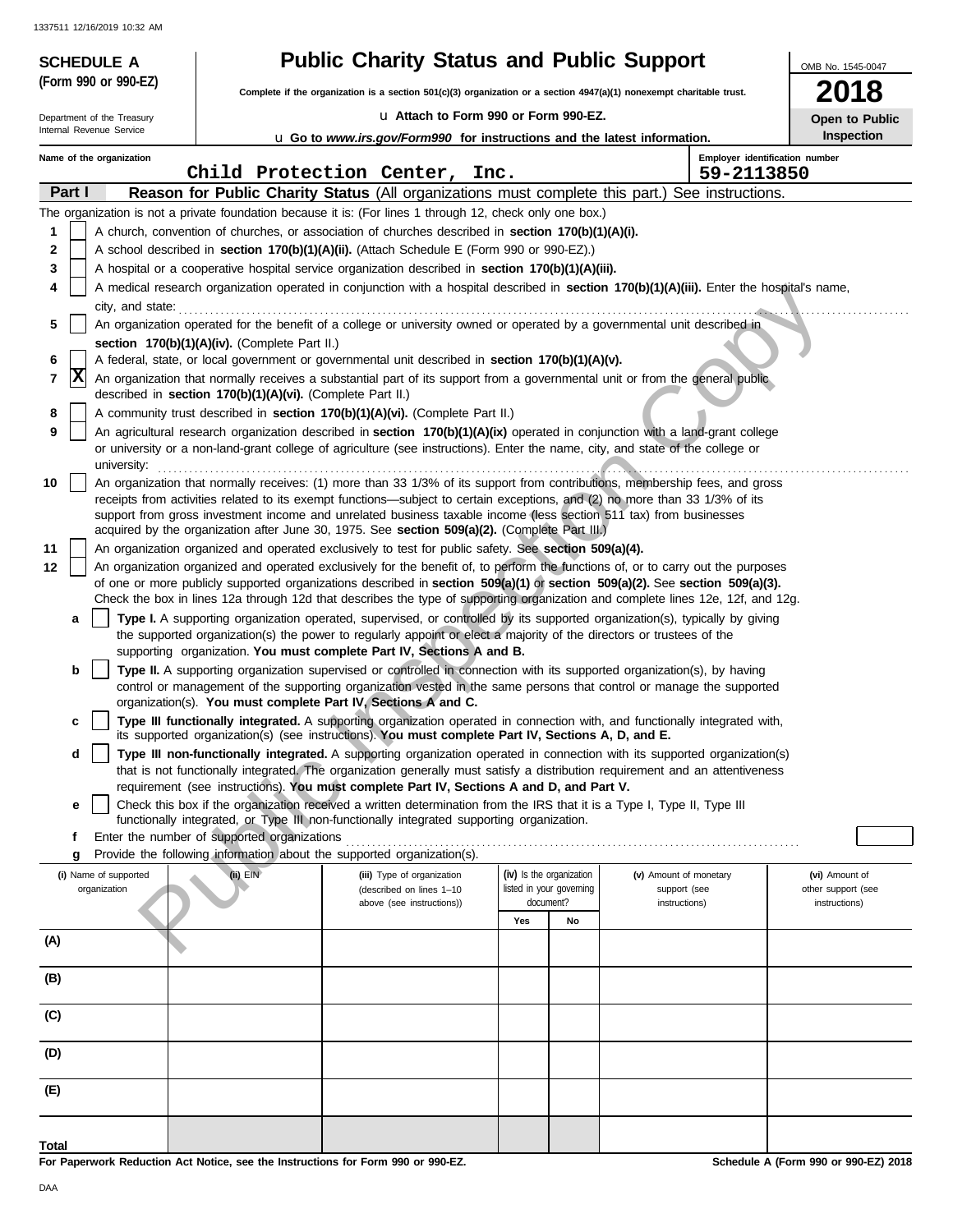|              | Schedule A (Form 990 or 990-EZ) 2018                                                                                                                                                                                           |           |           | Child Protection Center, Inc. |            | 59-2113850       | Page 2                                   |
|--------------|--------------------------------------------------------------------------------------------------------------------------------------------------------------------------------------------------------------------------------|-----------|-----------|-------------------------------|------------|------------------|------------------------------------------|
|              | Support Schedule for Organizations Described in Sections 170(b)(1)(A)(iv) and 170(b)(1)(A)(vi)<br>Part II                                                                                                                      |           |           |                               |            |                  |                                          |
|              | (Complete only if you checked the box on line 5, 7, or 8 of Part I or if the organization failed to qualify under                                                                                                              |           |           |                               |            |                  |                                          |
|              | Part III. If the organization fails to qualify under the tests listed below, please complete Part III.)                                                                                                                        |           |           |                               |            |                  |                                          |
|              | <b>Section A. Public Support</b>                                                                                                                                                                                               |           |           |                               |            |                  |                                          |
|              | Calendar year (or fiscal year beginning in)<br>$\mathbf{u}$                                                                                                                                                                    | (a) 2014  | (b) 2015  | $(c)$ 2016                    | $(d)$ 2017 | (e) $2018$       | (f) Total                                |
|              |                                                                                                                                                                                                                                |           |           |                               |            |                  |                                          |
| 1            | Gifts, grants, contributions, and<br>membership fees received. (Do not                                                                                                                                                         |           |           |                               |            |                  |                                          |
|              | include any "unusual grants.")                                                                                                                                                                                                 | 2,758,876 | 2,399,794 | 2,522,519                     | 2,592,046  | 2,453,019        | 12,726,254                               |
| $\mathbf{2}$ | Tax revenues levied for the                                                                                                                                                                                                    |           |           |                               |            |                  |                                          |
|              | organization's benefit and either paid                                                                                                                                                                                         |           |           |                               |            |                  |                                          |
|              | to or expended on its behalf                                                                                                                                                                                                   |           |           |                               |            |                  |                                          |
| 3            | The value of services or facilities                                                                                                                                                                                            |           |           |                               |            |                  |                                          |
|              | furnished by a governmental unit to the                                                                                                                                                                                        |           |           |                               |            |                  |                                          |
|              | organization without charge                                                                                                                                                                                                    |           |           |                               |            |                  |                                          |
| 4            | Total. Add lines 1 through 3                                                                                                                                                                                                   | 2,758,876 | 2,399,794 | 2,522,519                     | 2,592,046  | 2,453,019        | 12,726,254                               |
| 5            | The portion of total contributions by                                                                                                                                                                                          |           |           |                               |            |                  |                                          |
|              | each person (other than a<br>governmental unit or publicly                                                                                                                                                                     |           |           |                               |            |                  |                                          |
|              | supported organization) included on                                                                                                                                                                                            |           |           |                               |            |                  |                                          |
|              | line 1 that exceeds 2% of the amount                                                                                                                                                                                           |           |           |                               |            |                  |                                          |
|              | shown on line 11, column (f) $\ldots$                                                                                                                                                                                          |           |           |                               |            |                  | 142,306                                  |
| 6            | Public support. Subtract line 5 from line 4.                                                                                                                                                                                   |           |           |                               |            |                  | 12,583,948                               |
|              | <b>Section B. Total Support</b>                                                                                                                                                                                                |           |           |                               |            |                  |                                          |
|              | Calendar year (or fiscal year beginning in)<br>$\mathbf{u}$                                                                                                                                                                    | (a) 2014  | (b) 2015  | (c) 2016                      | $(d)$ 2017 | (e) $2018$       | (f) Total                                |
| 7            | Amounts from line 4                                                                                                                                                                                                            | 2,758,876 | 2,399,794 | 2,522,519                     | 2,592,046  | 2,453,019        | 12,726,254                               |
| 8            | Gross income from interest, dividends,<br>payments received on securities loans,                                                                                                                                               |           |           |                               |            |                  |                                          |
|              | rents, royalties, and income from                                                                                                                                                                                              |           |           |                               |            |                  |                                          |
|              |                                                                                                                                                                                                                                | 6,579     | 311       | 12,148                        | 21,056     | 56,355           | 96,449                                   |
| 9            | Net income from unrelated business                                                                                                                                                                                             |           |           |                               |            |                  |                                          |
|              | activities, whether or not the business                                                                                                                                                                                        |           |           |                               |            |                  |                                          |
|              | is regularly carried on                                                                                                                                                                                                        |           |           |                               |            |                  |                                          |
| 10           | Other income. Do not include gain or                                                                                                                                                                                           |           |           |                               |            |                  |                                          |
|              | loss from the sale of capital assets                                                                                                                                                                                           |           |           |                               |            |                  |                                          |
|              | (Explain in Part VI.) $\ldots$ , $\ldots$ , $\ldots$                                                                                                                                                                           | 16,331    | 12,020    | 9,173                         | 13,923     | 10,561           | 62,008                                   |
| 11           | Total support. Add lines 7 through 10                                                                                                                                                                                          |           |           |                               |            |                  | 12,884,711                               |
| 12           | Gross receipts from related activities, etc. (see instructions)                                                                                                                                                                |           |           |                               |            | 12 <sup>12</sup> | 334,291                                  |
| 13           | First five years. If the Form 990 is for the organization's first, second, third, fourth, or fifth tax year as a section 501(c)(3)                                                                                             |           |           |                               |            |                  |                                          |
|              | organization, check this box and stop here<br>Section C. Computation of Public Support Percentage                                                                                                                              |           |           |                               |            |                  |                                          |
| 14           |                                                                                                                                                                                                                                |           |           |                               |            | 14               | 97.67%                                   |
| 15           |                                                                                                                                                                                                                                |           |           |                               |            | 15               | 97.78%                                   |
| 16a          | 33 1/3% support test-2018. If the organization did not check the box on line 13, and line 14 is 33 1/3% or more, check this                                                                                                    |           |           |                               |            |                  |                                          |
|              | box and stop here. The organization qualifies as a publicly supported organization [11] content content to the organization [11] content and stop here. The organization [11] and stop here are all of the stop or an all of t |           |           |                               |            |                  | $\blacktriangleright$ $\boxed{\text{X}}$ |
| b            | 33 1/3% support test-2017. If the organization did not check a box on line 13 or 16a, and line 15 is 33 1/3% or more, check                                                                                                    |           |           |                               |            |                  |                                          |
|              |                                                                                                                                                                                                                                |           |           |                               |            |                  |                                          |
| 17a          | 10%-facts-and-circumstances test-2018. If the organization did not check a box on line 13, 16a, or 16b, and line 14 is                                                                                                         |           |           |                               |            |                  |                                          |
|              | 10% or more, and if the organization meets the "facts-and-circumstances" test, check this box and stop here. Explain in                                                                                                        |           |           |                               |            |                  |                                          |
|              | Part VI how the organization meets the "facts-and-circumstances" test. The organization qualifies as a publicly supported                                                                                                      |           |           |                               |            |                  |                                          |
|              | organization                                                                                                                                                                                                                   |           |           |                               |            |                  |                                          |
| b            | 10%-facts-and-circumstances test-2017. If the organization did not check a box on line 13, 16a, 16b, or 17a, and line                                                                                                          |           |           |                               |            |                  |                                          |
|              | 15 is 10% or more, and if the organization meets the "facts-and-circumstances" test, check this box and stop here.                                                                                                             |           |           |                               |            |                  |                                          |
|              | Explain in Part VI how the organization meets the "facts-and-circumstances" test. The organization qualifies as a publicly                                                                                                     |           |           |                               |            |                  |                                          |
|              | supported organization contains a construction of the contact of the contact of the contact or contact or contact or contact or contact or contact or contact or contact or contact or contact or contact or contact or contac |           |           |                               |            |                  |                                          |
| 18           | Private foundation. If the organization did not check a box on line 13, 16a, 16b, 17a, or 17b, check this box and see                                                                                                          |           |           |                               |            |                  |                                          |
|              | instructions                                                                                                                                                                                                                   |           |           |                               |            |                  |                                          |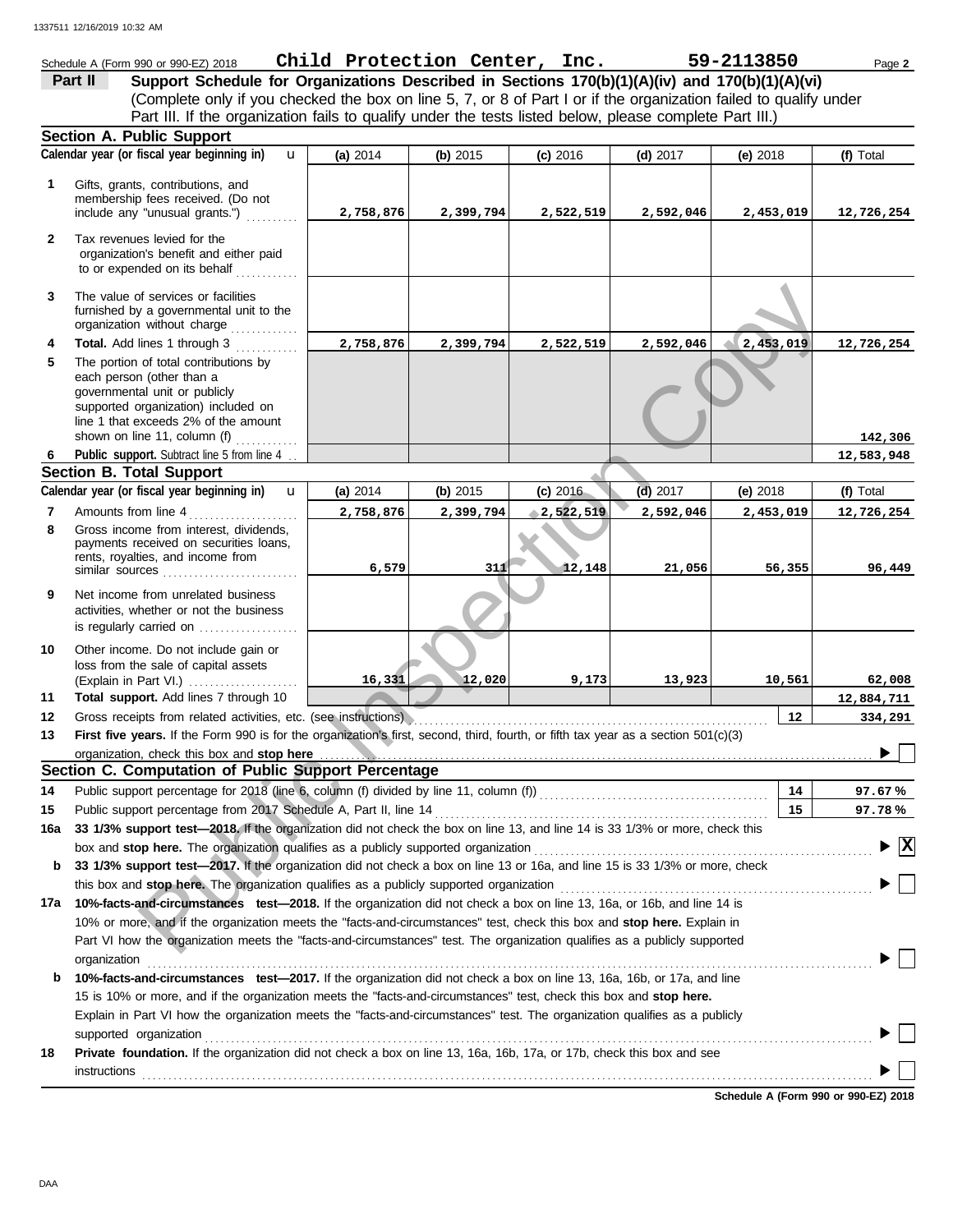#### Schedule A (Form 990 or 990-EZ) 2018 Page **3 Child Protection Center, Inc. 59-2113850 Part III Support Schedule for Organizations Described in Section 509(a)(2)** (Complete only if you checked the box on line 10 of Part I or if the organization failed to qualify under Part II. If the organization fails to qualify under the tests listed below, please complete Part II.) **Section A. Public Support Calendar year (or fiscal year beginning in)**  u **(a)** 2014 **(b)** 2015 **(c)** 2016 **(d)** 2017 **(e)** 2018 **(f)** Total Gifts, grants, contributions, and membership **1** fees received. (Do not include any "unusual grants.") . . . **2** Gross receipts from admissions, merchandise sold or services performed, or facilities furnished in any activity that is related to the organization's tax-exempt purpose .......... **3** Gross receipts from activities that are not an unrelated trade or business under section 513 Public Islam have determined the property of the copy and the copy of the copy of the copy of the copy of the copy of the copy of the copy of the copy of the copy of the copy of the copy of the copy of the copy of the copy **4** Tax revenues levied for the organization's benefit and either paid to or expended on its behalf when  $\cdots$ **5** The value of services or facilities furnished by a governmental unit to the organization without charge .............. **Total.** Add lines 1 through 5 **6 7a** Amounts included on lines 1, 2, and 3 received from disqualified persons **b** Amounts included on lines 2 and 3 received from other than disqualified persons that exceed the greater of \$5,000 or 1% of the amount on line 13 for the year  $\ldots$ **c** Add lines 7a and 7b . . . . . . . . . . . . . . . . . . . . . **8 Public support.** (Subtract line 7c from line 6.) . . . . . . . . . . . . . . . . . . . . . . . . . . . . . . . . . . . **Section B. Total Support Calendar year (or fiscal year beginning in)**  u **(a)** 2014 **(b)** 2015 **(c)** 2016 **(d)** 2017 **(e)** 2018 **(f)** Total Amounts from line 6 . . . . . . . . . . . . . . . . . . . . . **9 10a** Gross income from interest, dividends, payments received on securities loans, rents, royalties, and income from similar sources . . . **b** Unrelated business taxable income (less section 511 taxes) from businesses acquired after June 30, 1975 **c** Add lines 10a and 10b **11** Net income from unrelated business Net fricume from uniquode business<br>activities not included in line 10b, whether or not the business is regularly carried on **12** Other income. Do not include gain or loss from the sale of capital assets (Explain in Part VI.) . . . . . . . . . . . . . . . . . . . . . **13 <b>Total support.** (Add lines 9, 10c, 11, and 12.) and 12.) . . . . . . . . . . . . . . . . . . . . . . . . . . . . . . . . . **14 First five years.** If the Form 990 is for the organization's first, second, third, fourth, or fifth tax year as a section 501(c)(3) organization, check this box and stop here **Section C. Computation of Public Support Percentage**  $\frac{1}{2}$ **15 15** Public support percentage for 2018 (line 8, column (f), divided by line 13, column (f))  $\ldots$ **16** Public support percentage from 2017 Schedule A, Part III, line 15 . . . . . . . . . . . . . . . . . . . . . . . . . . . . . . . . . . . . . . . . . . . . . . . . . . . . . . . . . . . . . . . % **16 Section D. Computation of Investment Income Percentage 17 17** % Investment income percentage for **2018** (line 10c, column (f), divided by line 13, column (f))  $\ldots$ Investment income percentage from **2017** Schedule A, Part III, line 17 . . . . . . . . . . . . . . . . . . . . . . . . . . . . . . . . . . . . . . . . . . . . . . . . . . . . . . . . . . **18** % **18 19a 33 1/3% support tests—2018.** If the organization did not check the box on line 14, and line 15 is more than 33 1/3%, and line 17 is not more than 33 1/3%, check this box and **stop here.** The organization qualifies as a publicly supported organization . . . . . . . . . . . . . . . . . . . . . ▶ **b 33 1/3% support tests—2017.** If the organization did not check a box on line 14 or line 19a, and line 16 is more than 33 1/3%, and line 18 is not more than 33 1/3%, check this box and **stop here.** The organization qualifies as a publicly supported organization . . . . . . . . . . . . . . . . . **20 Private foundation.** If the organization did not check a box on line 14, 19a, or 19b, check this box and see instructions . . . . . . . . . . . . . . . . . . . . . . . . .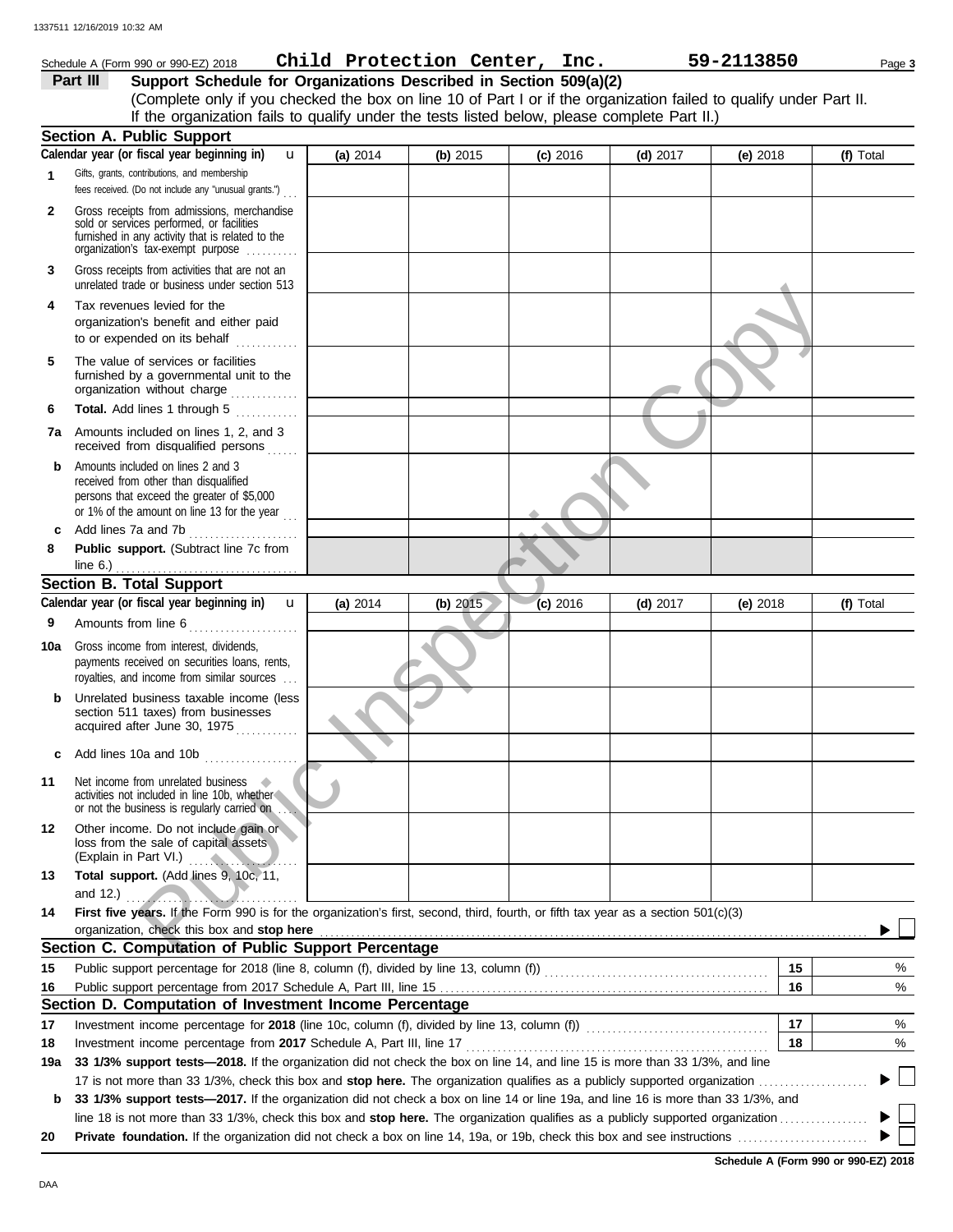|     | Child Protection Center, Inc.<br>59-2113850<br>Schedule A (Form 990 or 990-EZ) 2018                                      |     |     | Page 4 |
|-----|--------------------------------------------------------------------------------------------------------------------------|-----|-----|--------|
|     | Part IV<br><b>Supporting Organizations</b>                                                                               |     |     |        |
|     | (Complete only if you checked a box in line 12 on Part I. If you checked 12a of Part I, complete Sections A              |     |     |        |
|     | and B. If you checked 12b of Part I, complete Sections A and C. If you checked 12c of Part I, complete                   |     |     |        |
|     | Sections A, D, and E. If you checked 12d of Part I, complete Sections A and D, and complete Part V.)                     |     |     |        |
|     | Section A. All Supporting Organizations                                                                                  |     |     |        |
|     |                                                                                                                          |     | Yes | No     |
| 1   | Are all of the organization's supported organizations listed by name in the organization's governing                     |     |     |        |
|     | documents? If "No," describe in Part VI how the supported organizations are designated. If designated by                 |     |     |        |
|     | class or purpose, describe the designation. If historic and continuing relationship, explain.                            | 1   |     |        |
| 2   | Did the organization have any supported organization that does not have an IRS determination of status                   |     |     |        |
|     | under section 509(a)(1) or (2)? If "Yes," explain in Part VI how the organization determined that the supported          |     |     |        |
|     | organization was described in section 509(a)(1) or (2).                                                                  | 2   |     |        |
| За  | Did the organization have a supported organization described in section $501(c)(4)$ , (5), or (6)? If "Yes," answer      |     |     |        |
|     | $(b)$ and $(c)$ below.                                                                                                   | 3a  |     |        |
| b   | Did the organization confirm that each supported organization qualified under section $501(c)(4)$ , $(5)$ , or $(6)$ and |     |     |        |
|     | satisfied the public support tests under section 509(a)(2)? If "Yes," describe in Part VI when and how the               |     |     |        |
|     | organization made the determination.                                                                                     | 3b  |     |        |
| c   | Did the organization ensure that all support to such organizations was used exclusively for section $170(c)(2)(B)$       |     |     |        |
|     | purposes? If "Yes," explain in Part VI what controls the organization put in place to ensure such use.                   | 3c  |     |        |
| 4a  | Was any supported organization not organized in the United States ("foreign supported organization")? If                 |     |     |        |
|     | "Yes," and if you checked 12a or 12b in Part I, answer (b) and (c) below.                                                | 4a  |     |        |
| b   | Did the organization have ultimate control and discretion in deciding whether to make grants to the foreign              |     |     |        |
|     | supported organization? If "Yes," describe in Part VI how the organization had such control and discretion               |     |     |        |
|     | despite being controlled or supervised by or in connection with its supported organizations.                             | 4b  |     |        |
| c   | Did the organization support any foreign supported organization that does not have an IRS determination                  |     |     |        |
|     | under sections $501(c)(3)$ and $509(a)(1)$ or (2)? If "Yes," explain in Part VI what controls the organization used      |     |     |        |
|     | to ensure that all support to the foreign supported organization was used exclusively for section $170(c)(2)(B)$         |     |     |        |
|     | purposes.                                                                                                                | 4с  |     |        |
| 5a  | Did the organization add, substitute, or remove any supported organizations during the tax year? If "Yes,"               |     |     |        |
|     | answer (b) and (c) below (if applicable). Also, provide detail in Part VI, including (i) the names and EIN               |     |     |        |
|     | numbers of the supported organizations added, substituted, or removed; (ii) the reasons for each such action;            |     |     |        |
|     | (iii) the authority under the organization's organizing document authorizing such action; and (iv) how the action        |     |     |        |
|     | was accomplished (such as by amendment to the organizing document).                                                      | 5a  |     |        |
| b   | Type I or Type II only. Was any added or substituted supported organization part of a class already                      |     |     |        |
|     | designated in the organization's organizing document?                                                                    | 5b  |     |        |
| с   | Substitutions only. Was the substitution the result of an event beyond the organization's control?                       | 5c  |     |        |
| 6   | Did the organization provide support (whether in the form of grants or the provision of services or facilities) to       |     |     |        |
|     | anyone other than (i) its supported organizations, (ii) individuals that are part of the charitable class benefited      |     |     |        |
|     | by one or more of its supported organizations, or (iii) other supporting organizations that also support or              |     |     |        |
|     | benefit one or more of the filing organization's supported organizations? If "Yes," provide detail in Part VI.           | 6   |     |        |
| 7   | Did the organization provide a grant, loan, compensation, or other similar payment to a substantial contributor          |     |     |        |
|     | (as defined in section 4958(c)(3)(C)), a family member of a substantial contributor, or a 35% controlled entity          |     |     |        |
|     | with regard to a substantial contributor? If "Yes," complete Part I of Schedule L (Form 990 or 990-EZ).                  | 7   |     |        |
| 8   | Did the organization make a loan to a disqualified person (as defined in section 4958) not described in line 7?          |     |     |        |
|     | If "Yes," complete Part I of Schedule L (Form 990 or 990-EZ).                                                            | 8   |     |        |
| 9a  | Was the organization controlled directly or indirectly at any time during the tax year by one or more                    |     |     |        |
|     | disqualified persons as defined in section 4946 (other than foundation managers and organizations described              |     |     |        |
|     | in section $509(a)(1)$ or (2))? If "Yes," provide detail in Part VI.                                                     | 9а  |     |        |
| b   | Did one or more disqualified persons (as defined in line 9a) hold a controlling interest in any entity in which          |     |     |        |
|     | the supporting organization had an interest? If "Yes," provide detail in Part VI.                                        | 9b  |     |        |
| c   | Did a disqualified person (as defined in line 9a) have an ownership interest in, or derive any personal benefit          |     |     |        |
|     | from, assets in which the supporting organization also had an interest? If "Yes," provide detail in Part VI.             | 9с  |     |        |
| 10a | Was the organization subject to the excess business holdings rules of section 4943 because of section                    |     |     |        |
|     | 4943(f) (regarding certain Type II supporting organizations, and all Type III non-functionally integrated                |     |     |        |
|     | supporting organizations)? If "Yes," answer 10b below.                                                                   | 10a |     |        |
| b   | Did the organization have any excess business holdings in the tax year? (Use Schedule C, Form 4720, to                   |     |     |        |
|     | determine whether the organization had excess business holdings.)                                                        | 10b |     |        |
|     |                                                                                                                          |     |     |        |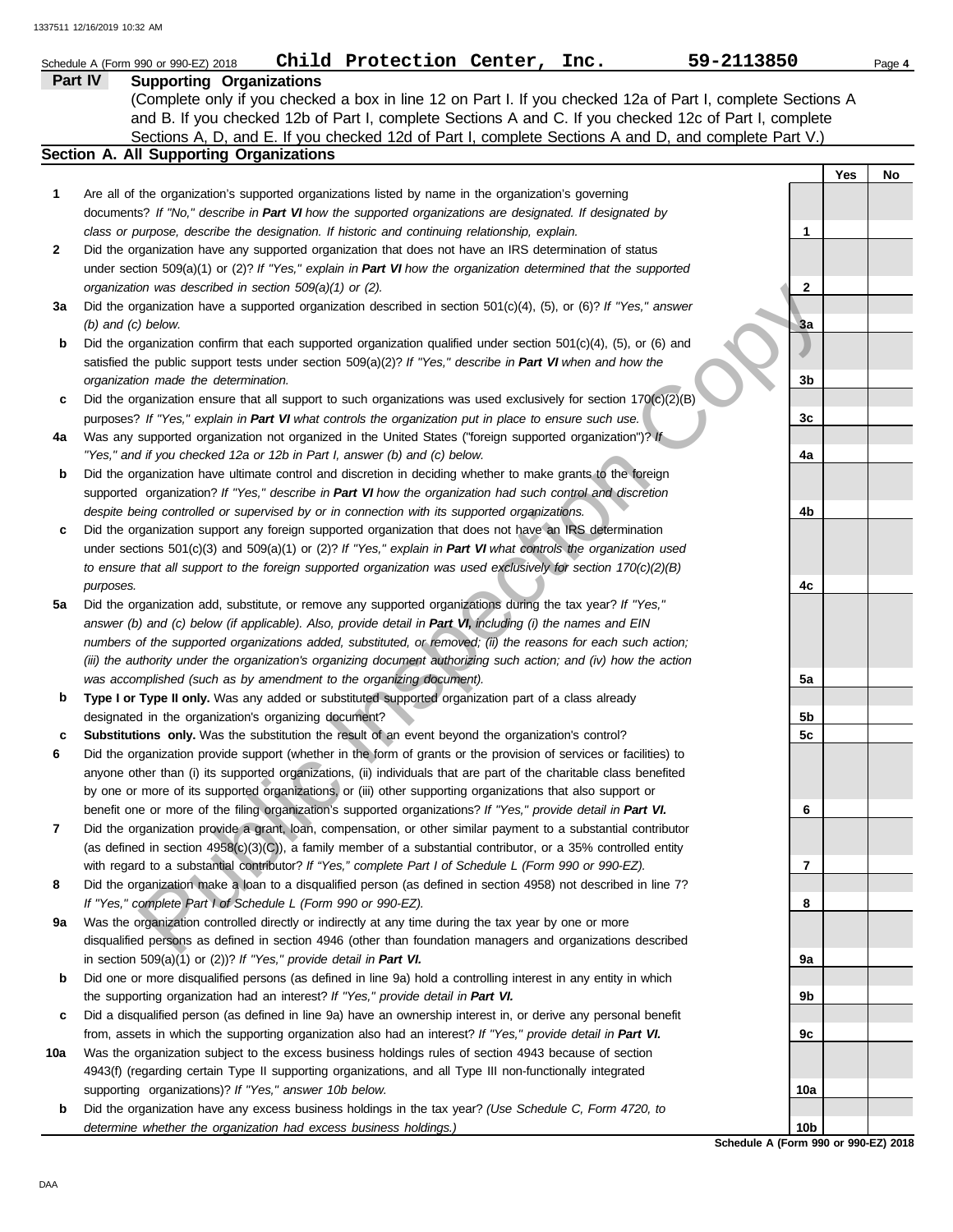|         | 59-2113850<br>Child Protection Center,<br>Inc.<br>Schedule A (Form 990 or 990-EZ) 2018                                            |                 |     | Page 5 |
|---------|-----------------------------------------------------------------------------------------------------------------------------------|-----------------|-----|--------|
| Part IV | <b>Supporting Organizations (continued)</b>                                                                                       |                 |     |        |
|         |                                                                                                                                   |                 | Yes | No     |
| 11      | Has the organization accepted a gift or contribution from any of the following persons?                                           |                 |     |        |
| а       | A person who directly or indirectly controls, either alone or together with persons described in (b) and (c)                      |                 |     |        |
|         | below, the governing body of a supported organization?                                                                            | 11a             |     |        |
|         | <b>b</b> A family member of a person described in (a) above?                                                                      | 11 <sub>b</sub> |     |        |
| c       | A 35% controlled entity of a person described in (a) or (b) above? If "Yes" to a, b, or c, provide detail in Part VI.             | 11c             |     |        |
|         | <b>Section B. Type I Supporting Organizations</b>                                                                                 |                 |     |        |
|         |                                                                                                                                   |                 | Yes | No     |
| 1       | Did the directors, trustees, or membership of one or more supported organizations have the power to                               |                 |     |        |
|         | regularly appoint or elect at least a majority of the organization's directors or trustees at all times during the                |                 |     |        |
|         | tax year? If "No," describe in Part VI how the supported organization(s) effectively operated, supervised, or                     |                 |     |        |
|         | controlled the organization's activities. If the organization had more than one supported organization,                           |                 |     |        |
|         | describe how the powers to appoint and/or remove directors or trustees were allocated among the supported                         |                 |     |        |
|         | organizations and what conditions or restrictions, if any, applied to such powers during the tax year.                            |                 |     |        |
| 2       | Did the organization operate for the benefit of any supported organization other than the supported                               |                 |     |        |
|         | organization(s) that operated, supervised, or controlled the supporting organization? If "Yes," explain in Part                   |                 |     |        |
|         | VI how providing such benefit carried out the purposes of the supported organization(s) that operated,                            |                 |     |        |
|         | supervised, or controlled the supporting organization.                                                                            | $\mathbf{2}$    |     |        |
|         | <b>Section C. Type II Supporting Organizations</b>                                                                                |                 |     |        |
|         |                                                                                                                                   |                 | Yes | No     |
| 1       | Were a majority of the organization's directors or trustees during the tax year also a majority of the directors                  |                 |     |        |
|         | or trustees of each of the organization's supported organization(s)? If "No," describe in Part VI how control                     |                 |     |        |
|         | or management of the supporting organization was vested in the same persons that controlled or managed                            |                 |     |        |
|         | the supported organization(s).                                                                                                    | 1               |     |        |
|         | <b>Section D. All Type III Supporting Organizations</b>                                                                           |                 |     |        |
|         |                                                                                                                                   |                 | Yes | No     |
| 1       | Did the organization provide to each of its supported organizations, by the last day of the fifth month of the                    |                 |     |        |
|         | organization's tax year, (i) a written notice describing the type and amount of support provided during the prior tax             |                 |     |        |
|         | year, (ii) a copy of the Form 990 that was most recently filed as of the date of notification, and (iii) copies of the            |                 |     |        |
|         | organization's governing documents in effect on the date of notification, to the extent not previously provided?                  | 1               |     |        |
| 2       | Were any of the organization's officers, directors, or trustees either (i) appointed or elected by the supported                  |                 |     |        |
|         | organization(s) or (ii) serving on the governing body of a supported organization? If "No," explain in Part VI how                |                 |     |        |
|         | the organization maintained a close and continuous working relationship with the supported organization(s).                       | $\mathbf{2}$    |     |        |
| 3       | By reason of the relationship described in (2), did the organization's supported organizations have a                             |                 |     |        |
|         | significant voice in the organization's investment policies and in directing the use of the organization's                        |                 |     |        |
|         | income or assets at all times during the tax year? If "Yes," describe in Part VI the role the organization's                      |                 |     |        |
|         | supported organizations played in this regard.                                                                                    | 3               |     |        |
|         | Section E. Type III Functionally-Integrated Supporting Organizations                                                              |                 |     |        |
| 1       | Check the box next to the method that the organization used to satisfy the Integral Part Test during the year (see instructions). |                 |     |        |
| a       | The organization satisfied the Activities Test. Complete line 2 below.                                                            |                 |     |        |
| b       | The organization is the parent of each of its supported organizations. Complete line 3 below.                                     |                 |     |        |
| c       | The organization supported a governmental entity. Describe in Part VI how you supported a government entity (see instructions).   |                 |     |        |
|         |                                                                                                                                   |                 |     |        |
| 2       | Activities Test. Answer (a) and (b) below.                                                                                        |                 | Yes | No     |
| а       | Did substantially all of the organization's activities during the tax year directly further the exempt purposes of                |                 |     |        |
|         | the supported organization(s) to which the organization was responsive? If "Yes," then in Part VI identify                        |                 |     |        |
|         | those supported organizations and explain how these activities directly furthered their exempt purposes,                          |                 |     |        |
|         | how the organization was responsive to those supported organizations, and how the organization determined                         |                 |     |        |

- **b** Did the activities described in (a) constitute activities that, but for the organization's involvement, one or more *that these activities constituted substantially all of its activities.*
- of the organization's supported organization(s) would have been engaged in? *If "Yes," explain in Part VI the reasons for the organization's position that its supported organization(s) would have engaged in these activities but for the organization's involvement.*
- **3** Parent of Supported Organizations. *Answer (a) and (b) below.*
	- **a** Did the organization have the power to regularly appoint or elect a majority of the officers, directors, or trustees of each of the supported organizations? *Provide details in Part VI.*
- DAA **Schedule A (Form 990 or 990-EZ) 2018 b** Did the organization exercise a substantial degree of direction over the policies, programs, and activities of each of its supported organizations? *If "Yes," describe in Part VI the role played by the organization in this regard.*

**3b**

**2a**

**2b**

**3a**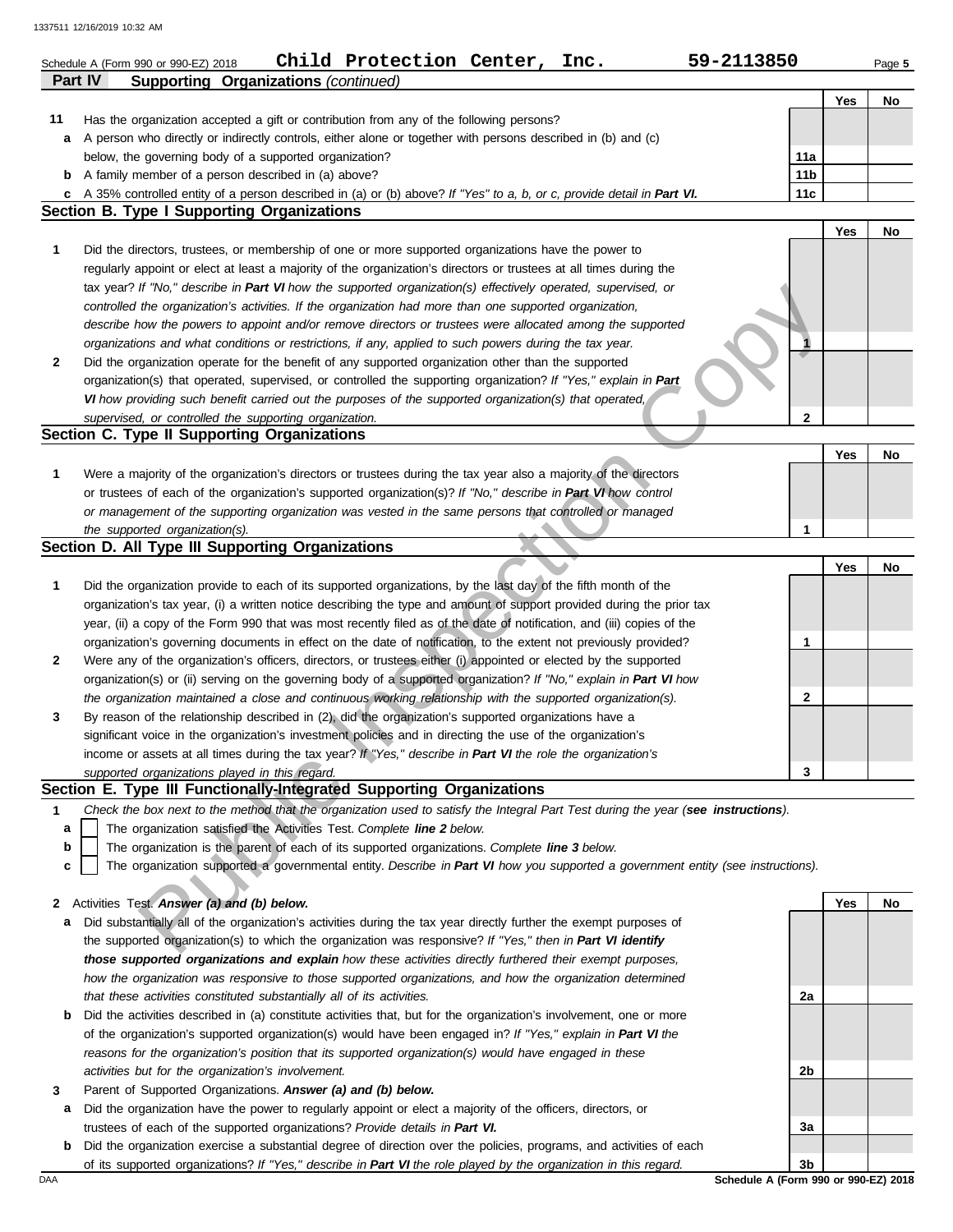|               | Child Protection Center, Inc.<br>Schedule A (Form 990 or 990-EZ) 2018                                                             |                         | 59-2113850     | Page 6                               |
|---------------|-----------------------------------------------------------------------------------------------------------------------------------|-------------------------|----------------|--------------------------------------|
| <b>Part V</b> | Type III Non-Functionally Integrated 509(a)(3) Supporting Organizations                                                           |                         |                |                                      |
| 1             | Check here if the organization satisfied the Integral Part Test as a qualifying trust on Nov. 20, 1970 (explain in Part VI). See  |                         |                |                                      |
|               | instructions. All other Type III non-functionally integrated supporting organizations must complete Sections A through E.         |                         |                |                                      |
|               | Section A - Adjusted Net Income                                                                                                   |                         | (A) Prior Year | (B) Current Year<br>(optional)       |
| 1.            | Net short-term capital gain                                                                                                       | 1                       |                |                                      |
| $\mathbf{2}$  | Recoveries of prior-year distributions                                                                                            | $\mathbf{2}$            |                |                                      |
| 3             | Other gross income (see instructions)                                                                                             | 3                       |                |                                      |
| 4             | Add lines 1 through 3.                                                                                                            | 4                       |                |                                      |
| 5             | Depreciation and depletion                                                                                                        | 5                       |                |                                      |
| 6             | Portion of operating expenses paid or incurred for production or                                                                  |                         |                |                                      |
|               | collection of gross income or for management, conservation, or                                                                    |                         |                |                                      |
|               | maintenance of property held for production of income (see instructions)                                                          | 6                       |                |                                      |
| 7             | Other expenses (see instructions)                                                                                                 | $\overline{\mathbf{r}}$ |                |                                      |
| 8             | Adjusted Net Income (subtract lines 5, 6, and 7 from line 4)                                                                      | 8                       |                |                                      |
|               | <b>Section B - Minimum Asset Amount</b>                                                                                           |                         | (A) Prior Year | (B) Current Year                     |
|               |                                                                                                                                   |                         |                | (optional)                           |
| 1             | Aggregate fair market value of all non-exempt-use assets (see                                                                     |                         |                |                                      |
|               | instructions for short tax year or assets held for part of year):                                                                 |                         |                |                                      |
|               | Average monthly value of securities<br>a                                                                                          | 1a                      |                |                                      |
|               | Average monthly cash balances<br>b                                                                                                | 1b                      |                |                                      |
|               | Fair market value of other non-exempt-use assets<br>$\mathbf{c}$                                                                  | 1 <sub>c</sub>          |                |                                      |
|               | Total (add lines 1a, 1b, and 1c)<br>d                                                                                             | 1 <sub>d</sub>          |                |                                      |
|               | Discount claimed for blockage or other<br>е                                                                                       |                         |                |                                      |
|               | factors (explain in detail in Part VI):                                                                                           |                         |                |                                      |
| $\mathbf{2}$  | Acquisition indebtedness applicable to non-exempt-use assets                                                                      | $\mathbf{2}$            |                |                                      |
| 3             | Subtract line 2 from line 1d.                                                                                                     | 3                       |                |                                      |
| 4             | Cash deemed held for exempt use. Enter 1-1/2% of line 3 (for greater amount,                                                      |                         |                |                                      |
|               | see instructions).                                                                                                                | 4                       |                |                                      |
| 5.            | Net value of non-exempt-use assets (subtract line 4 from line 3)                                                                  | 5                       |                |                                      |
| 6             | Multiply line 5 by .035.                                                                                                          | 6                       |                |                                      |
| 7             | Recoveries of prior-year distributions                                                                                            | $\overline{\mathbf{r}}$ |                |                                      |
| 8             | Minimum Asset Amount (add line 7 to line 6)                                                                                       | 8                       |                |                                      |
|               | Section C - Distributable Amount                                                                                                  |                         |                | <b>Current Year</b>                  |
| 1             | Adjusted net income for prior year (from Section A, line 8, Column A)                                                             | 1                       |                |                                      |
| 2             | Enter 85% of line 1.                                                                                                              | 2                       |                |                                      |
| 3             | Minimum asset amount for prior year (from Section B, line 8, Column A)                                                            | 3                       |                |                                      |
| 4             | Enter greater of line 2 or line 3.                                                                                                | 4                       |                |                                      |
| 5             | Income tax imposed in prior year                                                                                                  | 5                       |                |                                      |
| 6             | Distributable Amount. Subtract line 5 from line 4, unless subject to                                                              |                         |                |                                      |
|               | emergency temporary reduction (see instructions).                                                                                 | 6                       |                |                                      |
| 7             | Check here if the current year is the organization's first as a non-functionally integrated Type III supporting organization (see |                         |                |                                      |
|               | instructions).                                                                                                                    |                         |                |                                      |
|               |                                                                                                                                   |                         |                | Schedule A (Form 990 or 990-EZ) 2018 |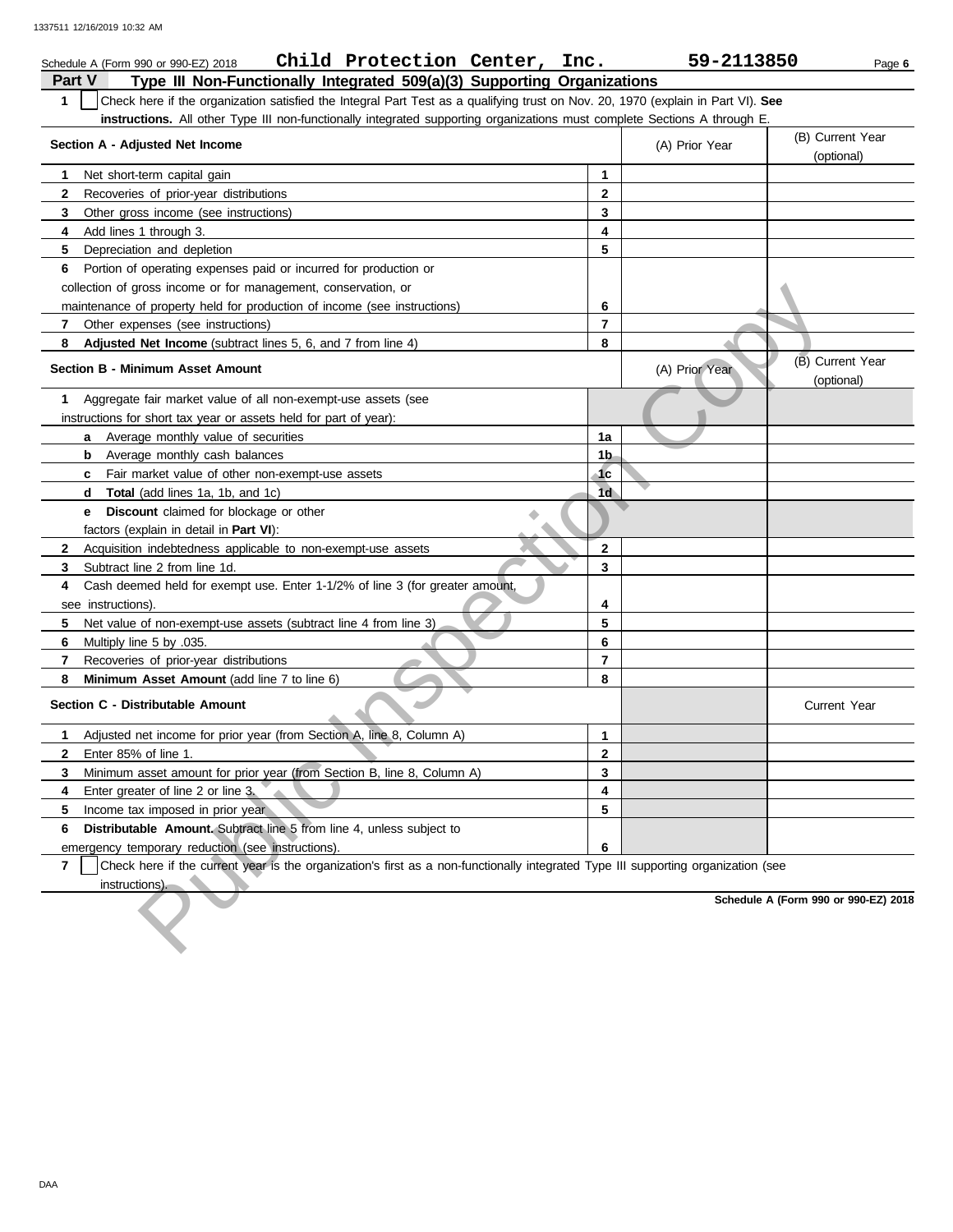|               | Child Protection Center,<br>Schedule A (Form 990 or 990-EZ) 2018                           |                                    | Inc. | 59-2113850                                    | Page 7                                           |
|---------------|--------------------------------------------------------------------------------------------|------------------------------------|------|-----------------------------------------------|--------------------------------------------------|
| <b>Part V</b> | Type III Non-Functionally Integrated 509(a)(3) Supporting Organizations (continued)        |                                    |      |                                               |                                                  |
|               | <b>Section D - Distributions</b>                                                           |                                    |      |                                               | <b>Current Year</b>                              |
| 1             | Amounts paid to supported organizations to accomplish exempt purposes                      |                                    |      |                                               |                                                  |
| $\mathbf{2}$  | Amounts paid to perform activity that directly furthers exempt purposes of supported       |                                    |      |                                               |                                                  |
|               | organizations, in excess of income from activity                                           |                                    |      |                                               |                                                  |
| 3             | Administrative expenses paid to accomplish exempt purposes of supported organizations      |                                    |      |                                               |                                                  |
| 4             | Amounts paid to acquire exempt-use assets                                                  |                                    |      |                                               |                                                  |
| 5             | Qualified set-aside amounts (prior IRS approval required)                                  |                                    |      |                                               |                                                  |
| 6             | Other distributions (describe in Part VI). See instructions.                               |                                    |      |                                               |                                                  |
| 7             | Total annual distributions. Add lines 1 through 6.                                         |                                    |      |                                               |                                                  |
| 8             | Distributions to attentive supported organizations to which the organization is responsive |                                    |      |                                               |                                                  |
|               | (provide details in Part VI). See instructions.                                            |                                    |      |                                               |                                                  |
| 9             | Distributable amount for 2018 from Section C, line 6                                       |                                    |      |                                               |                                                  |
| 10            | Line 8 amount divided by line 9 amount                                                     |                                    |      |                                               |                                                  |
|               | <b>Section E - Distribution Allocations (see instructions)</b>                             | (i)<br><b>Excess Distributions</b> |      | (ii)<br><b>Underdistributions</b><br>Pre-2018 | (iii)<br><b>Distributable</b><br>Amount for 2018 |
| 1             | Distributable amount for 2018 from Section C, line 6                                       |                                    |      |                                               |                                                  |
| $\mathbf{2}$  | Underdistributions, if any, for years prior to 2018                                        |                                    |      |                                               |                                                  |
|               | (reasonable cause required-explain in Part VI). See                                        |                                    |      |                                               |                                                  |
|               | instructions.                                                                              |                                    |      |                                               |                                                  |
| 3             | Excess distributions carryover, if any, to 2018                                            |                                    |      |                                               |                                                  |
|               |                                                                                            |                                    |      |                                               |                                                  |
|               | b From 2014 <u></u>                                                                        |                                    |      |                                               |                                                  |
|               |                                                                                            |                                    |      |                                               |                                                  |
|               |                                                                                            |                                    |      |                                               |                                                  |
|               | f Total of lines 3a through e                                                              |                                    |      |                                               |                                                  |
|               | g Applied to underdistributions of prior years                                             |                                    |      |                                               |                                                  |
|               | h Applied to 2018 distributable amount                                                     |                                    |      |                                               |                                                  |
|               | <i>i</i> Carryover from 2013 not applied (see instructions)                                |                                    |      |                                               |                                                  |
|               | Remainder. Subtract lines 3q, 3h, and 3i from 3f.                                          |                                    |      |                                               |                                                  |
| 4             | Distributions for 2018 from                                                                |                                    |      |                                               |                                                  |
|               | Section D, line 7:<br>S                                                                    |                                    |      |                                               |                                                  |
|               | a Applied to underdistributions of prior years                                             |                                    |      |                                               |                                                  |
|               | <b>b</b> Applied to 2018 distributable amount                                              |                                    |      |                                               |                                                  |
|               | c Remainder. Subtract lines 4a and 4b from 4.                                              |                                    |      |                                               |                                                  |
| 5             | Remaining underdistributions for years prior to 2018, if                                   |                                    |      |                                               |                                                  |
|               | any. Subtract lines 3g and 4a from line 2. For result                                      |                                    |      |                                               |                                                  |
|               | greater than zero, explain in Part VI. See instructions.                                   |                                    |      |                                               |                                                  |
| 6             | Remaining underdistributions for 2018. Subtract lines 3h                                   |                                    |      |                                               |                                                  |
|               | and 4b from line 1. For result greater than zero, explain in                               |                                    |      |                                               |                                                  |
|               | Part VI. See instructions.                                                                 |                                    |      |                                               |                                                  |
| 7             | Excess distributions carryover to 2019. Add lines 3j                                       |                                    |      |                                               |                                                  |
|               | and 4c.                                                                                    |                                    |      |                                               |                                                  |
| 8             | Breakdown of line 7:                                                                       |                                    |      |                                               |                                                  |
|               | a Excess from 2014                                                                         |                                    |      |                                               |                                                  |
|               | <b>b</b> Excess from 2015                                                                  |                                    |      |                                               |                                                  |
|               | <b>c</b> Excess from $2016$ .                                                              |                                    |      |                                               |                                                  |
|               | d Excess from 2017                                                                         |                                    |      |                                               |                                                  |
|               | e Excess from 2018                                                                         |                                    |      |                                               |                                                  |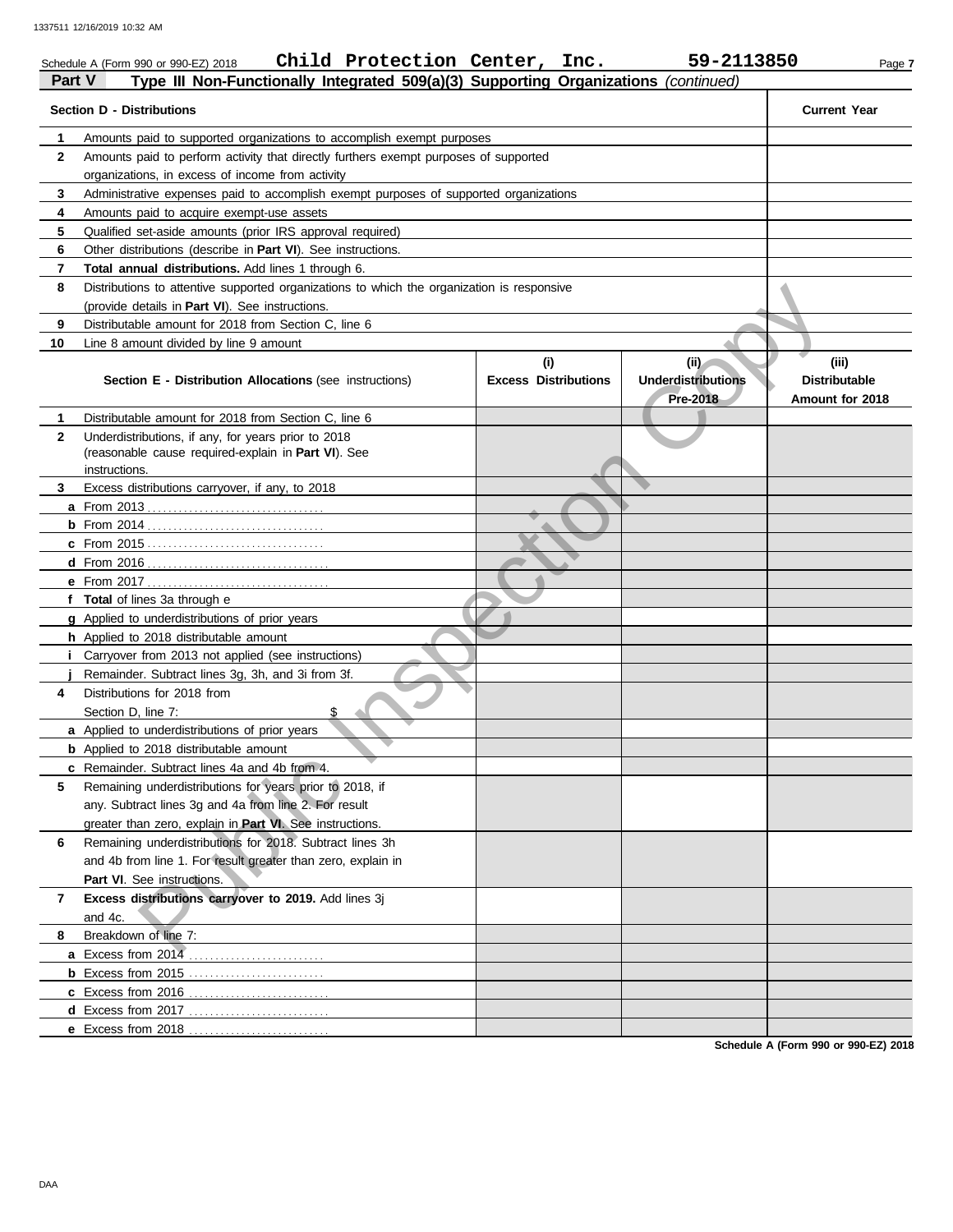|         | Schedule A (Form 990 or 990-EZ) 2018 | Child Protection Center, Inc.                                                                  |     |        | 59-2113850                                                                                                             | Page 8 |
|---------|--------------------------------------|------------------------------------------------------------------------------------------------|-----|--------|------------------------------------------------------------------------------------------------------------------------|--------|
| Part VI |                                      |                                                                                                |     |        | Supplemental Information. Provide the explanations required by Part II, line 10; Part II, line 17a or 17b; Part        |        |
|         |                                      |                                                                                                |     |        | III, line 12; Part IV, Section A, lines 1, 2, 3b, 3c, 4b, 4c, 5a, 6, 9a, 9b, 9c, 11a, 11b, and 11c; Part IV, Section   |        |
|         |                                      |                                                                                                |     |        |                                                                                                                        |        |
|         |                                      |                                                                                                |     |        | B, lines 1 and 2; Part IV, Section C, line 1; Part IV, Section D, lines 2 and 3; Part IV, Section E, lines 1c, 2a, 2b, |        |
|         |                                      |                                                                                                |     |        | 3a, and 3b; Part V, line 1; Part V, Section B, line 1e; Part V, Section D, lines 5, 6, and 8; and Part V, Section E,   |        |
|         |                                      | lines 2, 5, and 6. Also complete this part for any additional information. (See instructions.) |     |        |                                                                                                                        |        |
|         |                                      |                                                                                                |     |        |                                                                                                                        |        |
|         |                                      | Part II, Line 10 - Other Income Detail                                                         |     |        |                                                                                                                        |        |
|         |                                      |                                                                                                |     |        |                                                                                                                        |        |
|         |                                      |                                                                                                |     |        |                                                                                                                        |        |
|         | Other Income                         |                                                                                                | \$. | 62,008 |                                                                                                                        |        |
|         |                                      |                                                                                                |     |        |                                                                                                                        |        |
|         |                                      |                                                                                                |     |        |                                                                                                                        |        |
|         |                                      |                                                                                                |     |        |                                                                                                                        |        |
|         |                                      |                                                                                                |     |        |                                                                                                                        |        |
|         |                                      |                                                                                                |     |        |                                                                                                                        |        |
|         |                                      |                                                                                                |     |        |                                                                                                                        |        |
|         |                                      |                                                                                                |     |        |                                                                                                                        |        |
|         |                                      |                                                                                                |     |        |                                                                                                                        |        |
|         |                                      |                                                                                                |     |        |                                                                                                                        |        |
|         |                                      |                                                                                                |     |        |                                                                                                                        |        |
|         |                                      |                                                                                                |     |        |                                                                                                                        |        |
|         |                                      |                                                                                                |     |        |                                                                                                                        |        |
|         |                                      |                                                                                                |     |        |                                                                                                                        |        |
|         |                                      |                                                                                                |     |        |                                                                                                                        |        |
|         |                                      |                                                                                                |     |        |                                                                                                                        |        |
|         |                                      |                                                                                                |     |        |                                                                                                                        |        |
|         |                                      |                                                                                                |     |        |                                                                                                                        |        |
|         |                                      |                                                                                                |     |        |                                                                                                                        |        |
|         |                                      |                                                                                                |     |        |                                                                                                                        |        |
|         |                                      |                                                                                                |     |        |                                                                                                                        |        |
|         |                                      |                                                                                                |     |        |                                                                                                                        |        |
|         |                                      |                                                                                                |     |        |                                                                                                                        |        |
|         |                                      |                                                                                                |     |        |                                                                                                                        |        |
|         |                                      |                                                                                                |     |        |                                                                                                                        |        |
|         |                                      |                                                                                                |     |        |                                                                                                                        |        |
|         |                                      |                                                                                                |     |        |                                                                                                                        |        |
|         |                                      |                                                                                                |     |        |                                                                                                                        |        |
|         |                                      |                                                                                                |     |        |                                                                                                                        |        |
|         |                                      |                                                                                                |     |        |                                                                                                                        |        |
|         |                                      |                                                                                                |     |        |                                                                                                                        |        |
|         |                                      |                                                                                                |     |        |                                                                                                                        |        |
|         |                                      |                                                                                                |     |        |                                                                                                                        |        |
|         |                                      |                                                                                                |     |        |                                                                                                                        |        |
|         |                                      |                                                                                                |     |        |                                                                                                                        |        |
|         |                                      |                                                                                                |     |        |                                                                                                                        |        |
|         |                                      |                                                                                                |     |        |                                                                                                                        |        |
|         |                                      |                                                                                                |     |        |                                                                                                                        |        |
|         |                                      |                                                                                                |     |        |                                                                                                                        |        |
|         |                                      |                                                                                                |     |        |                                                                                                                        |        |
|         |                                      |                                                                                                |     |        |                                                                                                                        |        |
|         |                                      |                                                                                                |     |        |                                                                                                                        |        |
|         |                                      |                                                                                                |     |        |                                                                                                                        |        |
|         |                                      |                                                                                                |     |        |                                                                                                                        |        |
|         |                                      |                                                                                                |     |        |                                                                                                                        |        |
|         |                                      |                                                                                                |     |        |                                                                                                                        |        |
|         |                                      |                                                                                                |     |        |                                                                                                                        |        |
|         |                                      |                                                                                                |     |        |                                                                                                                        |        |
|         |                                      |                                                                                                |     |        |                                                                                                                        |        |
|         |                                      |                                                                                                |     |        |                                                                                                                        |        |
|         |                                      |                                                                                                |     |        |                                                                                                                        |        |
|         |                                      |                                                                                                |     |        |                                                                                                                        |        |
|         |                                      |                                                                                                |     |        |                                                                                                                        |        |
|         |                                      |                                                                                                |     |        |                                                                                                                        |        |
|         |                                      |                                                                                                |     |        |                                                                                                                        |        |
|         |                                      |                                                                                                |     |        |                                                                                                                        |        |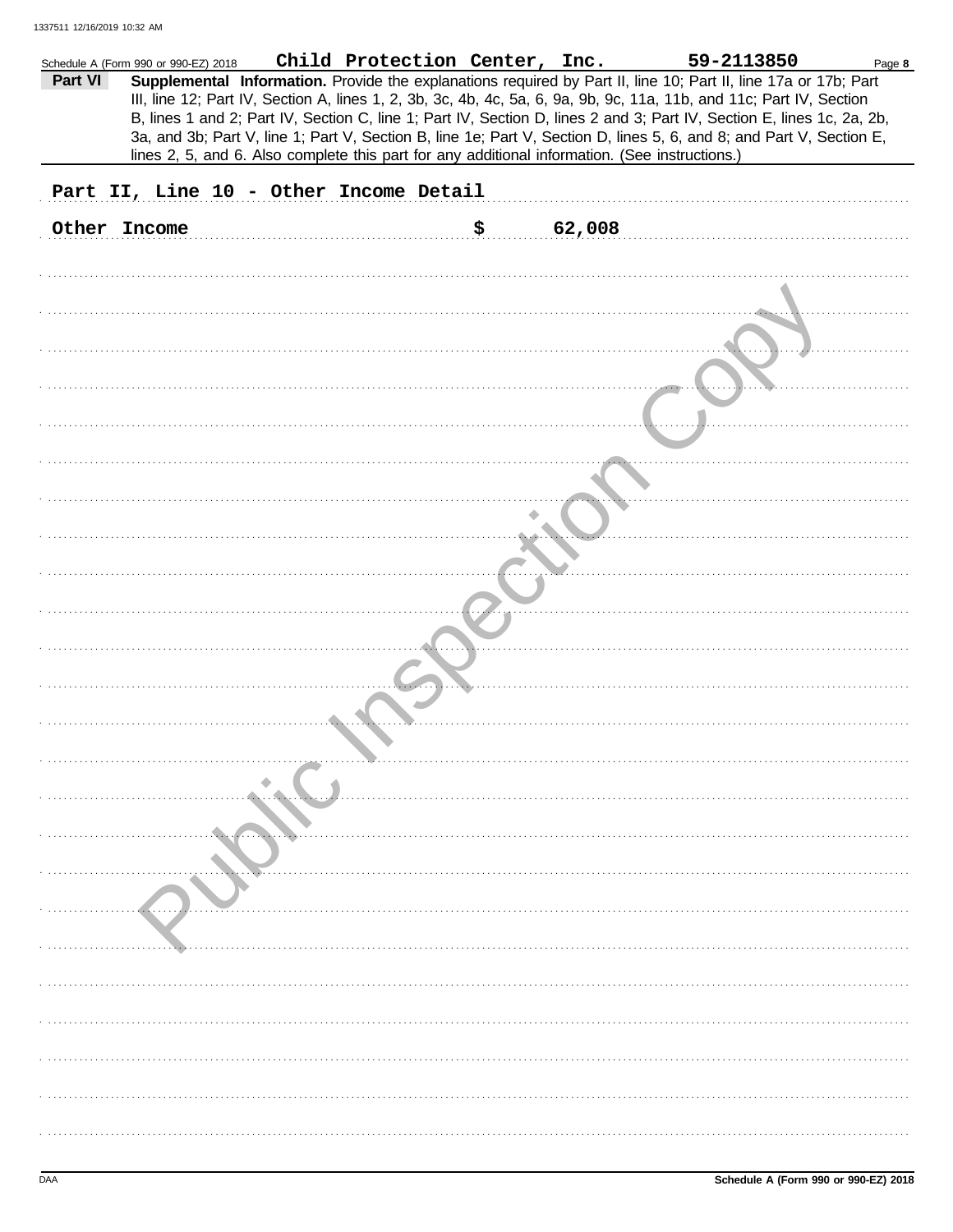### **Schedule of Contributors Schedule B**

**2018**

**or 990-PF)** u **Attach to Form 990, Form 990-EZ, or Form 990-PF.** u **Go to** *www.irs.gov/Form990* **for the latest information.**

**Employer identification number**

|  |  |  | Name of the organization |
|--|--|--|--------------------------|
|--|--|--|--------------------------|

Department of the Treasury Internal Revenue Service

**(Form 990, 990-EZ,**

#### **Child Protection Center, Inc. 59-2113850**

**Organization type** (check one):

| Filers of:                                                                                                                                                                                                                                                                                                                                                                                                                                                                                                                                                                                                                                                                                                                                                           | Section:                                                                                                                                                                                                                                                                                                                                                                                                                                                                       |  |  |  |  |
|----------------------------------------------------------------------------------------------------------------------------------------------------------------------------------------------------------------------------------------------------------------------------------------------------------------------------------------------------------------------------------------------------------------------------------------------------------------------------------------------------------------------------------------------------------------------------------------------------------------------------------------------------------------------------------------------------------------------------------------------------------------------|--------------------------------------------------------------------------------------------------------------------------------------------------------------------------------------------------------------------------------------------------------------------------------------------------------------------------------------------------------------------------------------------------------------------------------------------------------------------------------|--|--|--|--|
| Form 990 or 990-EZ                                                                                                                                                                                                                                                                                                                                                                                                                                                                                                                                                                                                                                                                                                                                                   | ΙXΙ<br>501(c)<br>3 ) (enter number) organization                                                                                                                                                                                                                                                                                                                                                                                                                               |  |  |  |  |
|                                                                                                                                                                                                                                                                                                                                                                                                                                                                                                                                                                                                                                                                                                                                                                      | $4947(a)(1)$ nonexempt charitable trust not treated as a private foundation                                                                                                                                                                                                                                                                                                                                                                                                    |  |  |  |  |
|                                                                                                                                                                                                                                                                                                                                                                                                                                                                                                                                                                                                                                                                                                                                                                      | 527 political organization                                                                                                                                                                                                                                                                                                                                                                                                                                                     |  |  |  |  |
| Form 990-PF                                                                                                                                                                                                                                                                                                                                                                                                                                                                                                                                                                                                                                                                                                                                                          | 501(c)(3) exempt private foundation                                                                                                                                                                                                                                                                                                                                                                                                                                            |  |  |  |  |
|                                                                                                                                                                                                                                                                                                                                                                                                                                                                                                                                                                                                                                                                                                                                                                      | 4947(a)(1) nonexempt charitable trust treated as a private foundation                                                                                                                                                                                                                                                                                                                                                                                                          |  |  |  |  |
|                                                                                                                                                                                                                                                                                                                                                                                                                                                                                                                                                                                                                                                                                                                                                                      | 501(c)(3) taxable private foundation                                                                                                                                                                                                                                                                                                                                                                                                                                           |  |  |  |  |
| instructions.                                                                                                                                                                                                                                                                                                                                                                                                                                                                                                                                                                                                                                                                                                                                                        | Check if your organization is covered by the General Rule or a Special Rule.<br>Note: Only a section 501(c)(7), (8), or (10) organization can check boxes for both the General Rule and a Special Rule. See                                                                                                                                                                                                                                                                    |  |  |  |  |
| <b>General Rule</b>                                                                                                                                                                                                                                                                                                                                                                                                                                                                                                                                                                                                                                                                                                                                                  |                                                                                                                                                                                                                                                                                                                                                                                                                                                                                |  |  |  |  |
| contributor's total contributions.                                                                                                                                                                                                                                                                                                                                                                                                                                                                                                                                                                                                                                                                                                                                   | For an organization filing Form 990, 990-EZ, or 990-PF that received, during the year, contributions totaling \$5,000<br>or more (in money or property) from any one contributor. Complete Parts I and II. See instructions for determining a                                                                                                                                                                                                                                  |  |  |  |  |
| <b>Special Rules</b>                                                                                                                                                                                                                                                                                                                                                                                                                                                                                                                                                                                                                                                                                                                                                 |                                                                                                                                                                                                                                                                                                                                                                                                                                                                                |  |  |  |  |
| X <br>For an organization described in section 501(c)(3) filing Form 990 or 990-EZ that met the 331/3% support test of the<br>regulations under sections 509(a)(1) and 170(b)(1)(A)(vi), that checked Schedule A (Form 990 or 990-EZ), Part II, line<br>13, 16a, or 16b, and that received from any one contributor, during the year, total contributions of the greater of (1)<br>\$5,000; or (2) 2% of the amount on (i) Form 990, Part VIII, line 1h; or (ii) Form 990-EZ, line 1. Complete Parts I and II.<br>For an organization described in section 501(c)(7), (8), or (10) filing Form 990 or 990-EZ that received from any one<br>contributor, during the year, total contributions of more than \$1,000 exclusively for religious, charitable, scientific, |                                                                                                                                                                                                                                                                                                                                                                                                                                                                                |  |  |  |  |
|                                                                                                                                                                                                                                                                                                                                                                                                                                                                                                                                                                                                                                                                                                                                                                      | literary, or educational purposes, or for the prevention of cruelty to children or animals. Complete Parts I (entering)<br>"N/A" in column (b) instead of the contributor name and address), II, and III.                                                                                                                                                                                                                                                                      |  |  |  |  |
|                                                                                                                                                                                                                                                                                                                                                                                                                                                                                                                                                                                                                                                                                                                                                                      | For an organization described in section 501(c)(7), (8), or (10) filing Form 990 or 990-EZ that received from any one<br>contributor, during the year, contributions exclusively for religious, charitable, etc., purposes, but no such<br>contributions totaled more than \$1,000. If this box is checked, enter here the total contributions that were received<br>a concelho an accelerate del sistema de adaptato del composto. Dante accelera anos el tipo papa contrario |  |  |  |  |

#### **General Rule**

#### **Special Rules**

| $\mathbf{X}$ For an organization described in section 501(c)(3) filing Form 990 or 990-EZ that met the 33 <sup>1</sup> /3% support test of the |
|------------------------------------------------------------------------------------------------------------------------------------------------|
| regulations under sections 509(a)(1) and 170(b)(1)(A)(vi), that checked Schedule A (Form 990 or 990-EZ), Part II, line                         |
| 13, 16a, or 16b, and that received from any one contributor, during the year, total contributions of the greater of (1)                        |
| \$5,000; or (2) 2% of the amount on (i) Form 990, Part VIII, line 1h; or (ii) Form 990-EZ, line 1. Complete Parts I and II.                    |

For an organization described in section 501(c)(7), (8), or (10) filing Form 990 or 990-EZ that received from any one contributor, during the year, contributions *exclusively* for religious, charitable, etc., purposes, but no such contributions totaled more than \$1,000. If this box is checked, enter here the total contributions that were received during the year for an *exclusively* religious, charitable, etc., purpose. Don't complete any of the parts unless the **General Rule** applies to this organization because it received *nonexclusively* religious, charitable, etc., contributions totaling \$5,000 or more during the year . . . . . . . . . . . . . . . . . . . . . . . . . . . . . . . . . . . . . . . . . . . . . . . . . . . . . . . . . . . . . . . . . . . . . . . . . . . . . . . .

990-EZ, or 990-PF), but it **must** answer "No" on Part IV, line 2, of its Form 990; or check the box on line H of its Form 990-EZ or on its Form 990-PF, Part I, line 2, to certify that it doesn't meet the filing requirements of Schedule B (Form 990, 990-EZ, or 990-PF). **Caution:** An organization that isn't covered by the General Rule and/or the Special Rules doesn't file Schedule B (Form 990,

**For Paperwork Reduction Act Notice, see the instructions for Form 990, 990-EZ, or 990-PF.**

 $\mathfrak s$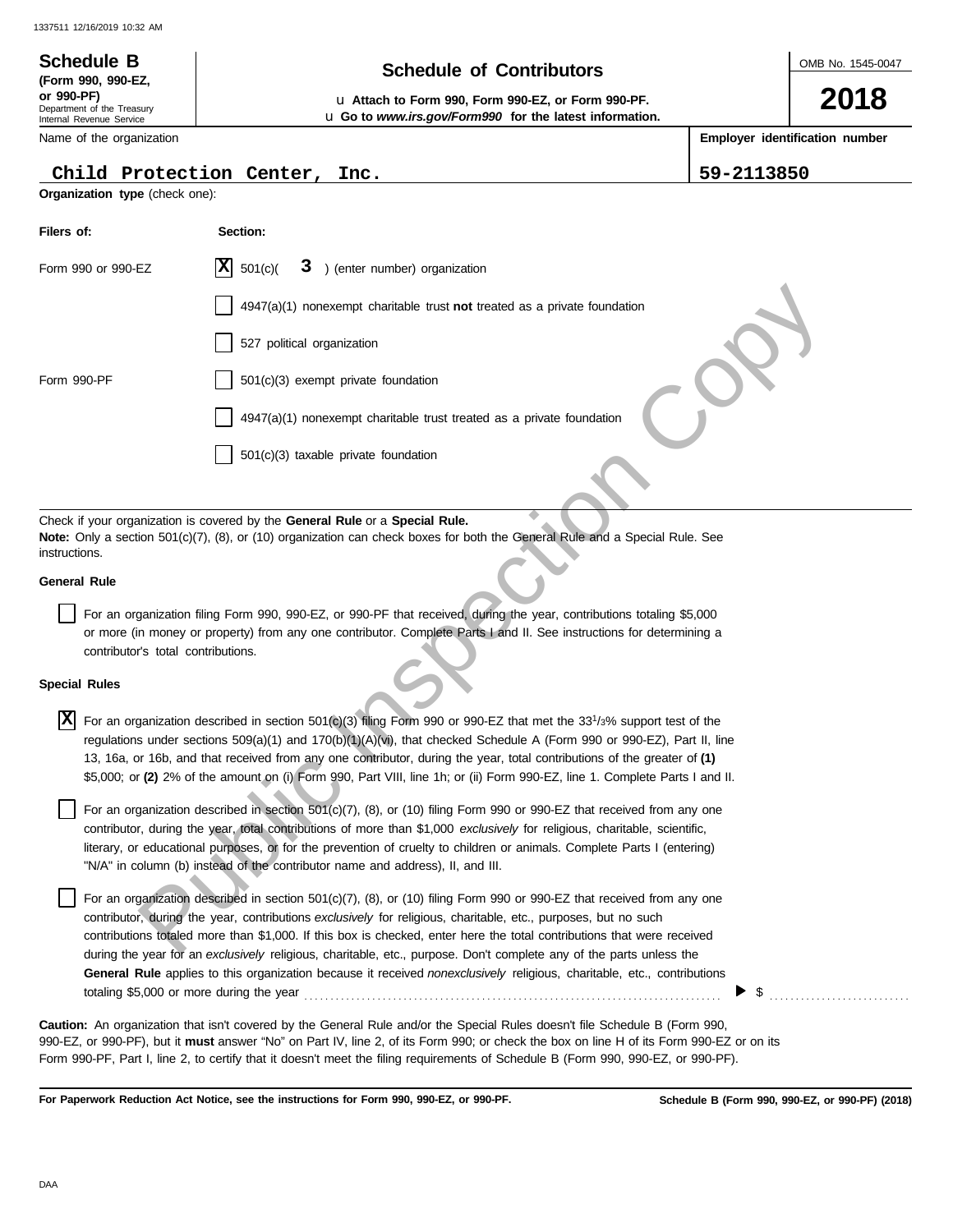|                         | Schedule B (Form 990, 990-EZ, or 990-PF) (2018)                                                |                                             | Page 1 of 2<br>Page 2                                                                                         |
|-------------------------|------------------------------------------------------------------------------------------------|---------------------------------------------|---------------------------------------------------------------------------------------------------------------|
| Name of organization    | Child Protection Center,<br>Inc.                                                               |                                             | Employer identification number<br>59-2113850                                                                  |
| Part I                  | Contributors (see instructions). Use duplicate copies of Part I if additional space is needed. |                                             |                                                                                                               |
| (a)<br>No.              | (b)<br>Name, address, and ZIP + 4                                                              | (c)<br><b>Total contributions</b>           | (d)<br>Type of contribution                                                                                   |
| $\frac{1}{n}$           |                                                                                                | 116,338<br>\$                               | х<br>Person<br>Payroll<br>Noncash<br>(Complete Part II for<br>noncash contributions.)                         |
| (a)<br>No.              | (b)<br>Name, address, and ZIP + 4                                                              | (c)<br><b>Total contributions</b>           | (d)<br>Type of contribution                                                                                   |
| $\frac{2}{\cdot}$       |                                                                                                | 368,254<br>\$                               | х<br>Person<br>Payroll<br>Noncash<br>(Complete Part II for<br>noncash contributions.)                         |
| (a)<br>No.              | (b)<br>Name, address, and ZIP + 4                                                              | (c)<br><b>Total contributions</b>           | (d)<br>Type of contribution                                                                                   |
| $\overline{3}$          |                                                                                                | 546,046                                     | Person<br>Payroll<br>Noncash<br>(Complete Part II for<br>noncash contributions.)                              |
| (a)<br>No.              | (b)<br>Name, address, and ZIP + 4                                                              | (c)<br><b>Total contributions</b>           | (d)<br>Type of contribution                                                                                   |
| $\overline{\mathbf{4}}$ |                                                                                                | 264,682<br>P.                               | x<br>Person<br>Payroll<br>Noncash<br>(Complete Part II for<br>noncash contributions.)                         |
| (a)<br>No.              | (b)<br>Name, address, and ZIP + 4                                                              | (c)<br><b>Total contributions</b>           | (d)<br>Type of contribution                                                                                   |
| $\overline{5}$          |                                                                                                | 70,440<br>\$                                | X<br>Person<br>Payroll<br>Noncash<br>(Complete Part II for<br>noncash contributions.)                         |
| (a)                     | (b)                                                                                            | (c)                                         | (d)                                                                                                           |
| No.<br>$6\overline{6}$  | Name, address, and ZIP + 4                                                                     | <b>Total contributions</b><br>120,508<br>\$ | Type of contribution<br>X<br>Person<br>Payroll<br>Noncash<br>(Complete Part II for<br>noncash contributions.) |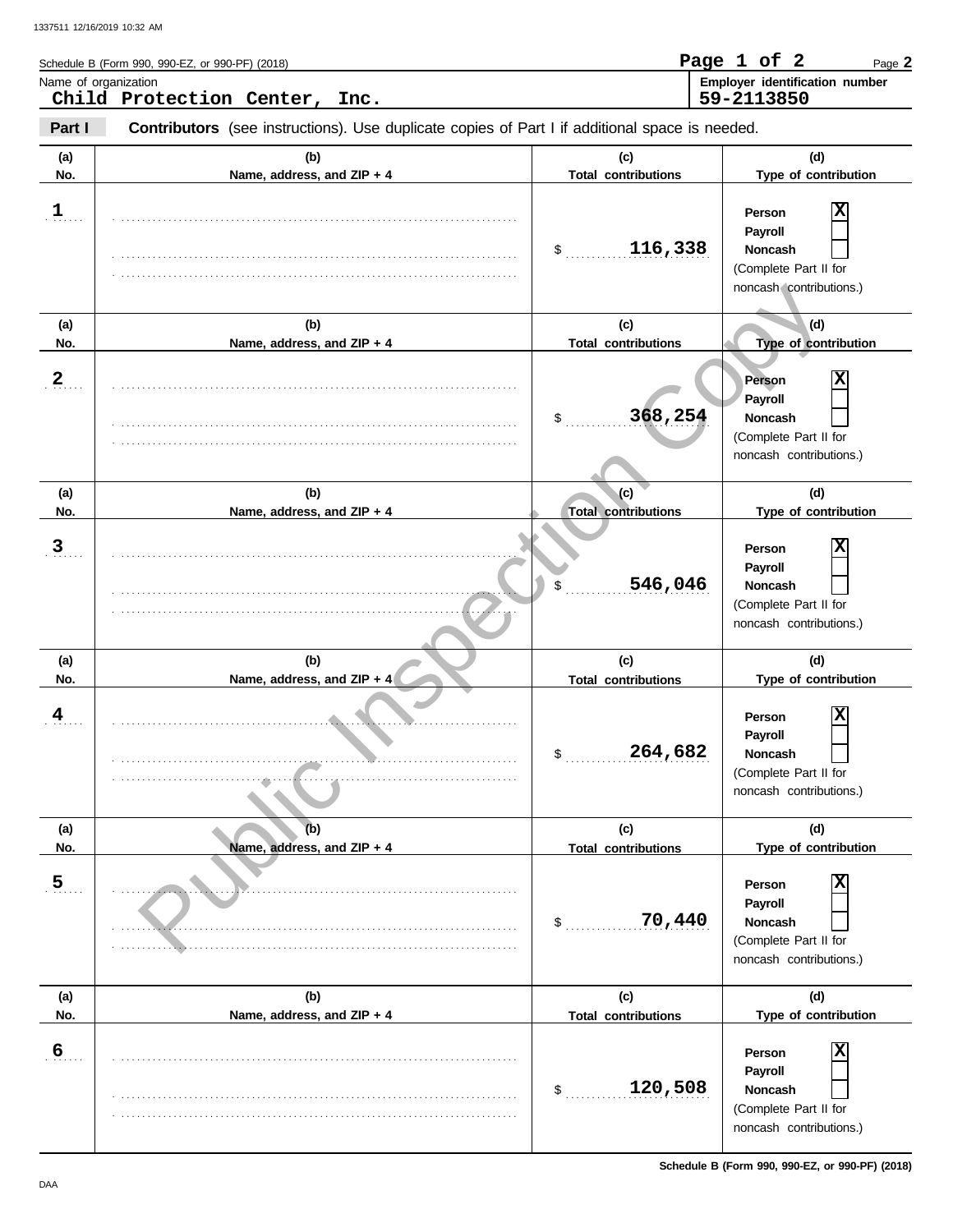|                      | Schedule B (Form 990, 990-EZ, or 990-PF) (2018)                                                |                                   | Page 2 of 2<br>Page 2                                                                   |
|----------------------|------------------------------------------------------------------------------------------------|-----------------------------------|-----------------------------------------------------------------------------------------|
| Name of organization | Child Protection Center, Inc.                                                                  |                                   | Employer identification number<br>59-2113850                                            |
| Part I               | Contributors (see instructions). Use duplicate copies of Part I if additional space is needed. |                                   |                                                                                         |
| (a)<br>No.           | (b)<br>Name, address, and ZIP + 4                                                              | (c)<br><b>Total contributions</b> | (d)<br>Type of contribution                                                             |
| 7                    |                                                                                                | 80,000<br>\$                      | Person<br>Payroll<br>Noncash<br>(Complete Part II for<br>noncash contributions.)        |
| (a)<br>No.           | (b)<br>Name, address, and ZIP + 4                                                              | (c)<br><b>Total contributions</b> | (d)<br>Type of contribution                                                             |
| 8                    |                                                                                                | 65,000<br>\$                      | х<br>Person<br>Payroll<br>Noncash<br>(Complete Part II for<br>noncash contributions.)   |
| (a)<br>No.           | (b)<br>Name, address, and ZIP + 4                                                              | (c)<br><b>Total contributions</b> | (d)<br>Type of contribution                                                             |
| 9                    |                                                                                                | 79,120                            | Person<br>Payroll<br>Noncash<br>(Complete Part II for<br>noncash contributions.)        |
| (a)<br>No.           | (b)<br>Name, address, and ZIP + 4                                                              | (c)<br><b>Total contributions</b> | (d)<br>Type of contribution                                                             |
| 10                   |                                                                                                | <u>75,000</u><br>$\mathsf{S}$     | X<br>Person<br>Payroll<br>Noncash<br>(Complete Part II for<br>noncash contributions.)   |
| (a)<br>No.           | (b)<br>Name, address, and ZIP + 4                                                              | (c)<br><b>Total contributions</b> | (d)<br>Type of contribution                                                             |
|                      |                                                                                                | \$                                | Person<br>Payroll<br><b>Noncash</b><br>(Complete Part II for<br>noncash contributions.) |
| (a)<br>No.           | (b)<br>Name, address, and ZIP + 4                                                              | (c)<br><b>Total contributions</b> | (d)<br>Type of contribution                                                             |
|                      |                                                                                                | \$                                | Person<br>Payroll<br>Noncash<br>(Complete Part II for<br>noncash contributions.)        |

**Schedule B (Form 990, 990-EZ, or 990-PF) (2018)**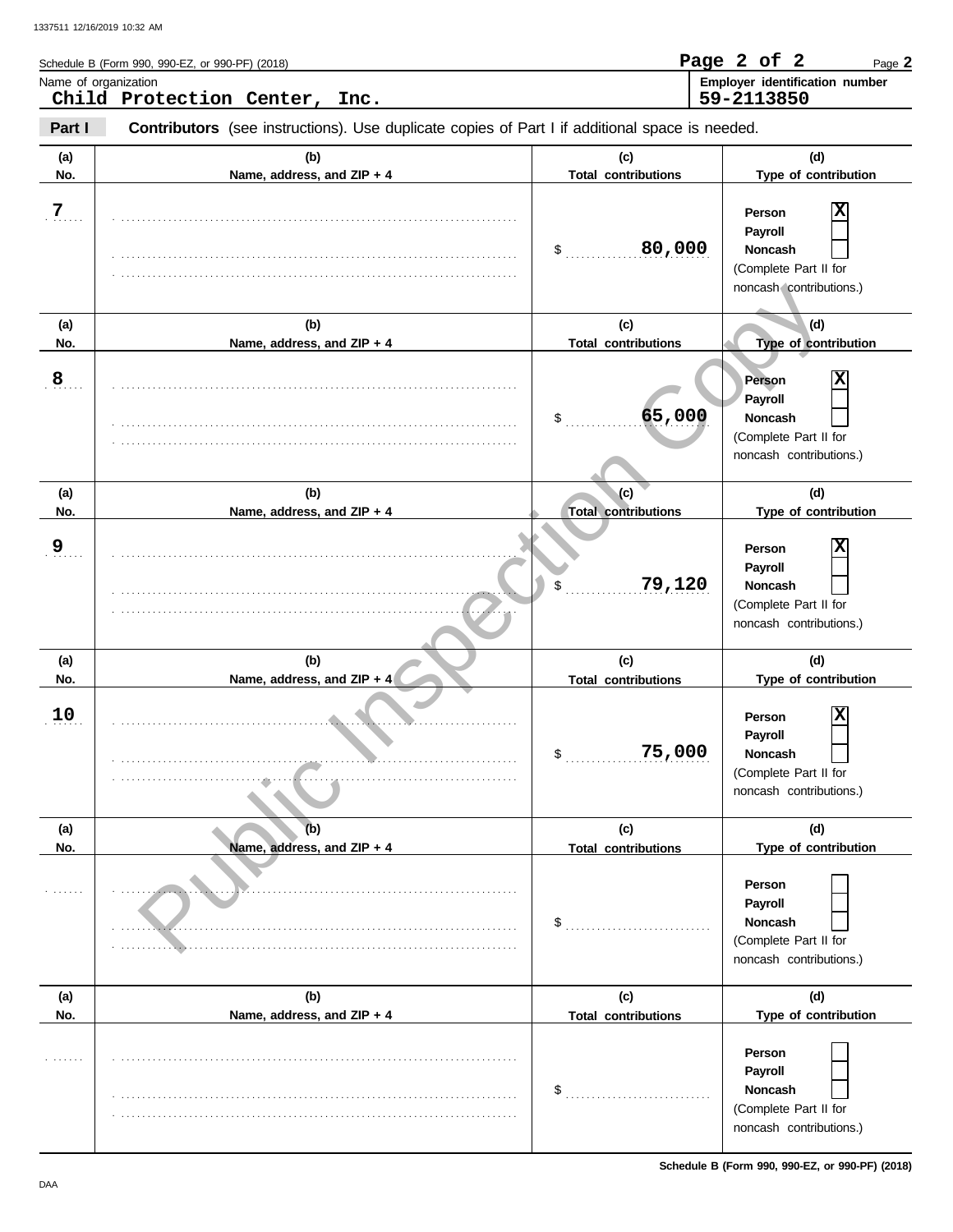Department of the Treasury Internal Revenue Service

**(Form 990)**

### **SCHEDULE D Supplemental Financial Statements**

**Part IV, line 6, 7, 8, 9, 10, 11a, 11b, 11c, 11d, 11e, 11f, 12a, or 12b.** u **Complete if the organization answered "Yes" on Form 990,**

u **Attach to Form 990.** 

u **Go to** *www.irs.gov/Form990* **for instructions and the latest information.**

|              | Name of the organization                                                                                                                                                 |                                                    | Employer identification number  |
|--------------|--------------------------------------------------------------------------------------------------------------------------------------------------------------------------|----------------------------------------------------|---------------------------------|
|              | Child Protection Center, Inc.                                                                                                                                            |                                                    | 59-2113850                      |
|              | Organizations Maintaining Donor Advised Funds or Other Similar Funds or Accounts.<br>Part I<br>Complete if the organization answered "Yes" on Form 990, Part IV, line 6. |                                                    |                                 |
|              |                                                                                                                                                                          | (a) Donor advised funds                            | (b) Funds and other accounts    |
| 1.           |                                                                                                                                                                          |                                                    |                                 |
| 2            | Aggregate value of contributions to (during year)                                                                                                                        |                                                    |                                 |
| 3            | Aggregate value of grants from (during year)                                                                                                                             | and the control of the control of                  |                                 |
|              |                                                                                                                                                                          |                                                    |                                 |
| 5            | Did the organization inform all donors and donor advisors in writing that the assets held in donor advised                                                               |                                                    |                                 |
|              | funds are the organization's property, subject to the organization's exclusive legal control?                                                                            |                                                    | Yes<br>No                       |
| 6            | Did the organization inform all grantees, donors, and donor advisors in writing that grant funds can be used                                                             |                                                    |                                 |
|              | only for charitable purposes and not for the benefit of the donor or donor advisor, or for any other purpose                                                             |                                                    |                                 |
|              | conferring impermissible private benefit?                                                                                                                                |                                                    | Yes<br>No                       |
|              | Part II<br><b>Conservation Easements.</b>                                                                                                                                |                                                    |                                 |
|              | Complete if the organization answered "Yes" on Form 990, Part IV, line 7.                                                                                                |                                                    |                                 |
| 1.           | Purpose(s) of conservation easements held by the organization (check all that apply).                                                                                    |                                                    |                                 |
|              | Preservation of land for public use (e.g., recreation or education)                                                                                                      | Preservation of a historically important land area |                                 |
|              | Protection of natural habitat                                                                                                                                            | Preservation of a certified historic structure     |                                 |
|              | Preservation of open space                                                                                                                                               |                                                    |                                 |
| 2            | Complete lines 2a through 2d if the organization held a qualified conservation contribution in the form of a conservation                                                |                                                    |                                 |
|              | easement on the last day of the tax year.                                                                                                                                |                                                    | Held at the End of the Tax Year |
|              |                                                                                                                                                                          |                                                    | 2a                              |
| а            |                                                                                                                                                                          |                                                    | 2b                              |
|              |                                                                                                                                                                          |                                                    | 2c                              |
|              | Number of conservation easements on a certified historic structure included in (a)                                                                                       |                                                    |                                 |
|              | Number of conservation easements included in (c) acquired after 7/25/06, and not on a                                                                                    |                                                    |                                 |
|              |                                                                                                                                                                          |                                                    | 2d                              |
| 3            | Number of conservation easements modified, transferred, released, extinguished, or terminated by the organization during the                                             |                                                    |                                 |
|              | tax year $\mathbf u$<br>Number of states where property subject to conservation easement is located u                                                                    |                                                    |                                 |
|              |                                                                                                                                                                          |                                                    |                                 |
| 5            | Does the organization have a written policy regarding the periodic monitoring, inspection, handling of                                                                   |                                                    | No<br>Yes                       |
|              |                                                                                                                                                                          |                                                    |                                 |
| 6            | Staff and volunteer hours devoted to monitoring, inspecting, handling of violations, and enforcing conservation easements during the year                                |                                                    |                                 |
|              | .<br>Amount of expenses incurred in monitoring, inspecting, handling of violations, and enforcing conservation easements during the year                                 |                                                    |                                 |
| 7            | u \$                                                                                                                                                                     |                                                    |                                 |
|              | Does each conservation easement reported on line 2(d) above satisfy the requirements of section 170(h)(4)(B)(i)                                                          |                                                    |                                 |
|              | and section $170(h)(4)(B)(ii)?$                                                                                                                                          |                                                    | Yes<br>No                       |
| 9            | In Part XIII, describe how the organization reports conservation easements in its revenue and expense statement, and                                                     |                                                    |                                 |
|              | balance sheet, and include, if applicable, the text of the footnote to the organization's financial statements that describes the                                        |                                                    |                                 |
|              | organization's accounting for conservation easements.                                                                                                                    |                                                    |                                 |
|              | Organizations Maintaining Collections of Art, Historical Treasures, or Other Similar Assets.<br>Part III                                                                 |                                                    |                                 |
|              | Complete if the organization answered "Yes" on Form 990, Part IV, line 8.                                                                                                |                                                    |                                 |
|              | 1a If the organization elected, as permitted under SFAS 116 (ASC 958), not to report in its revenue statement and balance sheet                                          |                                                    |                                 |
|              | works of art, historical treasures, or other similar assets held for public exhibition, education, or research in furtherance of                                         |                                                    |                                 |
|              | public service, provide, in Part XIII, the text of the footnote to its financial statements that describes these items.                                                  |                                                    |                                 |
|              | <b>b</b> If the organization elected, as permitted under SFAS 116 (ASC 958), to report in its revenue statement and balance sheet                                        |                                                    |                                 |
|              | works of art, historical treasures, or other similar assets held for public exhibition, education, or research in furtherance of                                         |                                                    |                                 |
|              | public service, provide the following amounts relating to these items:                                                                                                   |                                                    |                                 |
|              |                                                                                                                                                                          |                                                    | u \$                            |
|              | (ii) Assets included in Form 990, Part X                                                                                                                                 |                                                    | $\mathbf{u}$ \$                 |
| $\mathbf{2}$ | If the organization received or held works of art, historical treasures, or other similar assets for financial gain, provide the                                         |                                                    |                                 |
|              | following amounts required to be reported under SFAS 116 (ASC 958) relating to these items:                                                                              |                                                    |                                 |
|              | Revenue included on Form 990, Part VIII, line 1                                                                                                                          |                                                    | $u \$                           |

|     | For Paperwork Reduction Act Notice, see the Instructions for Form 990. |
|-----|------------------------------------------------------------------------|
| DAA |                                                                        |

<u>u \$</u>

**2018 Open to Public**

OMB No. 1545-0047

**Inspection**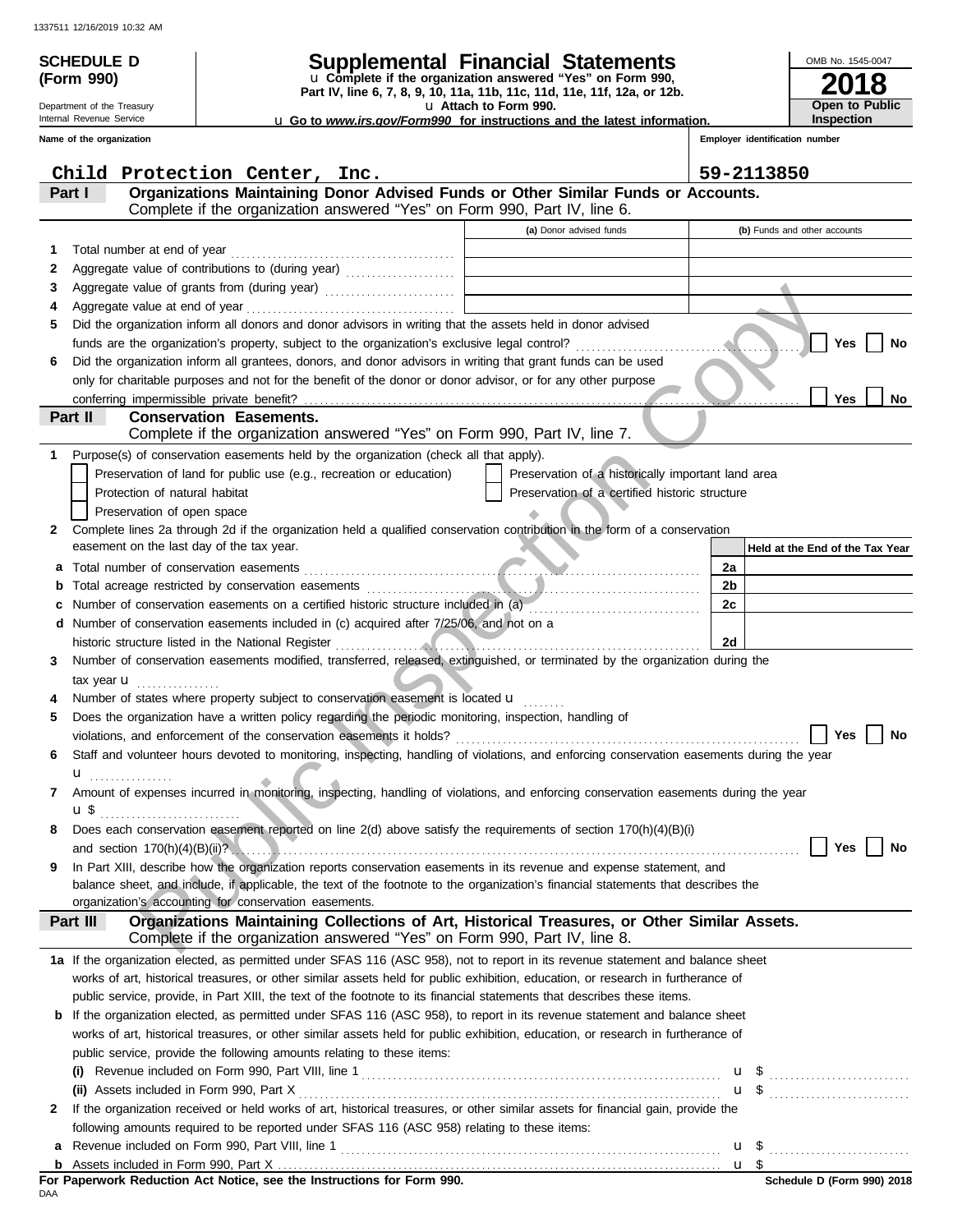|   |                                                                                                                                                                                                                              |                                             |  | Schedule D (Form 990) 2018  Child Protection Center, Inc.                                                                                                                                                                            |                                         |                                    |                    | 59-2113850                      | Page 2                 |  |  |  |  |  |
|---|------------------------------------------------------------------------------------------------------------------------------------------------------------------------------------------------------------------------------|---------------------------------------------|--|--------------------------------------------------------------------------------------------------------------------------------------------------------------------------------------------------------------------------------------|-----------------------------------------|------------------------------------|--------------------|---------------------------------|------------------------|--|--|--|--|--|
|   | Part III                                                                                                                                                                                                                     |                                             |  | Organizations Maintaining Collections of Art, Historical Treasures, or Other Similar Assets (continued)                                                                                                                              |                                         |                                    |                    |                                 |                        |  |  |  |  |  |
| 3 |                                                                                                                                                                                                                              | collection items (check all that apply):    |  | Using the organization's acquisition, accession, and other records, check any of the following that are a significant use of its                                                                                                     |                                         |                                    |                    |                                 |                        |  |  |  |  |  |
| a |                                                                                                                                                                                                                              | Public exhibition                           |  | d                                                                                                                                                                                                                                    |                                         | Loan or exchange programs          |                    |                                 |                        |  |  |  |  |  |
| b | Scholarly research<br>е                                                                                                                                                                                                      |                                             |  |                                                                                                                                                                                                                                      |                                         |                                    |                    |                                 |                        |  |  |  |  |  |
| c |                                                                                                                                                                                                                              | Preservation for future generations         |  |                                                                                                                                                                                                                                      |                                         |                                    |                    |                                 |                        |  |  |  |  |  |
|   |                                                                                                                                                                                                                              |                                             |  | Provide a description of the organization's collections and explain how they further the organization's exempt purpose in Part                                                                                                       |                                         |                                    |                    |                                 |                        |  |  |  |  |  |
|   | XIII.                                                                                                                                                                                                                        |                                             |  |                                                                                                                                                                                                                                      |                                         |                                    |                    |                                 |                        |  |  |  |  |  |
| 5 |                                                                                                                                                                                                                              |                                             |  |                                                                                                                                                                                                                                      |                                         |                                    |                    |                                 |                        |  |  |  |  |  |
|   | During the year, did the organization solicit or receive donations of art, historical treasures, or other similar<br>assets to be sold to raise funds rather than to be maintained as part of the organization's collection? |                                             |  |                                                                                                                                                                                                                                      |                                         |                                    |                    |                                 |                        |  |  |  |  |  |
|   | Part IV                                                                                                                                                                                                                      |                                             |  | <b>Escrow and Custodial Arrangements.</b>                                                                                                                                                                                            |                                         |                                    |                    |                                 |                        |  |  |  |  |  |
|   | Complete if the organization answered "Yes" on Form 990, Part IV, line 9, or reported an amount on Form<br>990, Part X, line 21.                                                                                             |                                             |  |                                                                                                                                                                                                                                      |                                         |                                    |                    |                                 |                        |  |  |  |  |  |
|   |                                                                                                                                                                                                                              |                                             |  | 1a Is the organization an agent, trustee, custodian or other intermediary for contributions or other assets not                                                                                                                      |                                         |                                    |                    |                                 |                        |  |  |  |  |  |
|   |                                                                                                                                                                                                                              |                                             |  |                                                                                                                                                                                                                                      |                                         |                                    |                    |                                 | <b>Yes</b><br>No       |  |  |  |  |  |
|   |                                                                                                                                                                                                                              |                                             |  | <b>b</b> If "Yes," explain the arrangement in Part XIII and complete the following table:                                                                                                                                            |                                         |                                    |                    |                                 |                        |  |  |  |  |  |
|   |                                                                                                                                                                                                                              |                                             |  |                                                                                                                                                                                                                                      |                                         |                                    |                    |                                 | Amount                 |  |  |  |  |  |
|   |                                                                                                                                                                                                                              |                                             |  | c Beginning balance <b>contract the contract of the contract of the contract of the contract of the contract of the contract of the contract of the contract of the contract of the contract of the contract of the contract of </b> |                                         |                                    |                    | 1 <sub>c</sub>                  |                        |  |  |  |  |  |
|   |                                                                                                                                                                                                                              |                                             |  |                                                                                                                                                                                                                                      |                                         |                                    |                    | 1 <sub>d</sub>                  |                        |  |  |  |  |  |
|   |                                                                                                                                                                                                                              |                                             |  | Distributions during the year contact the contact of the set of the set of the set of the set of the set of the set of the set of the set of the set of the set of the set of the set of the set of the set of the set of the        |                                         |                                    |                    | 1e                              |                        |  |  |  |  |  |
|   |                                                                                                                                                                                                                              |                                             |  | Ending balance commutation and contact the contract of the contract of the commutation of the commutation of the contract of the contract of the contract of the contract of the contract of the contract of the contract of t       |                                         |                                    |                    | 1f                              |                        |  |  |  |  |  |
|   |                                                                                                                                                                                                                              |                                             |  | 2a Did the organization include an amount on Form 990, Part X, line 21, for escrow or custodial account liability?                                                                                                                   |                                         |                                    |                    |                                 | <b>Yes</b><br>No       |  |  |  |  |  |
|   |                                                                                                                                                                                                                              |                                             |  |                                                                                                                                                                                                                                      |                                         |                                    |                    |                                 |                        |  |  |  |  |  |
|   | <b>Part V</b>                                                                                                                                                                                                                | <b>Endowment Funds.</b>                     |  |                                                                                                                                                                                                                                      |                                         |                                    |                    |                                 |                        |  |  |  |  |  |
|   |                                                                                                                                                                                                                              |                                             |  | Complete if the organization answered "Yes" on Form 990, Part IV, line 10.                                                                                                                                                           |                                         |                                    |                    |                                 |                        |  |  |  |  |  |
|   |                                                                                                                                                                                                                              |                                             |  | (a) Current year                                                                                                                                                                                                                     |                                         | (b) Prior year                     | (c) Two years back | (d) Three years back            | (e) Four years back    |  |  |  |  |  |
|   |                                                                                                                                                                                                                              | 1a Beginning of year balance                |  | 835,004                                                                                                                                                                                                                              |                                         | 550,632                            | 490,349            | 490,103                         |                        |  |  |  |  |  |
|   |                                                                                                                                                                                                                              | <b>b</b> Contributions <b>contributions</b> |  | 45,000                                                                                                                                                                                                                               |                                         | 254,742                            |                    |                                 | 1<br>489,995           |  |  |  |  |  |
|   |                                                                                                                                                                                                                              | c Net investment earnings, gains, and       |  |                                                                                                                                                                                                                                      |                                         |                                    |                    |                                 |                        |  |  |  |  |  |
|   |                                                                                                                                                                                                                              |                                             |  | 52,293                                                                                                                                                                                                                               |                                         | 38,005                             | 47,272             |                                 | 246<br>108             |  |  |  |  |  |
|   |                                                                                                                                                                                                                              | d Grants or scholarships                    |  |                                                                                                                                                                                                                                      |                                         |                                    |                    |                                 |                        |  |  |  |  |  |
|   |                                                                                                                                                                                                                              | e Other expenditures for facilities and     |  |                                                                                                                                                                                                                                      |                                         |                                    |                    |                                 |                        |  |  |  |  |  |
|   |                                                                                                                                                                                                                              | programs                                    |  |                                                                                                                                                                                                                                      |                                         |                                    |                    |                                 |                        |  |  |  |  |  |
|   |                                                                                                                                                                                                                              | f Administrative expenses                   |  |                                                                                                                                                                                                                                      | 8,764                                   | 8,375                              | 1,826              |                                 |                        |  |  |  |  |  |
|   |                                                                                                                                                                                                                              | End of year balance                         |  | 923,533                                                                                                                                                                                                                              |                                         | 835,004                            | 550,632            | 490,349                         | 490,103                |  |  |  |  |  |
|   |                                                                                                                                                                                                                              |                                             |  | Provide the estimated percentage of the current year end balance (line 1g, column (a)) held as:                                                                                                                                      |                                         |                                    |                    |                                 |                        |  |  |  |  |  |
|   |                                                                                                                                                                                                                              |                                             |  | a Board designated or quasi-endowment u 100.00 %                                                                                                                                                                                     |                                         |                                    |                    |                                 |                        |  |  |  |  |  |
|   |                                                                                                                                                                                                                              |                                             |  |                                                                                                                                                                                                                                      |                                         |                                    |                    |                                 |                        |  |  |  |  |  |
|   |                                                                                                                                                                                                                              | c Temporarily restricted endowment u        |  | %                                                                                                                                                                                                                                    |                                         |                                    |                    |                                 |                        |  |  |  |  |  |
|   |                                                                                                                                                                                                                              |                                             |  | The percentages on lines 2a, 2b, and 2c should equal 100%.                                                                                                                                                                           |                                         |                                    |                    |                                 |                        |  |  |  |  |  |
|   |                                                                                                                                                                                                                              |                                             |  | 3a Are there endowment funds not in the possession of the organization that are held and administered for the                                                                                                                        |                                         |                                    |                    |                                 |                        |  |  |  |  |  |
|   | organization by:                                                                                                                                                                                                             |                                             |  |                                                                                                                                                                                                                                      |                                         |                                    |                    |                                 | Yes<br>No              |  |  |  |  |  |
|   |                                                                                                                                                                                                                              | (i) unrelated organizations                 |  |                                                                                                                                                                                                                                      |                                         |                                    |                    |                                 | X<br>3a(i)             |  |  |  |  |  |
|   |                                                                                                                                                                                                                              | (ii) related organizations                  |  |                                                                                                                                                                                                                                      |                                         |                                    |                    |                                 | $\mathbf x$<br> 3a(ii) |  |  |  |  |  |
|   |                                                                                                                                                                                                                              |                                             |  |                                                                                                                                                                                                                                      |                                         |                                    |                    |                                 | 3b                     |  |  |  |  |  |
|   |                                                                                                                                                                                                                              |                                             |  | Describe in Part XIII the intended uses of the organization's endowment funds.                                                                                                                                                       |                                         |                                    |                    |                                 |                        |  |  |  |  |  |
|   | Part VI                                                                                                                                                                                                                      |                                             |  | Land, Buildings, and Equipment.                                                                                                                                                                                                      |                                         |                                    |                    |                                 |                        |  |  |  |  |  |
|   |                                                                                                                                                                                                                              |                                             |  | Complete if the organization answered "Yes" on Form 990, Part IV, line 11a. See Form 990, Part X, line 10.                                                                                                                           |                                         |                                    |                    |                                 |                        |  |  |  |  |  |
|   |                                                                                                                                                                                                                              | Description of property                     |  |                                                                                                                                                                                                                                      | (a) Cost or other basis<br>(investment) | (b) Cost or other basis<br>(other) |                    | (c) Accumulated<br>depreciation | (d) Book value         |  |  |  |  |  |
|   |                                                                                                                                                                                                                              |                                             |  |                                                                                                                                                                                                                                      |                                         |                                    |                    |                                 |                        |  |  |  |  |  |
|   | <b>1a</b> Land                                                                                                                                                                                                               |                                             |  |                                                                                                                                                                                                                                      |                                         |                                    |                    |                                 | 3,088,433              |  |  |  |  |  |
|   |                                                                                                                                                                                                                              |                                             |  |                                                                                                                                                                                                                                      |                                         |                                    | 4,135,597          | 1,047,164                       |                        |  |  |  |  |  |
|   |                                                                                                                                                                                                                              | c Leasehold improvements                    |  |                                                                                                                                                                                                                                      |                                         |                                    | 576,171            | 436,823                         | 139,348                |  |  |  |  |  |
| d |                                                                                                                                                                                                                              |                                             |  |                                                                                                                                                                                                                                      |                                         |                                    | 179,394            | 176,193                         | 3,201                  |  |  |  |  |  |
|   | e Other                                                                                                                                                                                                                      |                                             |  | Total. Add lines 1a through 1e. (Column (d) must equal Form 990, Part X, column (B), line 10c.)                                                                                                                                      |                                         |                                    |                    |                                 | 3,230,982              |  |  |  |  |  |
|   |                                                                                                                                                                                                                              |                                             |  |                                                                                                                                                                                                                                      |                                         |                                    |                    | u                               |                        |  |  |  |  |  |

**Schedule D (Form 990) 2018**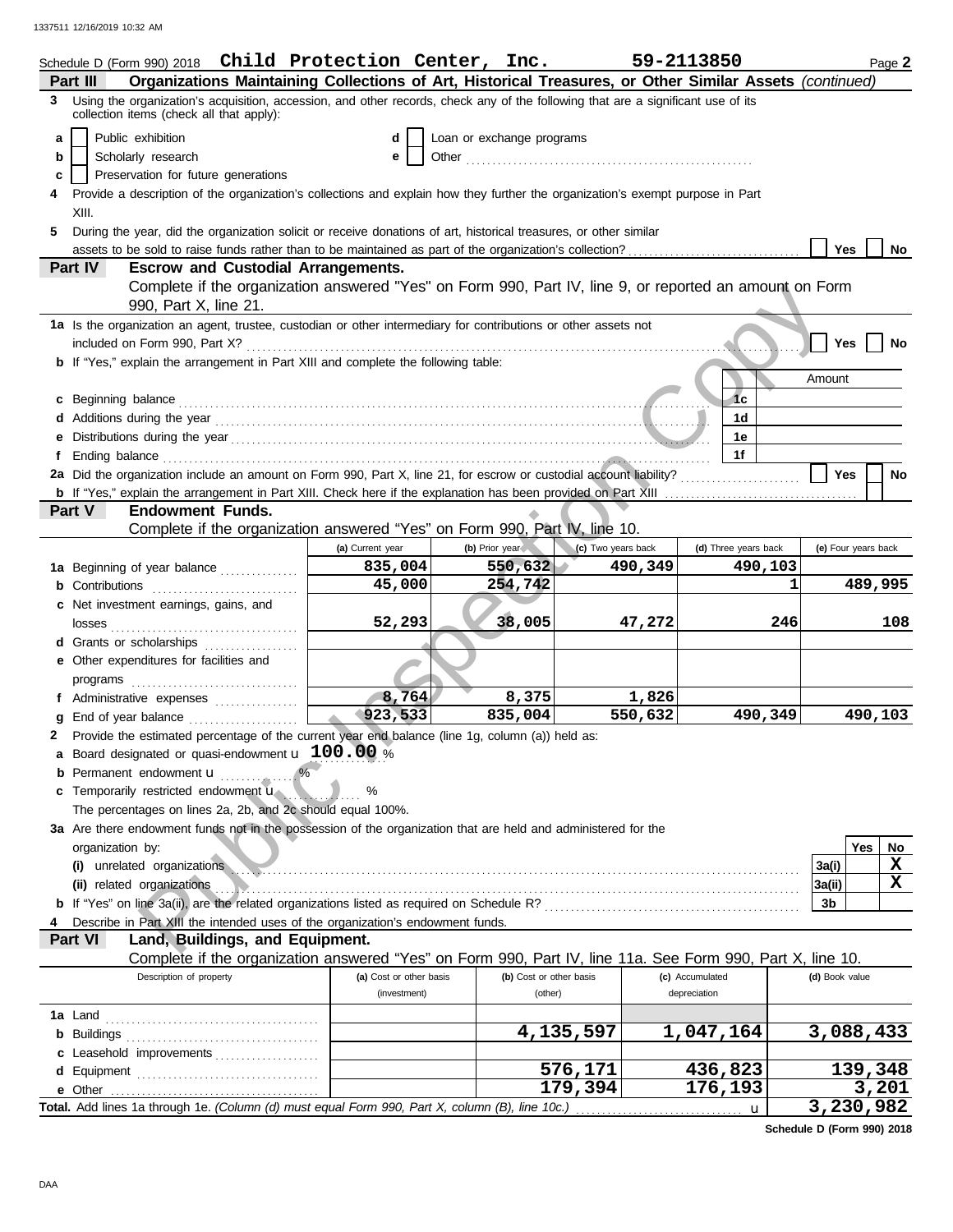| Schedule D (Form 990) 2018 |                                         | Child Protection Center,                                                       | Inc.           | 59-2113850                                                                                                 | Page 3         |
|----------------------------|-----------------------------------------|--------------------------------------------------------------------------------|----------------|------------------------------------------------------------------------------------------------------------|----------------|
| Part VII                   | Investments-Other Securities.           |                                                                                |                |                                                                                                            |                |
|                            |                                         |                                                                                |                | Complete if the organization answered "Yes" on Form 990, Part IV, line 11b. See Form 990, Part X, line 12. |                |
|                            | (a) Description of security or category |                                                                                | (b) Book value | (c) Method of valuation:                                                                                   |                |
|                            | (including name of security)            |                                                                                |                | Cost or end-of-year market value                                                                           |                |
| (1) Financial derivatives  |                                         |                                                                                |                |                                                                                                            |                |
|                            |                                         |                                                                                |                |                                                                                                            |                |
| $(3)$ Other                |                                         |                                                                                |                |                                                                                                            |                |
| (A)                        |                                         |                                                                                |                |                                                                                                            |                |
| (B)                        |                                         |                                                                                |                |                                                                                                            |                |
| (C)                        |                                         |                                                                                |                |                                                                                                            |                |
| (D)                        |                                         |                                                                                |                |                                                                                                            |                |
| (E)                        |                                         |                                                                                |                |                                                                                                            |                |
| (F)                        |                                         |                                                                                |                |                                                                                                            |                |
| (G)                        |                                         |                                                                                |                |                                                                                                            |                |
| (H)                        |                                         |                                                                                |                |                                                                                                            |                |
|                            |                                         | Total. (Column (b) must equal Form 990, Part X, col. (B) line 12.) $\mathbf u$ |                |                                                                                                            |                |
| Part VIII                  | Investments-Program Related.            |                                                                                |                |                                                                                                            |                |
|                            |                                         |                                                                                |                | Complete if the organization answered "Yes" on Form 990, Part IV, line 11c. See Form 990, Part X, line 13. |                |
|                            | (a) Description of investment           |                                                                                | (b) Book value | (c) Method of valuation:                                                                                   |                |
|                            |                                         |                                                                                |                | Cost or end-of-year market value                                                                           |                |
| (1)                        |                                         |                                                                                |                |                                                                                                            |                |
| (2)                        |                                         |                                                                                |                |                                                                                                            |                |
| (3)                        |                                         |                                                                                |                |                                                                                                            |                |
| (4)                        |                                         |                                                                                |                |                                                                                                            |                |
| (5)                        |                                         |                                                                                |                |                                                                                                            |                |
| (6)                        |                                         |                                                                                |                |                                                                                                            |                |
| (7)                        |                                         |                                                                                |                |                                                                                                            |                |
| (8)                        |                                         |                                                                                |                |                                                                                                            |                |
| (9)                        |                                         |                                                                                |                |                                                                                                            |                |
|                            |                                         | Total. (Column (b) must equal Form 990, Part X, col. (B) line 13.) $\mathbf u$ |                |                                                                                                            |                |
| Part IX                    | Other Assets.                           |                                                                                |                |                                                                                                            |                |
|                            |                                         |                                                                                |                | Complete if the organization answered "Yes" on Form 990, Part IV, line 11d. See Form 990, Part X, line 15. |                |
|                            |                                         | (a) Description                                                                |                |                                                                                                            | (b) Book value |
| (1)                        |                                         |                                                                                |                |                                                                                                            |                |
| (2)                        |                                         |                                                                                |                |                                                                                                            |                |
| (3)                        |                                         |                                                                                |                |                                                                                                            |                |
| (4)                        |                                         |                                                                                |                |                                                                                                            |                |
| (5)                        |                                         |                                                                                |                |                                                                                                            |                |
| (6)                        |                                         |                                                                                |                |                                                                                                            |                |
| (7)                        |                                         |                                                                                |                |                                                                                                            |                |
| (8)                        |                                         |                                                                                |                |                                                                                                            |                |
| (9)                        |                                         |                                                                                |                |                                                                                                            |                |
|                            |                                         | Total. (Column (b) must equal Form 990, Part X, col. (B) line 15.)             |                |                                                                                                            |                |
| Part X                     | Other Liabilities.                      |                                                                                |                | u                                                                                                          |                |
|                            |                                         |                                                                                |                | Complete if the organization answered "Yes" on Form 990, Part IV, line 11e or 11f. See Form 990, Part X,   |                |
|                            | line $25.$                              |                                                                                |                |                                                                                                            |                |
|                            | (a) Description of liability            |                                                                                | (b) Book value |                                                                                                            |                |
| 1.                         |                                         |                                                                                |                |                                                                                                            |                |
| (1)                        | Federal income taxes                    |                                                                                |                |                                                                                                            |                |
| (2)                        |                                         |                                                                                |                |                                                                                                            |                |
| (3)                        |                                         |                                                                                |                |                                                                                                            |                |
| (4)                        |                                         |                                                                                |                |                                                                                                            |                |
| (5)                        |                                         |                                                                                |                |                                                                                                            |                |
| (6)                        |                                         |                                                                                |                |                                                                                                            |                |
| (7)                        |                                         |                                                                                |                |                                                                                                            |                |
| (8)                        |                                         |                                                                                |                |                                                                                                            |                |

**Total.** *(Column (b) must equal Form 990, Part X, col. (B) line 25.)* u

Liability for uncertain tax positions. In Part XIII, provide the text of the footnote to the organization's financial statements that reports the **2.** organization's liability for uncertain tax positions under FIN 48 (ASC 740). Check here if the text of the footnote has been provided in Part XIII

 $(9)$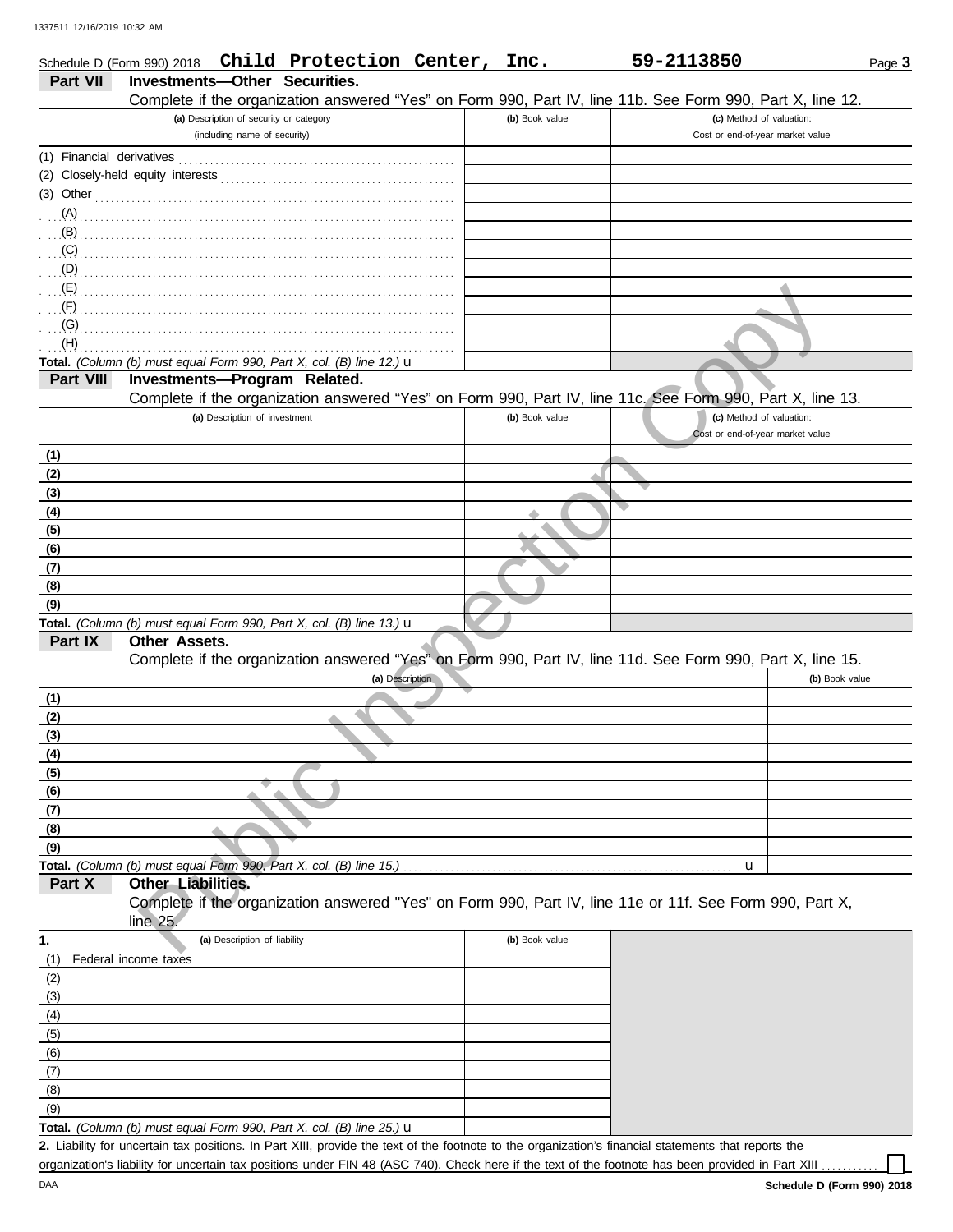|   | Schedule D (Form 990) 2018 Child Protection Center, Inc.                                                                                                                                                                            |                | 59-2113850 |              | Page 4    |
|---|-------------------------------------------------------------------------------------------------------------------------------------------------------------------------------------------------------------------------------------|----------------|------------|--------------|-----------|
|   | Reconciliation of Revenue per Audited Financial Statements With Revenue per Return.<br>Part XI                                                                                                                                      |                |            |              |           |
|   | Complete if the organization answered "Yes" on Form 990, Part IV, line 12a.                                                                                                                                                         |                |            |              |           |
|   |                                                                                                                                                                                                                                     |                |            | $\mathbf{1}$ | 2,418,518 |
| 2 | Amounts included on line 1 but not on Form 990, Part VIII, line 12:                                                                                                                                                                 |                |            |              |           |
| а |                                                                                                                                                                                                                                     | 2a             | $-3,872$   |              |           |
|   |                                                                                                                                                                                                                                     | 2 <sub>b</sub> |            |              |           |
|   |                                                                                                                                                                                                                                     | 2c             |            |              |           |
|   |                                                                                                                                                                                                                                     | 2d             |            |              |           |
| е | Add lines 2a through 2d [11] Annual Material Material Material Material Material Material Material Material Material Material Material Material Material Material Material Material Material Material Material Material Materi      |                |            | 2e           | $-3,872$  |
| 3 |                                                                                                                                                                                                                                     |                |            | 3            | 2,422,390 |
| 4 | Amounts included on Form 990, Part VIII, line 12, but not on line 1:                                                                                                                                                                |                |            |              |           |
|   |                                                                                                                                                                                                                                     | 4a             | 8,764      |              |           |
|   |                                                                                                                                                                                                                                     | 4b             |            |              |           |
| c | Add lines 4a and 4b <b>contract and 4b</b> and 4b and 4b and 4b and 4b and 4b and 4b and 4b and 4b and 4b and 4b and 4b and 4b and 4b and 4b and 4b and 4b and 4b and 4b and 4b and 4b and 4b and 4b and 4b and 4b and 4b and 4b an |                |            | 4с           | 8,764     |
|   |                                                                                                                                                                                                                                     |                |            | 5.           | 2,431,154 |
|   | Reconciliation of Expenses per Audited Financial Statements With Expenses per Return.<br>Part XII                                                                                                                                   |                |            |              |           |
|   | Complete if the organization answered "Yes" on Form 990, Part IV, line 12a.                                                                                                                                                         |                |            |              |           |
| 1 |                                                                                                                                                                                                                                     |                |            | $\mathbf{1}$ | 2,491,917 |
| 2 | Amounts included on line 1 but not on Form 990, Part IX, line 25:                                                                                                                                                                   |                |            |              |           |
| а |                                                                                                                                                                                                                                     | 2a             |            |              |           |
|   |                                                                                                                                                                                                                                     | 2 <sub>b</sub> |            |              |           |
|   |                                                                                                                                                                                                                                     | 2c             |            |              |           |
|   |                                                                                                                                                                                                                                     | $2d -$         |            |              |           |
|   |                                                                                                                                                                                                                                     |                |            | 2e           |           |
| 3 |                                                                                                                                                                                                                                     |                |            | 3            | 2,491,917 |
| 4 | Amounts included on Form 990, Part IX, line 25, but not on line 1:                                                                                                                                                                  |                |            |              |           |
|   |                                                                                                                                                                                                                                     | <b>4a</b>      | 8,764      |              |           |
|   |                                                                                                                                                                                                                                     | 4b             |            |              |           |
|   | c Add lines 4a and 4b (a) and the contract of the set of the set of the set of the set of the set of the set of the set of the set of the set of the set of the set of the set of the set of the set of the set of the set of       |                |            | 4с           | 8,764     |
| 5 |                                                                                                                                                                                                                                     |                |            | 5            | 2,500,681 |
|   | Part XIII Supplemental Information.                                                                                                                                                                                                 |                |            |              |           |
|   | Provide the descriptions required for Part II, lines 3, 5, and 9; Part III, lines 1a and 4; Part IV, lines 1b and 2b; Part V, line 4; Part X, line                                                                                  |                |            |              |           |
|   | 2; Part XI, lines 2d and 4b; and Part XII, lines 2d and 4b. Also complete this part to provide any additional information.                                                                                                          |                |            |              |           |
|   | Part V, Line 4 - Intended Uses for Endowment Funds                                                                                                                                                                                  |                |            |              |           |
|   |                                                                                                                                                                                                                                     |                |            |              |           |
|   | The Center has an overall goal to increase the endowment to approximately                                                                                                                                                           |                |            |              |           |
|   |                                                                                                                                                                                                                                     |                |            |              |           |
|   | \$3 million. Endowment funds shall be used to provide perpetual financial                                                                                                                                                           |                |            |              |           |
|   |                                                                                                                                                                                                                                     |                |            |              |           |
|   | support to the Center. During July 2016, the endowment fund principal was                                                                                                                                                           |                |            |              |           |
|   |                                                                                                                                                                                                                                     |                |            |              |           |
|   | invested with PNC bank.                                                                                                                                                                                                             |                |            |              |           |
|   |                                                                                                                                                                                                                                     |                |            |              |           |
|   |                                                                                                                                                                                                                                     |                |            |              |           |
|   |                                                                                                                                                                                                                                     |                |            |              |           |
|   | At the direction of the board of directors, an annual payout of 4% applied                                                                                                                                                          |                |            |              |           |
|   |                                                                                                                                                                                                                                     |                |            |              |           |
|   | to the smoothed, average market value of the endowed assets, to support                                                                                                                                                             |                |            |              |           |
|   |                                                                                                                                                                                                                                     |                |            |              |           |
|   | approved strategic initiatives of the Center, will be determined each                                                                                                                                                               |                |            |              |           |
|   |                                                                                                                                                                                                                                     |                |            |              |           |
|   | fiscal year.                                                                                                                                                                                                                        |                |            |              |           |
|   |                                                                                                                                                                                                                                     |                |            |              |           |
|   |                                                                                                                                                                                                                                     |                |            |              |           |
|   |                                                                                                                                                                                                                                     |                |            |              |           |
|   | In December 2018, Doug and Sherry Chapman, supporters of CPC, set up a                                                                                                                                                              |                |            |              |           |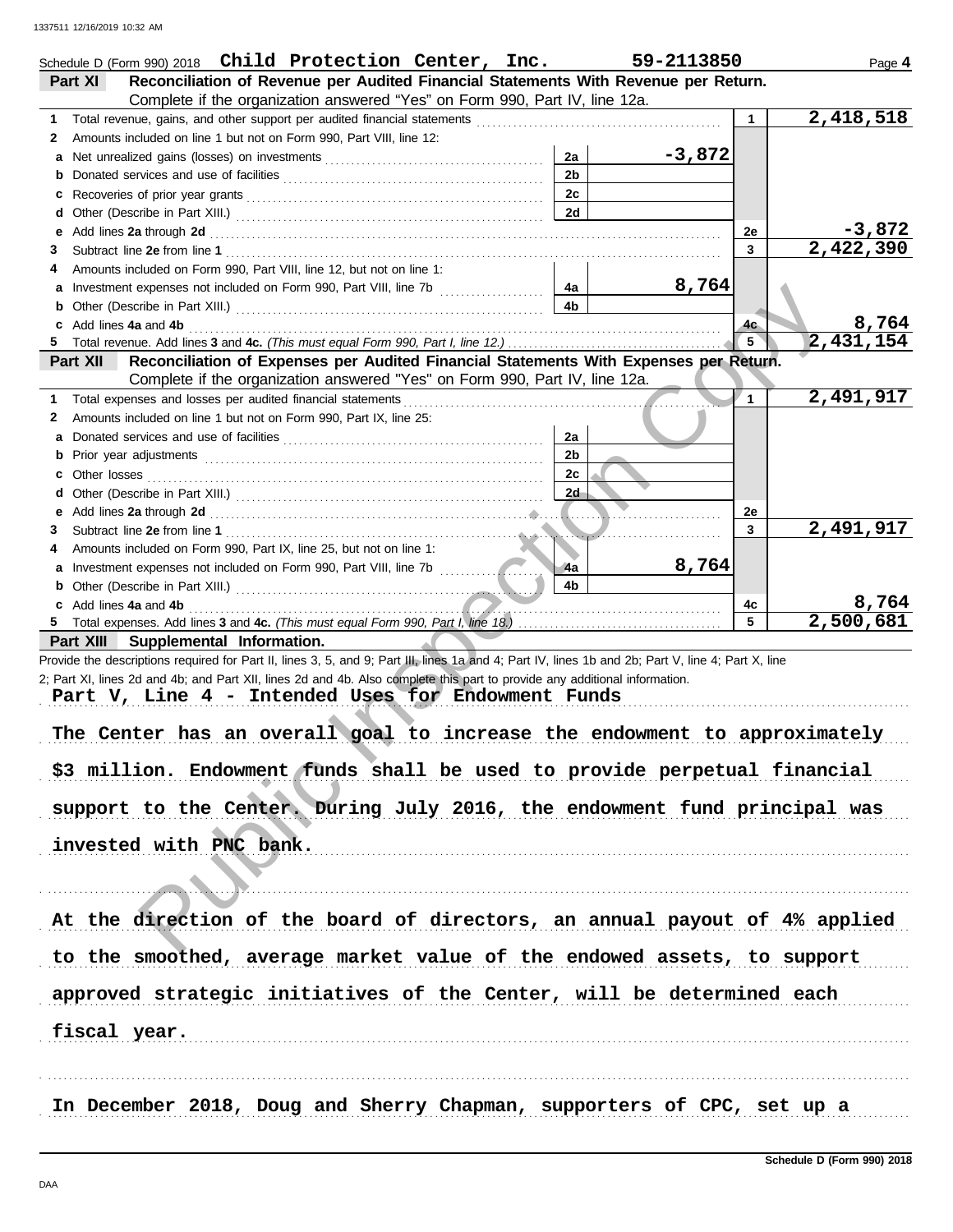| Schedule D (Form 990) 2018 Child Protection Center, Inc.                 | 59-2113850 | Page 5 |
|--------------------------------------------------------------------------|------------|--------|
| Supplemental Information (continued)<br>Part XIII                        |            |        |
| \$250,000 endowment for the benefit of CPC at the Gulf Coast Community   |            |        |
| Foundation. This is an irrevocable endowment which will disburse         |            |        |
| approximately 4% annually to CPC and has grown with additional donations |            |        |
| and earnings to \$335,654 at 6/30/19.                                    |            |        |
|                                                                          |            |        |
|                                                                          |            |        |
|                                                                          |            |        |
|                                                                          |            |        |
|                                                                          |            |        |
|                                                                          |            |        |
|                                                                          |            |        |
|                                                                          |            |        |
|                                                                          |            |        |
|                                                                          |            |        |
|                                                                          |            |        |
|                                                                          |            |        |
|                                                                          |            |        |
|                                                                          |            |        |
|                                                                          |            |        |
|                                                                          |            |        |
|                                                                          |            |        |
|                                                                          |            |        |
|                                                                          |            |        |
|                                                                          |            |        |
|                                                                          |            |        |
|                                                                          |            |        |
|                                                                          |            |        |
|                                                                          |            |        |
|                                                                          |            |        |
|                                                                          |            |        |
|                                                                          |            |        |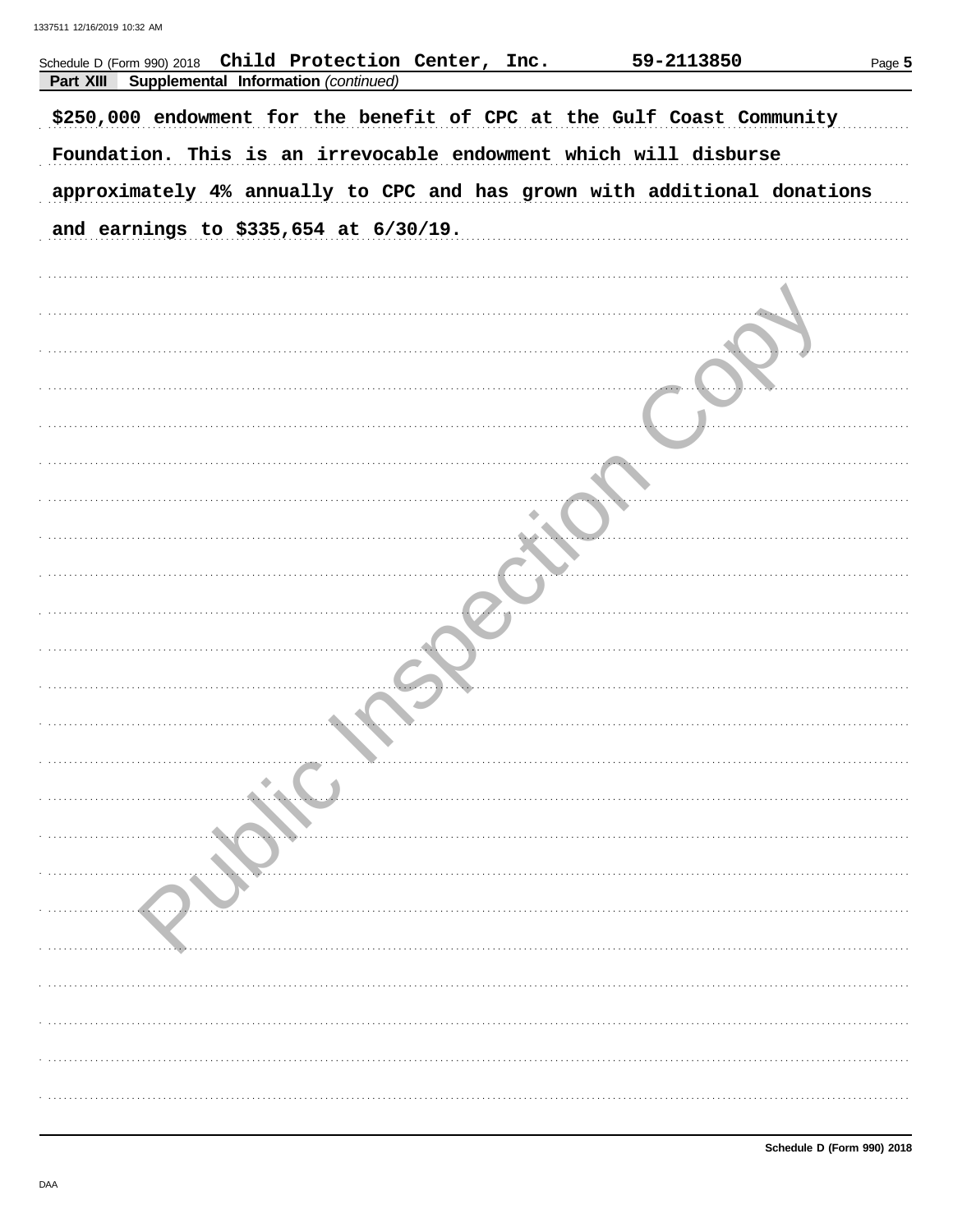| <b>SCHEDULE G</b>                                      | Supplemental Information Regarding Fundraising or Gaming Activities                                                                                                                                                                      |     |                                      |                          |                 |                                                                          |                                              | OMB No. 1545-0047                |
|--------------------------------------------------------|------------------------------------------------------------------------------------------------------------------------------------------------------------------------------------------------------------------------------------------|-----|--------------------------------------|--------------------------|-----------------|--------------------------------------------------------------------------|----------------------------------------------|----------------------------------|
| (Form 990 or 990-EZ)                                   | Complete if the organization answered "Yes" on Form 990, Part IV, line 17, 18, or 19, or if the                                                                                                                                          | 018 |                                      |                          |                 |                                                                          |                                              |                                  |
| Department of the Treasury<br>Internal Revenue Service |                                                                                                                                                                                                                                          |     | U Attach to Form 990 or Form 990-EZ. |                          |                 | U Go to www.irs.gov/Form990 for instructions and the latest information. |                                              | Open to Public                   |
| Name of the organization                               | Child Protection Center, Inc.                                                                                                                                                                                                            |     |                                      |                          |                 |                                                                          | Employer identification number<br>59-2113850 | Inspection                       |
| Part I                                                 | Fundraising Activities. Complete if the organization answered "Yes" on Form 990, Part IV, line 17.                                                                                                                                       |     |                                      |                          |                 |                                                                          |                                              |                                  |
|                                                        | Form 990-EZ filers are not required to complete this part.                                                                                                                                                                               |     |                                      |                          |                 |                                                                          |                                              |                                  |
| 1                                                      | Indicate whether the organization raised funds through any of the following activities. Check all that apply.                                                                                                                            |     |                                      |                          |                 |                                                                          |                                              |                                  |
| Mail solicitations<br>a                                |                                                                                                                                                                                                                                          | e   |                                      |                          |                 | Solicitation of non-government grants                                    |                                              |                                  |
| Internet and email solicitations<br>b                  | f                                                                                                                                                                                                                                        |     | Solicitation of government grants    |                          |                 |                                                                          |                                              |                                  |
| Phone solicitations<br>c                               |                                                                                                                                                                                                                                          | g   | Special fundraising events           |                          |                 |                                                                          |                                              |                                  |
| In-person solicitations<br>d                           |                                                                                                                                                                                                                                          |     |                                      |                          |                 |                                                                          |                                              |                                  |
|                                                        | 2a Did the organization have a written or oral agreement with any individual (including officers, directors, trustees,<br>or key employees listed in Form 990, Part VII) or entity in connection with professional fundraising services? |     |                                      |                          |                 |                                                                          |                                              | Yes<br>No                        |
|                                                        | b If "Yes," list the 10 highest paid individuals or entities (fundraisers) pursuant to agreements under which the fundraiser is to be<br>compensated at least \$5,000 by the organization.                                               |     |                                      |                          |                 |                                                                          |                                              |                                  |
|                                                        |                                                                                                                                                                                                                                          |     |                                      | raiser have              | (iii) Did fund- |                                                                          | (v) Amount paid to                           | (vi) Amount paid to              |
|                                                        | (i) Name and address of individual<br>or entity (fundraiser)                                                                                                                                                                             |     | (ii) Activity                        | custody or<br>control of |                 | (iv) Gross receipts<br>from activity                                     | (or retained by)<br>fundraiser listed in     | (or retained by)<br>organization |
|                                                        |                                                                                                                                                                                                                                          |     |                                      | contributions?           |                 |                                                                          | col. (i)                                     |                                  |
| 1                                                      |                                                                                                                                                                                                                                          |     |                                      | Yes   No                 |                 |                                                                          |                                              |                                  |
|                                                        |                                                                                                                                                                                                                                          |     |                                      |                          |                 |                                                                          |                                              |                                  |
| $\mathbf{2}$                                           |                                                                                                                                                                                                                                          |     |                                      |                          |                 |                                                                          |                                              |                                  |
| 3                                                      |                                                                                                                                                                                                                                          |     |                                      |                          |                 |                                                                          |                                              |                                  |
|                                                        |                                                                                                                                                                                                                                          |     |                                      |                          |                 |                                                                          |                                              |                                  |
|                                                        |                                                                                                                                                                                                                                          |     |                                      |                          |                 |                                                                          |                                              |                                  |
| 5                                                      |                                                                                                                                                                                                                                          |     |                                      |                          |                 |                                                                          |                                              |                                  |
| 6                                                      |                                                                                                                                                                                                                                          |     |                                      |                          |                 |                                                                          |                                              |                                  |
|                                                        |                                                                                                                                                                                                                                          |     |                                      |                          |                 |                                                                          |                                              |                                  |
| 7                                                      |                                                                                                                                                                                                                                          |     |                                      |                          |                 |                                                                          |                                              |                                  |
| 8                                                      |                                                                                                                                                                                                                                          |     |                                      |                          |                 |                                                                          |                                              |                                  |
|                                                        |                                                                                                                                                                                                                                          |     |                                      |                          |                 |                                                                          |                                              |                                  |
|                                                        |                                                                                                                                                                                                                                          |     |                                      |                          |                 |                                                                          |                                              |                                  |
| 10                                                     |                                                                                                                                                                                                                                          |     |                                      |                          |                 |                                                                          |                                              |                                  |
| Total                                                  |                                                                                                                                                                                                                                          |     |                                      |                          |                 |                                                                          |                                              |                                  |
| 3<br>registration or licensing.                        | List all states in which the organization is registered or licensed to solicit contributions or has been notified it is exempt from                                                                                                      |     |                                      |                          |                 |                                                                          |                                              |                                  |
|                                                        |                                                                                                                                                                                                                                          |     |                                      |                          |                 |                                                                          |                                              |                                  |
|                                                        |                                                                                                                                                                                                                                          |     |                                      |                          |                 |                                                                          |                                              |                                  |
|                                                        |                                                                                                                                                                                                                                          |     |                                      |                          |                 |                                                                          |                                              |                                  |
|                                                        |                                                                                                                                                                                                                                          |     |                                      |                          |                 |                                                                          |                                              |                                  |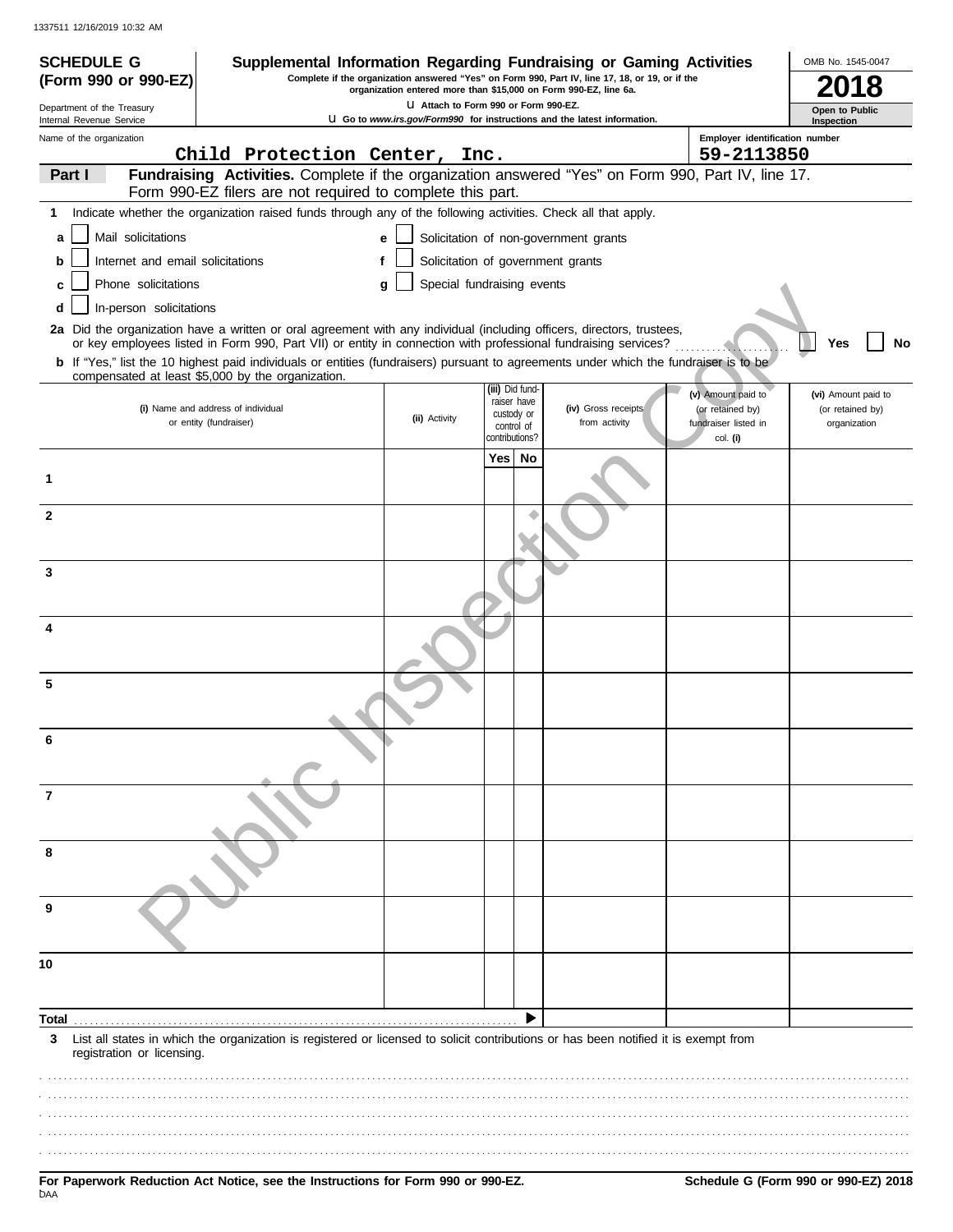### Schedule G (Form 990 or 990-EZ) 2018 Let Child Protection Center, Inc. 59-2113850 Page 2

**Part II Fundraising Events.** Complete if the organization answered "Yes" on Form 990, Part IV, line 18, or reported more gross receipts greater than \$5,000. than \$15,000 of fundraising event contributions and gross income on Form 990-EZ, lines 1 and 6b. List events with gross receipts groster than \$5,000.

|          |                  | gross receipts greater than \$5,000.                           |           |                |              |  |                  |                         |        |              |                                                                                                     |                                           |
|----------|------------------|----------------------------------------------------------------|-----------|----------------|--------------|--|------------------|-------------------------|--------|--------------|-----------------------------------------------------------------------------------------------------|-------------------------------------------|
|          |                  |                                                                |           | (a) Event $#1$ |              |  |                  | (b) Event $#2$          |        |              | (c) Other events                                                                                    |                                           |
|          |                  |                                                                |           | Blue Ties      | <b>Event</b> |  |                  | Men, Whiskey &          |        | $\mathbf{2}$ |                                                                                                     | (d) Total events<br>(add col. (a) through |
|          |                  |                                                                |           | (event type)   |              |  |                  | (event type)            |        |              | (total number)                                                                                      | col. (c)                                  |
|          |                  |                                                                |           |                |              |  |                  |                         |        |              |                                                                                                     |                                           |
| Revenue  |                  | 1 Gross receipts                                               |           |                | 337,165      |  |                  | 162,523                 |        |              | 204,921                                                                                             | 704,609                                   |
|          |                  | 2 Less: Contributions                                          |           |                | 300,910      |  |                  | 140,683                 |        |              | 204,921                                                                                             | 646,514                                   |
|          |                  | 3 Gross income (line 1 minus                                   |           |                | 36,255       |  |                  |                         | 21,840 |              |                                                                                                     | 58,095                                    |
|          |                  | 4 Cash prizes                                                  |           |                |              |  |                  |                         |        |              |                                                                                                     |                                           |
|          | 5 Noncash prizes |                                                                |           |                |              |  |                  |                         | 9,961  |              |                                                                                                     | 9,961                                     |
|          |                  | 6 Rent/facility costs                                          |           | 5,617          |              |  |                  |                         |        |              | 9,085                                                                                               | 33,470                                    |
| Expenses |                  | 7 Food and beverages                                           |           |                | 36,255       |  | 18,768<br>21,840 |                         |        |              |                                                                                                     | 66,345                                    |
| Direct   |                  |                                                                |           |                |              |  |                  |                         |        |              | 8,250                                                                                               |                                           |
|          |                  | 8 Entertainment                                                |           |                | 200          |  |                  |                         | 650    |              |                                                                                                     | 850                                       |
|          |                  | 9 Other direct expenses                                        |           |                | 27,253       |  |                  |                         | 24,613 |              | 14,569                                                                                              | 66,435                                    |
|          |                  | 10 Direct expense summary. Add lines 4 through 9 in column (d) |           |                |              |  |                  |                         |        |              |                                                                                                     | $\frac{177,061}{-118,966}$                |
|          |                  |                                                                |           |                |              |  |                  |                         |        |              |                                                                                                     |                                           |
|          | Part III         | than \$15,000 on Form 990-EZ, line 6a.                         |           |                |              |  |                  |                         |        |              | Gaming. Complete if the organization answered "Yes" on Form 990, Part IV, line 19, or reported more |                                           |
|          |                  |                                                                |           |                |              |  |                  | (b) Pull tabs/instant   |        |              |                                                                                                     | (d) Total gaming (add                     |
|          |                  |                                                                |           | (a) Bingo      |              |  |                  | bingo/progressive bingo |        |              | (c) Other gaming                                                                                    | col. (a) through col. (c))                |
| Revenue  |                  |                                                                |           |                |              |  |                  |                         |        |              |                                                                                                     |                                           |
|          |                  | 1 Gross revenue                                                |           |                |              |  |                  |                         |        |              |                                                                                                     |                                           |
|          |                  | 2 Cash prizes                                                  |           |                |              |  |                  |                         |        |              |                                                                                                     |                                           |
| Expenses |                  | 3 Noncash prizes                                               |           |                |              |  |                  |                         |        |              |                                                                                                     |                                           |
| Direct   |                  | 4 Rent/facility costs                                          |           |                |              |  |                  |                         |        |              |                                                                                                     |                                           |
|          |                  | 5 Other direct expenses                                        |           |                |              |  |                  |                         |        |              |                                                                                                     |                                           |
|          |                  | 6 Volunteer labor                                              | Yes<br>No |                | %            |  | Yes<br>No        |                         | $\%$   |              | Yes<br>%<br>No                                                                                      |                                           |
|          |                  | 7 Direct expense summary. Add lines 2 through 5 in column (d)  |           |                |              |  |                  |                         |        |              |                                                                                                     |                                           |
|          |                  |                                                                |           |                |              |  |                  |                         |        |              |                                                                                                     |                                           |

**8** Net gaming income summary. Subtract line 7 from line 1, column (d) . . . . . . . . . . . . . . . . . . . . . . . . . . . . . . . . . . . . . . . . . . . . . . . . . . . **7** Direct expense summary. Add lines 2 through 5 in column (d) . . . . . . . . . . . . . . . . . . . . . . . . . . . . . . . . . . . . . . . . . . . . . . . . . . . . . . . . . .

| 9 Enter the state(s) in which the organization conducts gaming activities:                                |     |  |
|-----------------------------------------------------------------------------------------------------------|-----|--|
| a Is the organization licensed to conduct gaming activities in each of these states?                      | Yes |  |
| <b>b</b> If "No," explain:                                                                                |     |  |
|                                                                                                           |     |  |
|                                                                                                           |     |  |
| 10a Were any of the organization's gaming licenses revoked, suspended, or terminated during the tax year? | Yes |  |
| <b>b</b> If "Yes," explain:                                                                               |     |  |
|                                                                                                           |     |  |
|                                                                                                           |     |  |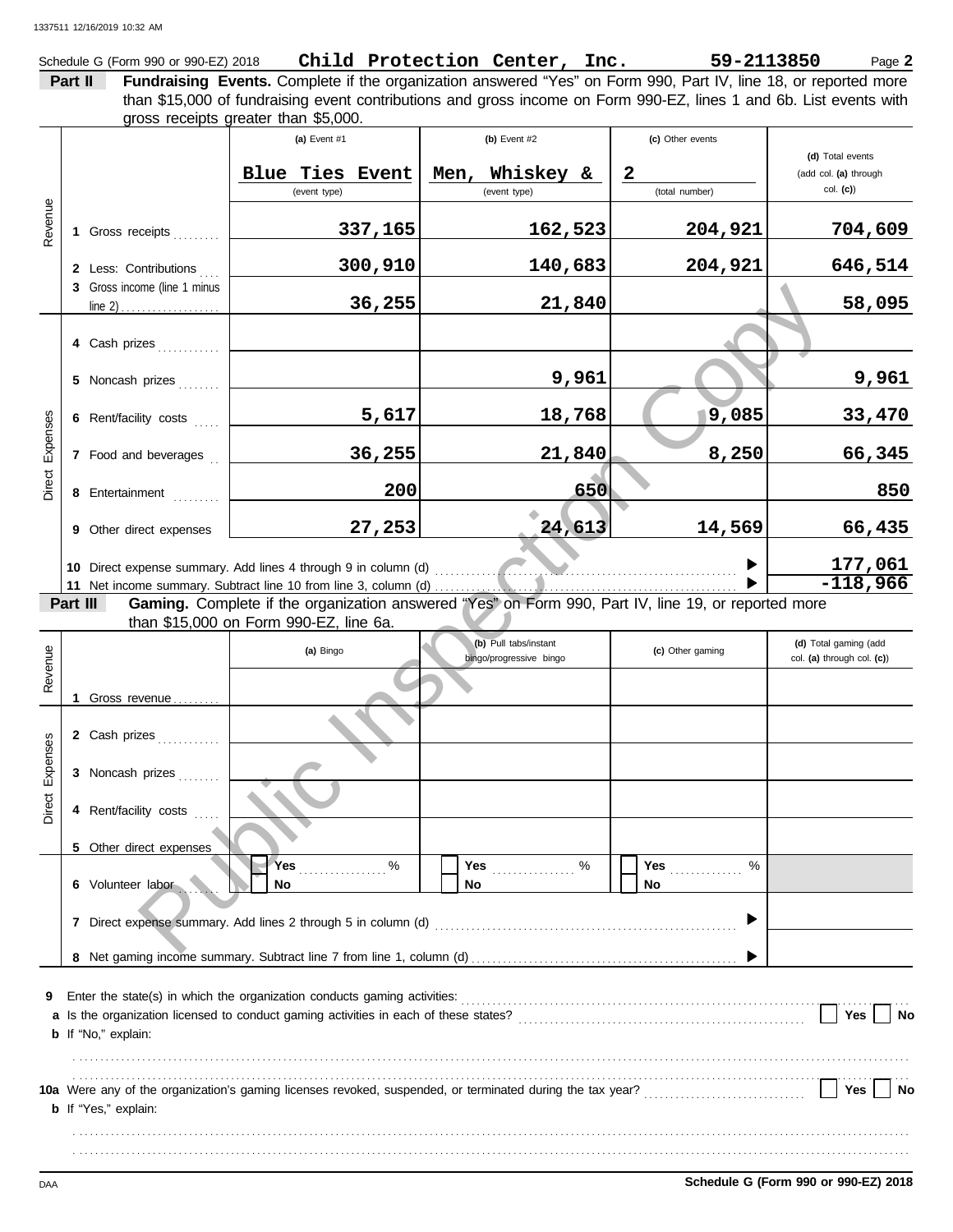|             | Schedule G (Form 990 or 990-EZ) 2018                                                                                                                                                                                                 |          | Child Protection Center, Inc. |  | 59-2113850      |     | Page 3 |
|-------------|--------------------------------------------------------------------------------------------------------------------------------------------------------------------------------------------------------------------------------------|----------|-------------------------------|--|-----------------|-----|--------|
| 11          |                                                                                                                                                                                                                                      |          |                               |  |                 | Yes | No     |
| 12          | Is the organization a grantor, beneficiary or trustee of a trust, or a member of a partnership or other entity                                                                                                                       |          |                               |  |                 |     |        |
|             |                                                                                                                                                                                                                                      |          |                               |  |                 | Yes | No     |
| 13          | Indicate the percentage of gaming activity conducted in:                                                                                                                                                                             |          |                               |  |                 |     |        |
| a           |                                                                                                                                                                                                                                      |          |                               |  | 13а             |     | %      |
| $\mathbf b$ | An outside facility <b>contained a set of the contract of the contract of the contract of the contract of the contract of the contract of the contract of the contract of the contract of the contract of the contract of the co</b> |          |                               |  | 13 <sub>b</sub> |     | %      |
| 14          | Enter the name and address of the person who prepares the organization's gaming/special events books and                                                                                                                             |          |                               |  |                 |     |        |
|             | records:                                                                                                                                                                                                                             |          |                               |  |                 |     |        |
|             |                                                                                                                                                                                                                                      |          |                               |  |                 |     |        |
|             |                                                                                                                                                                                                                                      |          |                               |  |                 |     |        |
|             |                                                                                                                                                                                                                                      |          |                               |  |                 |     |        |
|             |                                                                                                                                                                                                                                      |          |                               |  |                 |     |        |
|             |                                                                                                                                                                                                                                      |          |                               |  |                 |     |        |
| 15a         | Does the organization have a contract with a third party from whom the organization receives gaming                                                                                                                                  |          |                               |  |                 |     |        |
|             | revenue?                                                                                                                                                                                                                             |          |                               |  |                 | Yes | No     |
| b           |                                                                                                                                                                                                                                      |          |                               |  |                 |     |        |
|             |                                                                                                                                                                                                                                      |          |                               |  |                 |     |        |
| C           | If "Yes," enter name and address of the third party:                                                                                                                                                                                 |          |                               |  |                 |     |        |
|             |                                                                                                                                                                                                                                      |          |                               |  |                 |     |        |
|             |                                                                                                                                                                                                                                      |          |                               |  |                 |     |        |
|             |                                                                                                                                                                                                                                      |          |                               |  |                 |     |        |
|             |                                                                                                                                                                                                                                      |          |                               |  |                 |     |        |
|             | Address <b>u</b> entertainment and the contract of the contract of the contract of the contract of the contract of the contract of the contract of the contract of the contract of the contract of the contract of the contract of   |          |                               |  |                 |     |        |
| 16          | Gaming manager information:                                                                                                                                                                                                          |          |                               |  |                 |     |        |
|             |                                                                                                                                                                                                                                      |          |                               |  |                 |     |        |
|             |                                                                                                                                                                                                                                      |          |                               |  |                 |     |        |
|             |                                                                                                                                                                                                                                      |          |                               |  |                 |     |        |
|             |                                                                                                                                                                                                                                      |          |                               |  |                 |     |        |
|             |                                                                                                                                                                                                                                      |          |                               |  |                 |     |        |
|             |                                                                                                                                                                                                                                      |          |                               |  |                 |     |        |
|             |                                                                                                                                                                                                                                      |          |                               |  |                 |     |        |
|             | Director/officer                                                                                                                                                                                                                     | Employee | Independent contractor        |  |                 |     |        |
|             |                                                                                                                                                                                                                                      |          |                               |  |                 |     |        |
| 17          | Mandatory distributions:                                                                                                                                                                                                             |          |                               |  |                 |     |        |
| a           | Is the organization required under state law to make charitable distributions from the gaming proceeds to                                                                                                                            |          |                               |  |                 |     |        |
|             |                                                                                                                                                                                                                                      |          |                               |  |                 | Yes | No     |
| b           | Enter the amount of distributions required under state law to be distributed to other exempt organizations or                                                                                                                        |          |                               |  |                 |     |        |
|             | spent in the organization's own exempt activities during the tax year $\mathbf{u}$ \$                                                                                                                                                |          |                               |  |                 |     |        |
|             | Supplemental Information. Provide the explanations required by Part I, line 2b, columns (iii) and (v); and<br>Part IV                                                                                                                |          |                               |  |                 |     |        |
|             | Part III, lines 9, 9b, 10b, 15b, 15c, 16, and 17b, as applicable. Also provide any additional information.                                                                                                                           |          |                               |  |                 |     |        |
|             | See instructions.                                                                                                                                                                                                                    |          |                               |  |                 |     |        |
|             |                                                                                                                                                                                                                                      |          |                               |  |                 |     |        |
|             |                                                                                                                                                                                                                                      |          |                               |  |                 |     |        |
|             |                                                                                                                                                                                                                                      |          |                               |  |                 |     |        |
|             |                                                                                                                                                                                                                                      |          |                               |  |                 |     |        |
|             |                                                                                                                                                                                                                                      |          |                               |  |                 |     |        |
|             |                                                                                                                                                                                                                                      |          |                               |  |                 |     |        |
|             |                                                                                                                                                                                                                                      |          |                               |  |                 |     |        |
|             |                                                                                                                                                                                                                                      |          |                               |  |                 |     |        |
|             |                                                                                                                                                                                                                                      |          |                               |  |                 |     |        |
|             |                                                                                                                                                                                                                                      |          |                               |  |                 |     |        |
|             |                                                                                                                                                                                                                                      |          |                               |  |                 |     |        |
|             |                                                                                                                                                                                                                                      |          |                               |  |                 |     |        |
|             |                                                                                                                                                                                                                                      |          |                               |  |                 |     |        |
|             |                                                                                                                                                                                                                                      |          |                               |  |                 |     |        |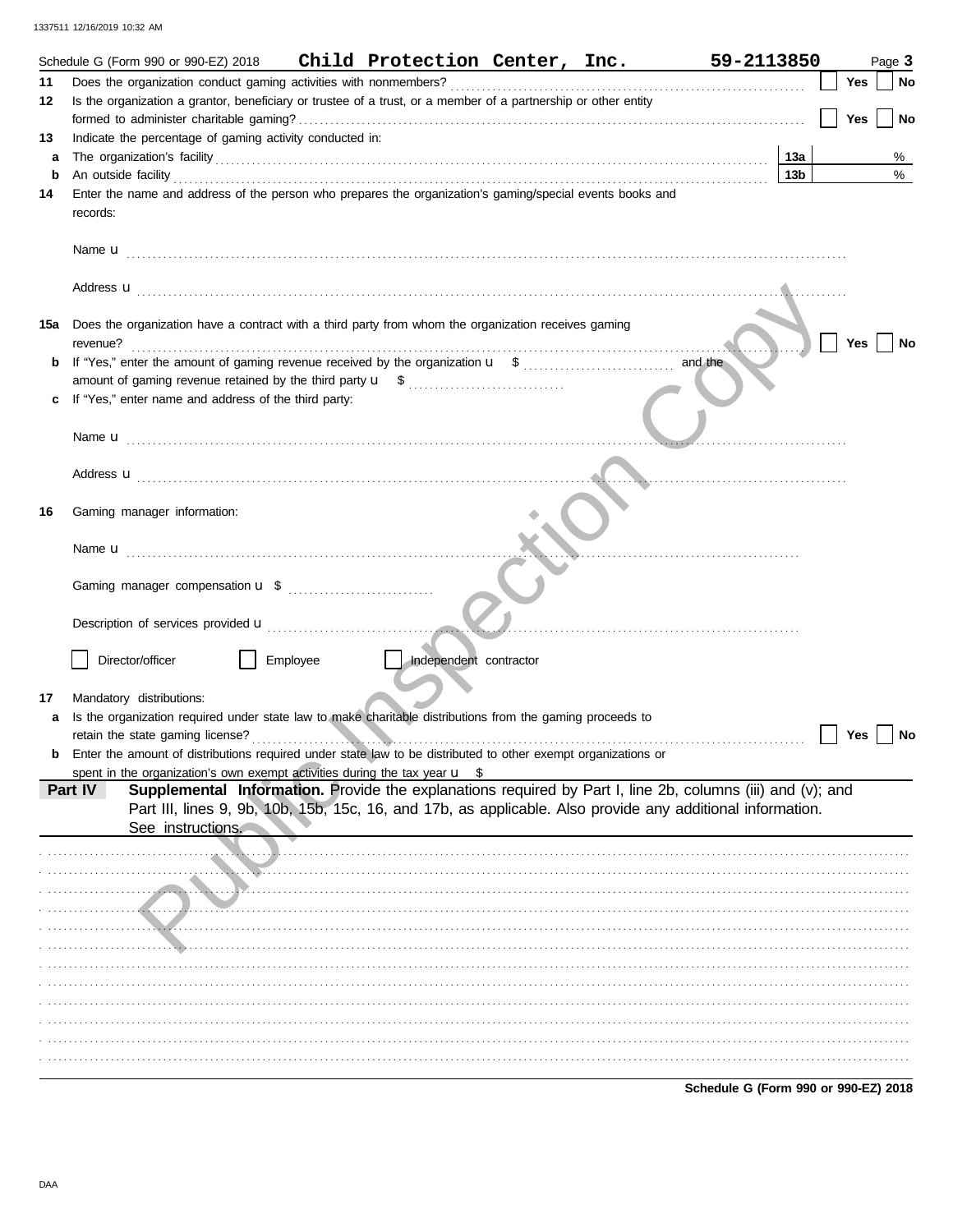|          | <b>SCHEDULE G</b>                                                              |                                               | <b>Fundraising Other Events</b>    |                                |          |                                                                |
|----------|--------------------------------------------------------------------------------|-----------------------------------------------|------------------------------------|--------------------------------|----------|----------------------------------------------------------------|
| 990-EZ)  | (Form 990 or                                                                   | For calendar year 2018, or tax year beginning | 07/01/18                           | , and ending                   | 06/30/19 | 2018                                                           |
| Name     |                                                                                |                                               |                                    | Employer Identification Number |          |                                                                |
|          | Child Protection Center,                                                       |                                               | 59-2113850                         |                                |          |                                                                |
|          |                                                                                | (a) Other event<br>40th Anniversar            | (b) Other event<br>Night of Hope & | (c) Other event                |          | (d) Total other events<br>(add col. (a) through<br>$col.$ (c)) |
| Revenue  | 1 Gross receipts                                                               | (event type)<br>108,633                       | (event type)<br>96,288             | (event type)                   |          | 204,921                                                        |
|          | 2 Less: Charitable<br>contributions<br>3 Gross income<br>(line 1 minus line 2) | 108,633                                       | 96,288                             |                                |          | 204,921                                                        |
|          | 4 Cash prizes                                                                  |                                               |                                    |                                |          |                                                                |
|          | 5 Noncash prizes                                                               |                                               |                                    |                                |          |                                                                |
|          | 6 Rent/facility costs                                                          |                                               | 9,085                              |                                |          | 9,085                                                          |
| Expenses | 7 Food/beverages                                                               |                                               | 8,250                              |                                |          | 8,250                                                          |
| Direct   | 8 Entertainment                                                                |                                               |                                    |                                |          |                                                                |
|          | 9 Other expenses                                                               | 3,273                                         | 11,296                             |                                |          | 14,569                                                         |
|          |                                                                                | O Sipie                                       |                                    |                                |          |                                                                |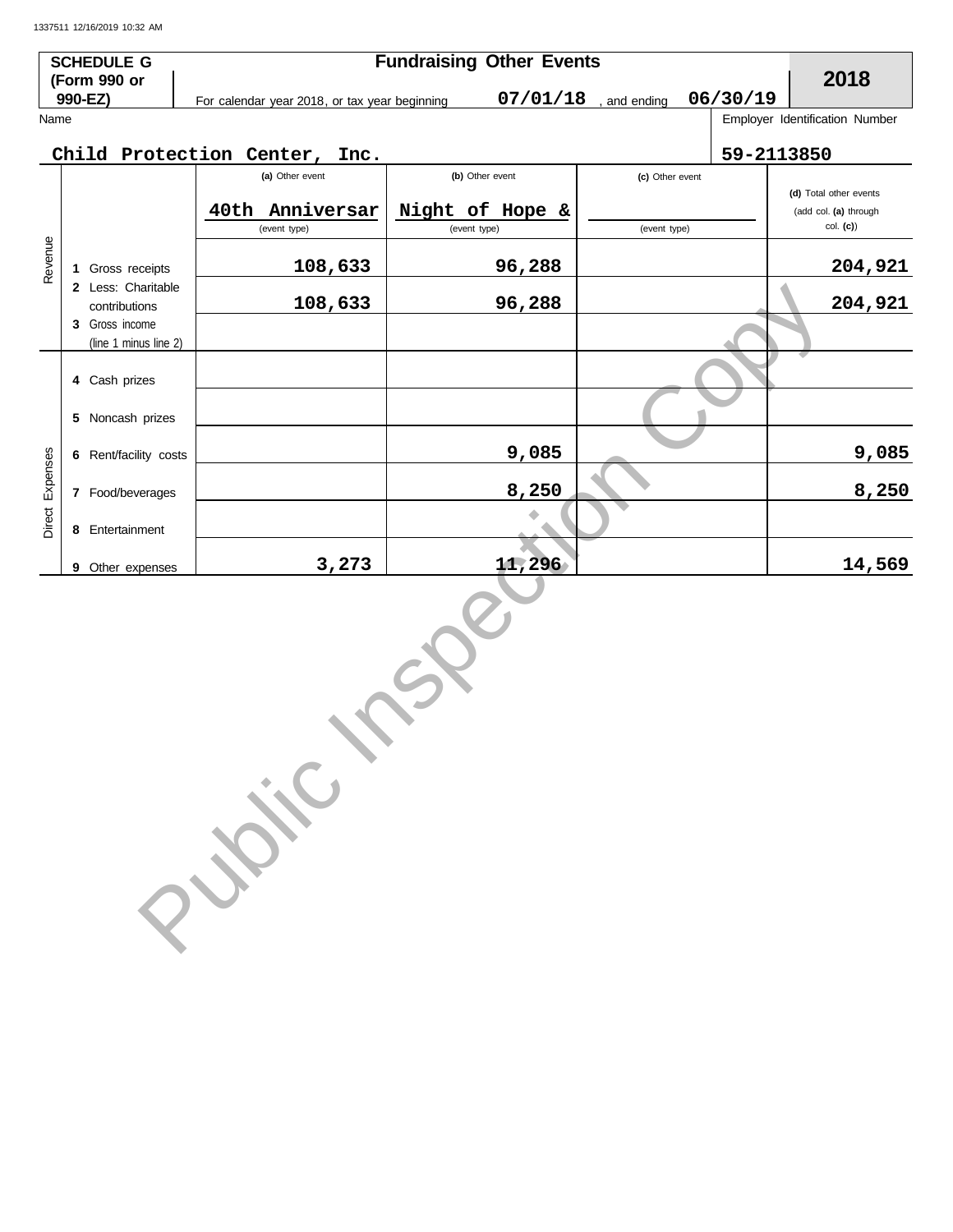### **SCHEDULE M Noncash Contributions**

OMB No. 1545-0047 **2018**

**Inspection Open To Public**

| (Form 990) |  |
|------------|--|

#### u **Complete if the organizations answered "Yes" on Form 990, Part IV, lines 29 or 30.** u **Attach to Form 990.**

u **Go to** *www.irs.gov/Form990* **for instructions and the latest information.**

Name of the organization **Employer identification number Employer identification number** Department of the Treasury<br>Internal Revenue Service

### **Child Protection Center, Inc. 59-2113850**

|              | <b>Types of Property</b><br>Part I                                                                                                                                                                                                         |             |                            |                                             |                              |     |     |    |
|--------------|--------------------------------------------------------------------------------------------------------------------------------------------------------------------------------------------------------------------------------------------|-------------|----------------------------|---------------------------------------------|------------------------------|-----|-----|----|
|              |                                                                                                                                                                                                                                            | (a)         | (b)                        | (c)                                         | (d)                          |     |     |    |
|              |                                                                                                                                                                                                                                            | Check if    | Number of contributions or | Noncash contribution<br>amounts reported on | Method of determining        |     |     |    |
|              |                                                                                                                                                                                                                                            | applicable  | items contributed          | Form 990, Part VIII, line 1g                | noncash contribution amounts |     |     |    |
| 1            | Art - Works of art                                                                                                                                                                                                                         |             |                            |                                             |                              |     |     |    |
| $\mathbf{2}$ | Art - Historical treasures                                                                                                                                                                                                                 |             |                            |                                             |                              |     |     |    |
| 3            | Art - Fractional interests                                                                                                                                                                                                                 |             |                            |                                             |                              |     |     |    |
| 4            | Books and publications                                                                                                                                                                                                                     |             |                            |                                             |                              |     |     |    |
| 5            | Clothing and household                                                                                                                                                                                                                     |             |                            |                                             |                              |     |     |    |
|              | goods<br><i>compare in the set of the set of the set of the set of the set of the set of the set of the set of the set of the set of the set of the set of the set of the set of the set of the set of the set of the set of the s</i>     |             |                            |                                             |                              |     |     |    |
| 6            | Cars and other vehicles                                                                                                                                                                                                                    |             |                            |                                             |                              |     |     |    |
| 7            | Boats and planes                                                                                                                                                                                                                           |             |                            |                                             |                              |     |     |    |
| 8            | Intellectual property                                                                                                                                                                                                                      |             |                            |                                             |                              |     |     |    |
| 9            | Securities - Publicly traded                                                                                                                                                                                                               | $\mathbf x$ | $\mathbf 1$                | 9,272                                       | Fair Market Value            |     |     |    |
| 10           | Securities - Closely held stock                                                                                                                                                                                                            |             |                            |                                             |                              |     |     |    |
| 11           | Securities - Partnership, LLC,                                                                                                                                                                                                             |             |                            |                                             |                              |     |     |    |
|              | or trust interests                                                                                                                                                                                                                         |             |                            |                                             |                              |     |     |    |
| 12           | Securities - Miscellaneous                                                                                                                                                                                                                 |             |                            |                                             |                              |     |     |    |
| 13           | Qualified conservation                                                                                                                                                                                                                     |             |                            |                                             |                              |     |     |    |
|              | contribution - Historic                                                                                                                                                                                                                    |             |                            |                                             |                              |     |     |    |
|              | structures                                                                                                                                                                                                                                 |             |                            |                                             |                              |     |     |    |
| 14           | Qualified conservation                                                                                                                                                                                                                     |             |                            |                                             |                              |     |     |    |
|              | contribution - Other                                                                                                                                                                                                                       |             |                            |                                             |                              |     |     |    |
| 15           | Real estate - Residential                                                                                                                                                                                                                  |             |                            |                                             |                              |     |     |    |
| 16           | Real estate - Commercial                                                                                                                                                                                                                   |             |                            |                                             |                              |     |     |    |
| 17           | Real estate - Other                                                                                                                                                                                                                        |             |                            |                                             |                              |     |     |    |
| 18           |                                                                                                                                                                                                                                            |             |                            |                                             |                              |     |     |    |
| 19           | Food inventory                                                                                                                                                                                                                             |             |                            |                                             |                              |     |     |    |
| 20           | Drugs and medical supplies                                                                                                                                                                                                                 |             |                            |                                             |                              |     |     |    |
| 21           |                                                                                                                                                                                                                                            |             |                            |                                             |                              |     |     |    |
| 22           | Historical artifacts                                                                                                                                                                                                                       |             |                            |                                             |                              |     |     |    |
| 23<br>24     | Archeological artifacts                                                                                                                                                                                                                    |             |                            |                                             |                              |     |     |    |
| 25           | Other u(Event Food&Drin)                                                                                                                                                                                                                   | X           | 691                        |                                             | 30,090 Fair Market Value     |     |     |    |
| 26           |                                                                                                                                                                                                                                            |             |                            |                                             |                              |     |     |    |
| 27           | Other <b>u</b> ( <i>contract of the state of the state of the state</i> of the state of the state of the state of the state of the state of the state of the state of the state of the state of the state of the state of the state of the |             |                            |                                             |                              |     |     |    |
| 28           | Other $\mathbf{u}$ (                                                                                                                                                                                                                       |             |                            |                                             |                              |     |     |    |
| 29           | Number of Forms 8283 received by the organization during the tax year for contributions for                                                                                                                                                |             |                            |                                             |                              |     |     |    |
|              | which the organization completed Form 8283, Part IV, Donee Acknowledgement                                                                                                                                                                 |             |                            |                                             | 0<br>29                      |     |     |    |
|              |                                                                                                                                                                                                                                            |             |                            |                                             |                              |     | Yes | No |
| 30a          | During the year, did the organization receive by contribution any property reported in Part I, lines 1 through                                                                                                                             |             |                            |                                             |                              |     |     |    |
|              | 28, that it must hold for at least three years from the date of the initial contribution, and which isn't required                                                                                                                         |             |                            |                                             |                              |     |     |    |
|              |                                                                                                                                                                                                                                            |             |                            |                                             |                              | 30a |     | x  |
| b            | If "Yes," describe the arrangement in Part II.                                                                                                                                                                                             |             |                            |                                             |                              |     |     |    |
| 31           | Does the organization have a gift acceptance policy that requires the review of any nonstandard                                                                                                                                            |             |                            |                                             |                              |     |     |    |
|              | contributions?                                                                                                                                                                                                                             |             |                            |                                             |                              | 31  | X   |    |
| 32a          | Does the organization hire or use third parties or related organizations to solicit, process, or sell noncash                                                                                                                              |             |                            |                                             |                              |     |     |    |
|              | contributions?                                                                                                                                                                                                                             |             |                            |                                             |                              | 32a |     | x  |
| b            | If "Yes," describe in Part II.                                                                                                                                                                                                             |             |                            |                                             |                              |     |     |    |
| 33           | If the organization didn't report an amount in column (c) for a type of property for which column (a) is checked,                                                                                                                          |             |                            |                                             |                              |     |     |    |
|              | describe in Part II.                                                                                                                                                                                                                       |             |                            |                                             |                              |     |     |    |

**For Paperwork Reduction Act Notice, see the Instructions for Form 990. Schedule M (Form 990) 2018**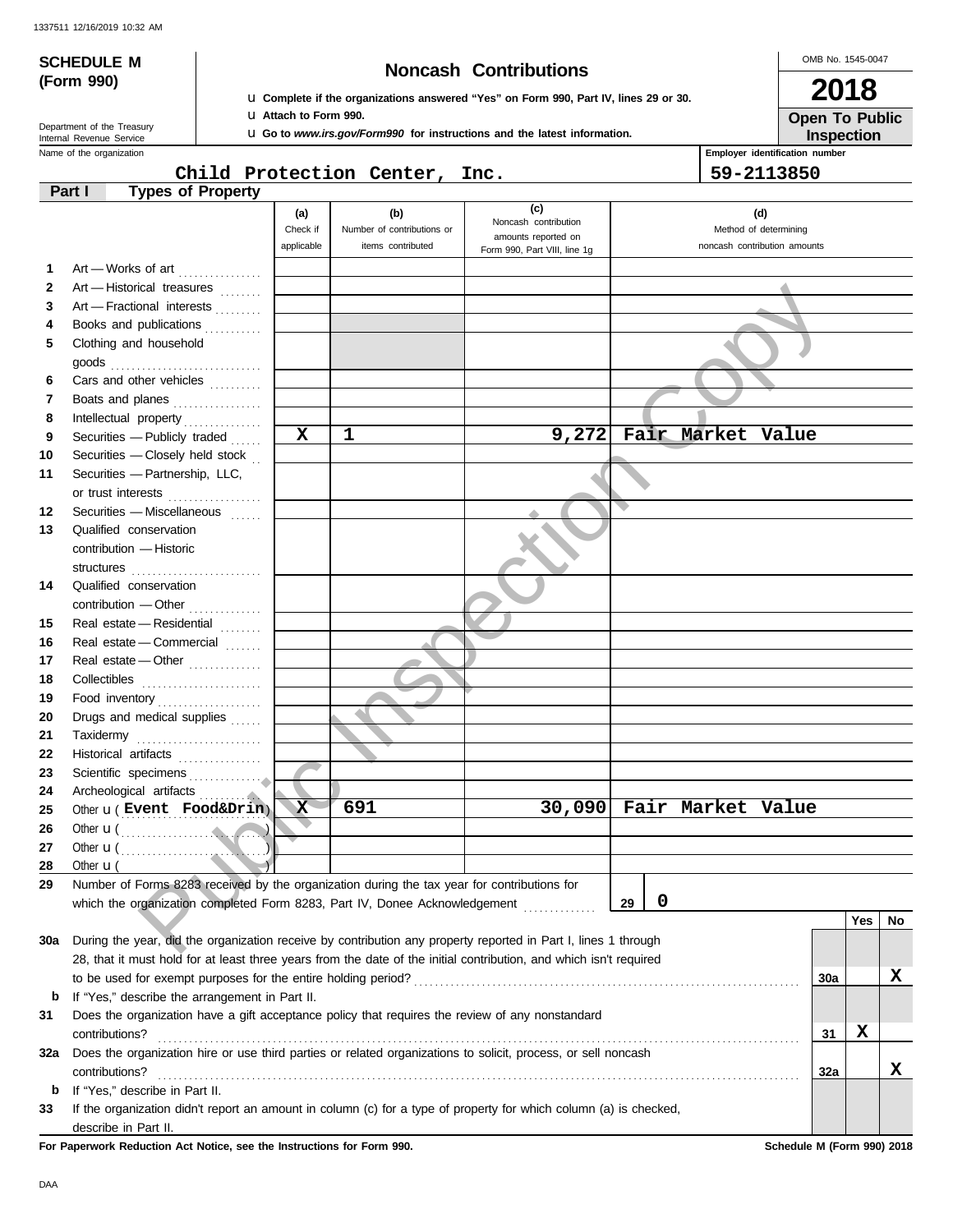|         | Schedule M (Form 990) 2018 Child Protection Center, Inc. |  | 59-2113850                                                                                                                                                                                                                                                                                                        | Page 2 |
|---------|----------------------------------------------------------|--|-------------------------------------------------------------------------------------------------------------------------------------------------------------------------------------------------------------------------------------------------------------------------------------------------------------------|--------|
| Part II |                                                          |  | Supplemental Information. Provide the information required by Part I, lines 30b, 32b, and 33, and whether<br>the organization is reporting in Part I, column (b), the number of contributions, the number of items received,<br>or a combination of both. Also complete this part for any additional information. |        |
|         |                                                          |  |                                                                                                                                                                                                                                                                                                                   |        |
|         |                                                          |  |                                                                                                                                                                                                                                                                                                                   |        |
|         |                                                          |  |                                                                                                                                                                                                                                                                                                                   |        |
|         |                                                          |  |                                                                                                                                                                                                                                                                                                                   |        |
|         |                                                          |  |                                                                                                                                                                                                                                                                                                                   |        |
|         |                                                          |  |                                                                                                                                                                                                                                                                                                                   |        |
|         |                                                          |  |                                                                                                                                                                                                                                                                                                                   |        |
|         |                                                          |  |                                                                                                                                                                                                                                                                                                                   |        |
|         |                                                          |  |                                                                                                                                                                                                                                                                                                                   |        |
|         |                                                          |  |                                                                                                                                                                                                                                                                                                                   |        |
|         |                                                          |  |                                                                                                                                                                                                                                                                                                                   |        |
|         |                                                          |  |                                                                                                                                                                                                                                                                                                                   |        |
|         |                                                          |  |                                                                                                                                                                                                                                                                                                                   |        |
|         |                                                          |  |                                                                                                                                                                                                                                                                                                                   |        |
|         |                                                          |  |                                                                                                                                                                                                                                                                                                                   |        |
|         |                                                          |  |                                                                                                                                                                                                                                                                                                                   |        |
|         |                                                          |  |                                                                                                                                                                                                                                                                                                                   |        |
|         |                                                          |  |                                                                                                                                                                                                                                                                                                                   |        |
|         |                                                          |  |                                                                                                                                                                                                                                                                                                                   |        |
|         |                                                          |  |                                                                                                                                                                                                                                                                                                                   |        |
|         |                                                          |  |                                                                                                                                                                                                                                                                                                                   |        |
|         |                                                          |  |                                                                                                                                                                                                                                                                                                                   |        |
|         |                                                          |  |                                                                                                                                                                                                                                                                                                                   |        |
|         |                                                          |  |                                                                                                                                                                                                                                                                                                                   |        |
|         |                                                          |  |                                                                                                                                                                                                                                                                                                                   |        |
|         |                                                          |  |                                                                                                                                                                                                                                                                                                                   |        |
|         |                                                          |  |                                                                                                                                                                                                                                                                                                                   |        |
|         |                                                          |  |                                                                                                                                                                                                                                                                                                                   |        |
|         |                                                          |  |                                                                                                                                                                                                                                                                                                                   |        |
|         |                                                          |  |                                                                                                                                                                                                                                                                                                                   |        |
|         |                                                          |  |                                                                                                                                                                                                                                                                                                                   |        |
|         |                                                          |  |                                                                                                                                                                                                                                                                                                                   |        |
|         |                                                          |  |                                                                                                                                                                                                                                                                                                                   |        |
|         |                                                          |  |                                                                                                                                                                                                                                                                                                                   |        |
|         |                                                          |  |                                                                                                                                                                                                                                                                                                                   |        |
|         |                                                          |  |                                                                                                                                                                                                                                                                                                                   |        |
|         |                                                          |  |                                                                                                                                                                                                                                                                                                                   |        |
|         |                                                          |  |                                                                                                                                                                                                                                                                                                                   |        |
|         |                                                          |  |                                                                                                                                                                                                                                                                                                                   |        |
|         |                                                          |  |                                                                                                                                                                                                                                                                                                                   |        |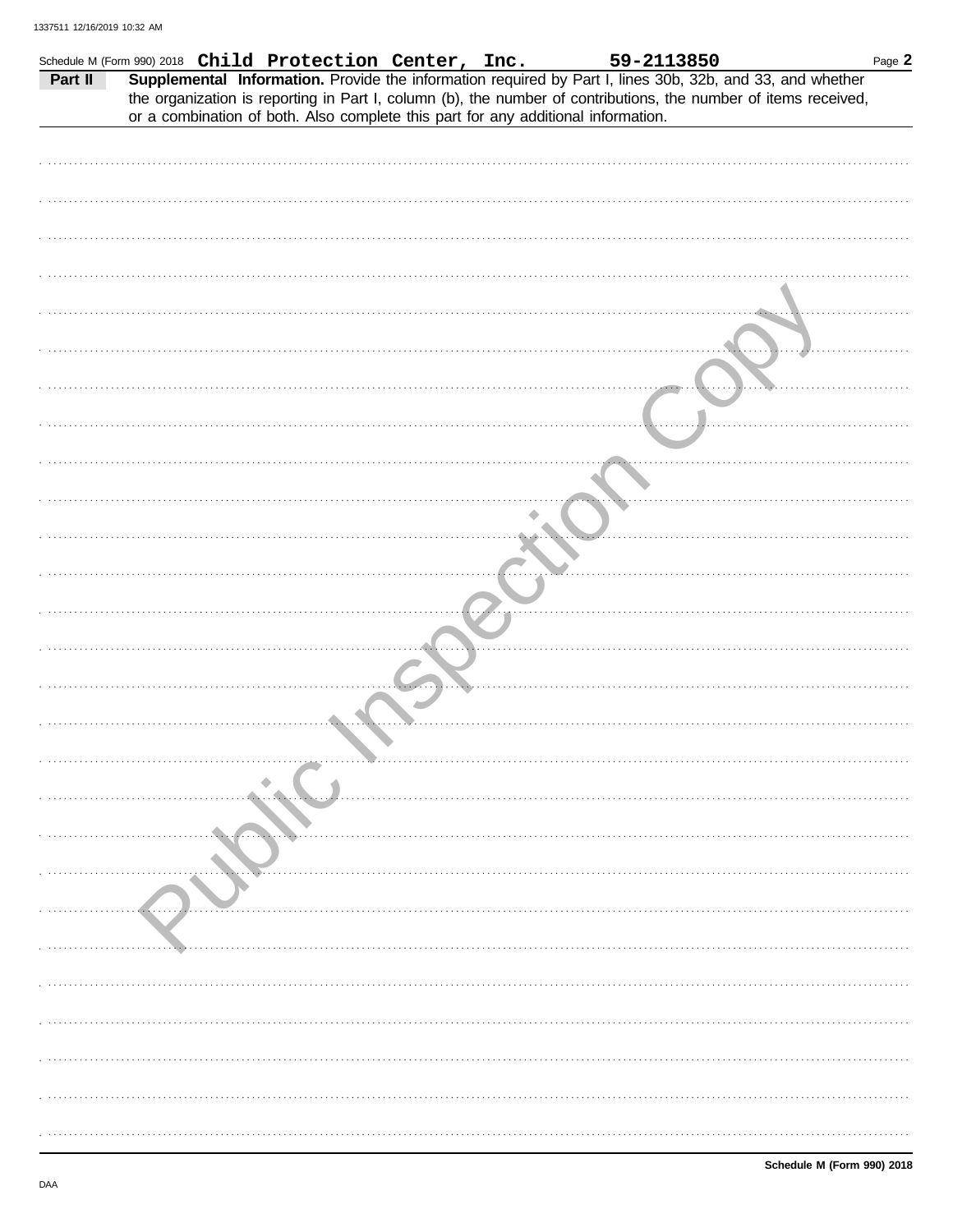#### **SCHEDULE O Supplemental Information to Form 990 or 990-EZ**

**Form 990 or 990-EZ or to provide any additional information. (Form 990 or 990-EZ) Complete to provide information for responses to specific questions on** u **Attach to Form 990 or 990-EZ.**

u **Go to** *www.irs.gov/Form990* **for the latest information.**

OMB No. 1545-0047

**2018 Open to Public**

**Inspection**

Name of the organization **Employer identification number Employer identification number** Internal Revenue Service Department of the Treasury

**Child Protection Center, Inc. 59-2113850**

Form 990, Part III, Line 4a - First Accomplishment Founded in 1980, CPC initially only provided child abuse intervention services through the Child Protection Team (CPT). CPT works with the Florida Department of Children and Families (DCF) and law enforcement in the investigation of child abuse cases and also coordinates community-wide services for affected children. In fiscal year 2019, the Child Protection Team provided 309 medical assessments and 648 forensic and specialized interviews to alleged victims of child abuse. These assessments and interviews are used by Law Enforcement and the Department of Children and Families to determine the next legal and domestic actions needed to keep the child safe. I through the Child Protection Team (CPT). CPT works with the<br>Department of Children and Families (DCF) and law enforcement<br>stigation of child abuse cases and also coordinates community<br>for affected children. In fiscal yea

In 1986, CPC developed the Sexual Abuse Treatment Program (SATP) to provide psychotherapy for children and families suffering from the traumas of abuse. In 1991, CPT and SATP services were extended to children abused by a non-caregiver, a population previously underserved. In fiscal year 2019, the Sexual Abuse Treatment Program staff provided 3,878 individual, group and family counseling hours to 310 unduplicated clients who were victims of abuse or family members dealing with the abuse trauma. Therapists work to reduce the trauma caused by the child sexual or physical victimization, to assist the family to recover, and prevent further victimization from . . . . . . . . . . . . . . . . . . . . . . . . . . . . . . . . . . . . . . . . . . . . . . . . . . . . . . . . . . . . . . . . . . . . . . . . . . . . . . . . . . . . . . . . . . . . . . . . . . . . . . . . . . . . . . . . . . . . . . . . . . . . . . . . . . . . . . . . . . . . . . . . . . . . . . . . . . . . . . . . . . . . . . **occurring.**

. . . . . . . . . . . . . . . . . . . . . . . . . . . . . . . . . . . . . . . . . . . . . . . . . . . . . . . . . . . . . . . . . . . . . . . . . . . . . . . . . . . . . . . . . . . . . . . . . . . . . . . . . . . . . . . . . . . . . . . . . . . . . . . . . . . . . . . . . . . . . . . . . . . . . . . . . . . . . . . . . . . . . .

In 1992, the Personal Safety and Community Awareness Program was launched. In fiscal year 2019, the Personal Safety and Community Awareness Program

. . . . . . . . . . . . . . . . . . . . . . . . . . . . . . . . . . . . . . . . . . . . . . . . . . . . . . . . . . . . . . . . . . . . . . . . . . . . . . . . . . . . . . . . . . . . . . . . . . . . . . . . . . . . . . . . . . . . . . . . . . . . . . . . . . . . . . . . . . . . . . . . . . . . . . . . . . . . . . . . . . . . . .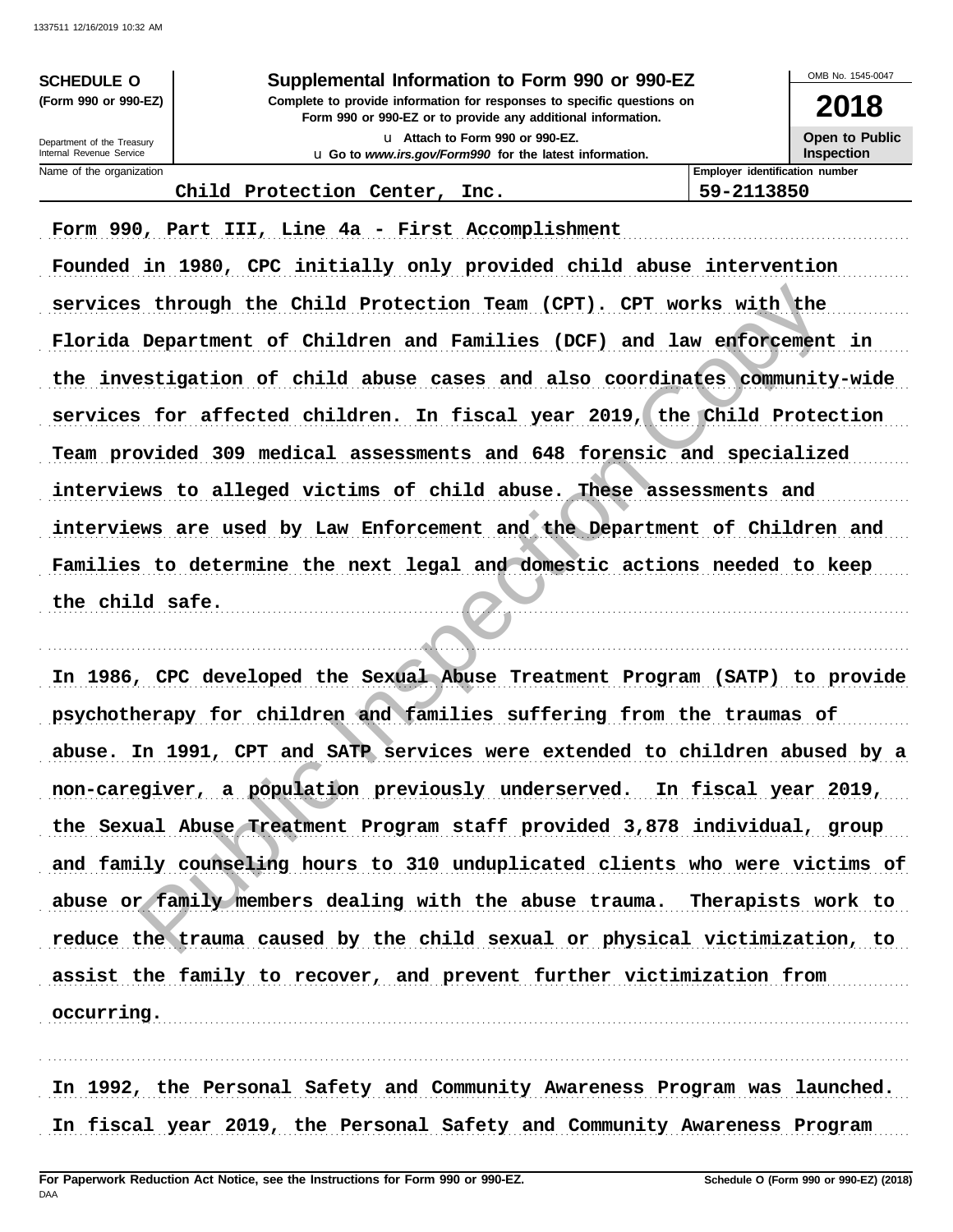$1.111.0$  (F.m. 888  $.000.77$ ) (8848)

| Schedule O (Form 990 or 990-EZ) (2018)<br>$\text{E}$ age $\text{E}$ |                                |  |  |  |  |
|---------------------------------------------------------------------|--------------------------------|--|--|--|--|
| Name of the organization                                            | Emplover identification number |  |  |  |  |
| Child Protection Center,<br>Inc.                                    | 59-2113850                     |  |  |  |  |

provided 1103 workshops to 69,674 unduplicated participants to educate them about inappropriate touch, safe behavior, bullying, on-line safety guidance, and getting help when affected by others' unsafe behavior. This program is now in 21 out of 25 public elementary schools in Sarasota County.

In 1995, the court ordered Children and Families Supervised Visitation Program (CFSVP) began to facilitate visits between children and their noncustodial parents. In fiscal year 2019, this program (Supervised Visitation Program) provided 746 supervised visits with 287 unduplicated clients, without any critical incident reports. These visits have been shown to be crucial to a child's mental health and ability to build a healthy relationship with their non-custodial parent. More than 70 Sarasota County citizens serve as SVP volunteers, which helps keep program costs down.

Our latest innovation is PAWS- Pet Advocates Working in Sarasota- an animal assisted advocacy program. The PAWS Program provides comfort and aid to children and families in time of trauma and crisis. CPC is the only organization in our community solely dedicated to protecting and positively affecting the lives of 84,000+ children and families annually through prevention, intervention, and treatment of child abuse and education.

The Child Protection Center operates four programs in the prevention, intervention, & treatment of child abuse. The prevention and education program educates children, teachers and community members about measures to prevent and report child abuse (program expenses \$310,740). The

Page 1 of 3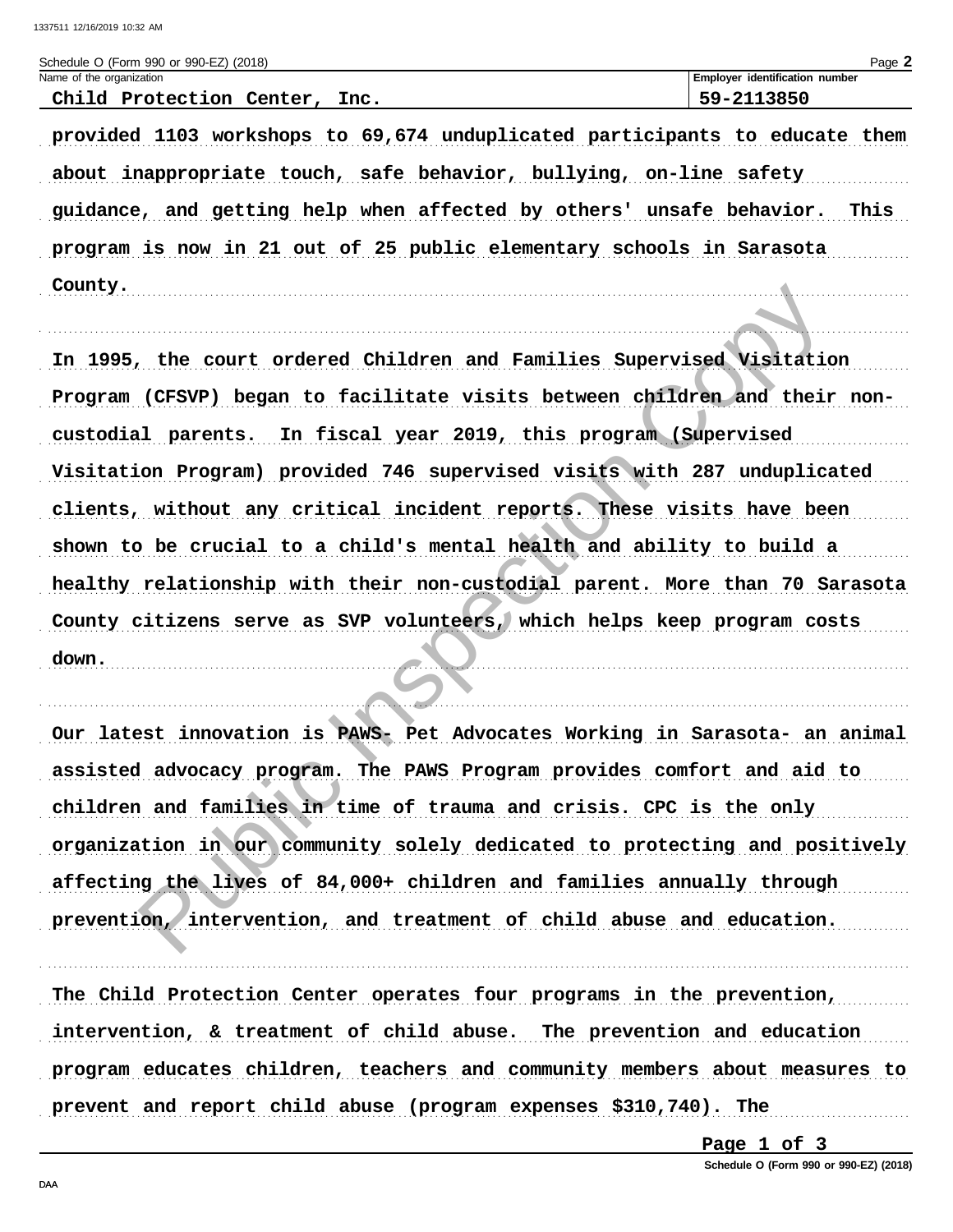| Schedule O (Form 990 or 990-EZ) (2018)                                                                                                                                                                                                                                                                                                                                                                         | Page 2                         |
|----------------------------------------------------------------------------------------------------------------------------------------------------------------------------------------------------------------------------------------------------------------------------------------------------------------------------------------------------------------------------------------------------------------|--------------------------------|
| Name of the organization                                                                                                                                                                                                                                                                                                                                                                                       | Employer identification number |
| Child Protection Center, Inc.<br>intervention programs forensically assess allegations of child abuse, and<br>provide a safe place for children to visit parents who are in unhealthy<br>domestic relationships (program expenses \$1,041,491). The treatment<br>programs provide therapy to victims of sexual abuse and therapy for<br>children who act out on other children (program expenses $$721,355$ ). | 59-2113850                     |
| Form 990, Part VI, Line 11b - Organization's Process to Review Form 990                                                                                                                                                                                                                                                                                                                                        |                                |
| The 990 draft is emailed to all board directors for their review prior to<br>the board meeting.                                                                                                                                                                                                                                                                                                                |                                |
|                                                                                                                                                                                                                                                                                                                                                                                                                |                                |
| Form 990, Part VI, Line 12c - Enforcement of Conflicts Policy                                                                                                                                                                                                                                                                                                                                                  |                                |
| Compliance with the Conflict of Interest Policy is reviewed with officers                                                                                                                                                                                                                                                                                                                                      |                                |
| and directors at the annual board meeting in October, as well as during                                                                                                                                                                                                                                                                                                                                        |                                |
| recruitment and addition of new board members.                                                                                                                                                                                                                                                                                                                                                                 |                                |
|                                                                                                                                                                                                                                                                                                                                                                                                                |                                |
| Form 990, Part VI, Line 15a - Compensation Process for Top Official<br>Comparability data is periodically obtained from an outside consultant or<br>CPC's payroll / HR service provider to validate key level compensation.<br>Executive Director compensation is approved by the Board.<br>Form 990, Part VI, Line 15b - Compensation Process for Officers                                                    |                                |
| Comparability data is periodically obtained from an outside consultant or                                                                                                                                                                                                                                                                                                                                      |                                |
| CPC's payroll / HR service provider to validate key level compensation.                                                                                                                                                                                                                                                                                                                                        |                                |
| Executive Director compensation is approved by the Board.                                                                                                                                                                                                                                                                                                                                                      |                                |
| Form 990, Part VI, Line 19 - Governing Documents Disclosure Explanation                                                                                                                                                                                                                                                                                                                                        |                                |
| CPC's governing documents, financial statements, etc. are available on the                                                                                                                                                                                                                                                                                                                                     |                                |

Page 2 of 3

Schedule O (Form 990 or 990-EZ) (2018)